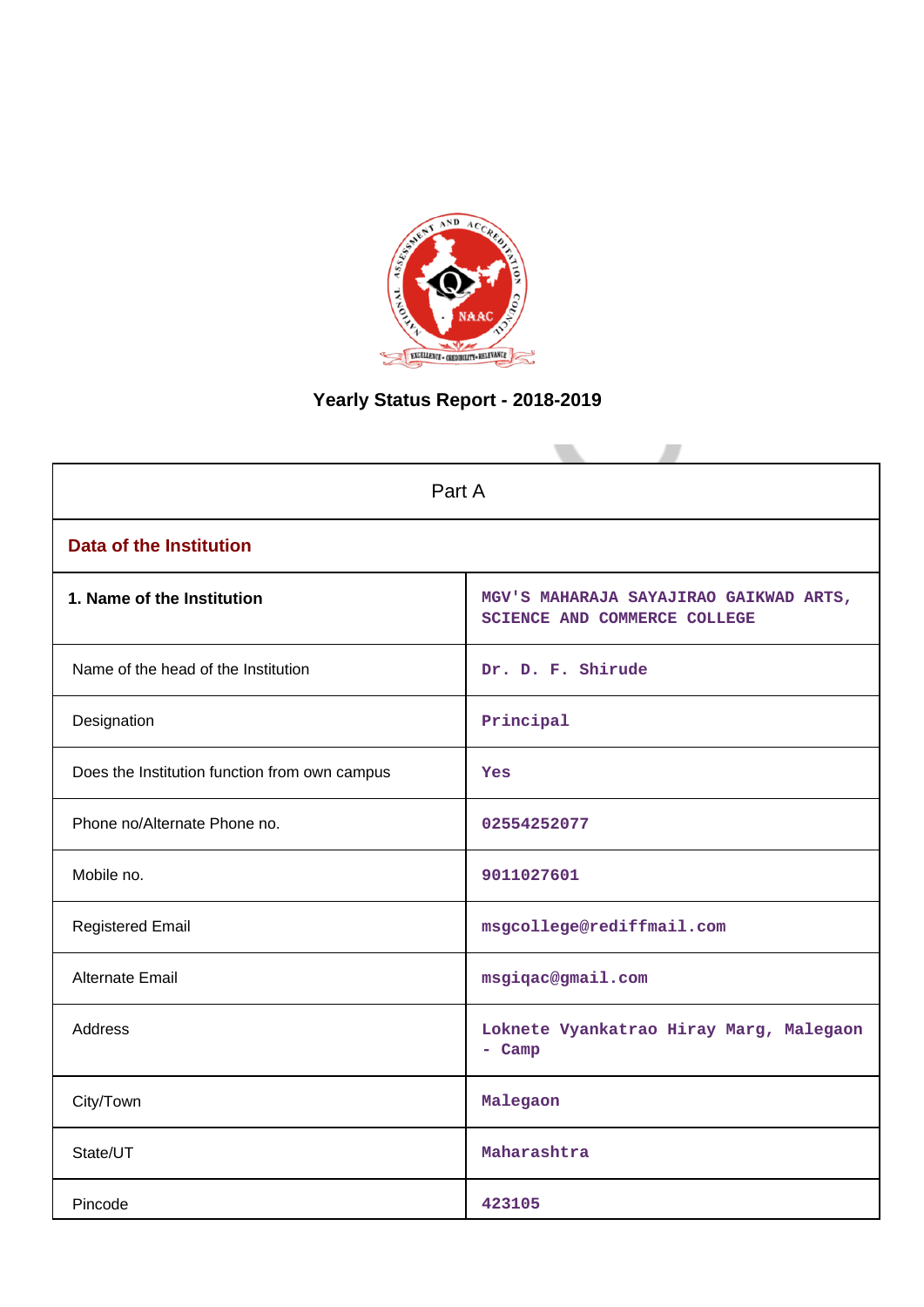| 2. Institutional Status                                                   |                                                              |             |                                        |                                       |             |  |  |  |  |
|---------------------------------------------------------------------------|--------------------------------------------------------------|-------------|----------------------------------------|---------------------------------------|-------------|--|--|--|--|
| Affiliated / Constituent                                                  |                                                              |             | Affiliated                             |                                       |             |  |  |  |  |
| Type of Institution                                                       |                                                              |             | Co-education                           |                                       |             |  |  |  |  |
| Location                                                                  |                                                              |             | Urban                                  |                                       |             |  |  |  |  |
| <b>Financial Status</b>                                                   |                                                              |             | private                                |                                       |             |  |  |  |  |
|                                                                           | Name of the IQAC co-ordinator/Director                       |             |                                        | Prof. Ansari. Mohammed Saeed          |             |  |  |  |  |
| Phone no/Alternate Phone no.                                              |                                                              |             | 02554252077                            |                                       |             |  |  |  |  |
| Mobile no.                                                                |                                                              |             | 9975942678                             |                                       |             |  |  |  |  |
| <b>Registered Email</b>                                                   |                                                              |             |                                        | ansari.saeed777@yahoo.com             |             |  |  |  |  |
| <b>Alternate Email</b>                                                    |                                                              |             | msgiqac@gmail.com                      |                                       |             |  |  |  |  |
|                                                                           | 3. Website Address                                           |             |                                        |                                       |             |  |  |  |  |
|                                                                           | Web-link of the AQAR: (Previous Academic Year)               |             | http://msgcollege.org/AQAR_2017_18.pdf |                                       |             |  |  |  |  |
| 4. Whether Academic Calendar prepared during<br>the year                  |                                                              |             | Yes                                    |                                       |             |  |  |  |  |
| Weblink:                                                                  | if yes, whether it is uploaded in the institutional website: |             | http://msqcollege.org/                 |                                       |             |  |  |  |  |
| <b>5. Accrediation Details</b>                                            |                                                              |             |                                        |                                       |             |  |  |  |  |
|                                                                           |                                                              |             |                                        | Validity                              |             |  |  |  |  |
| Cycle                                                                     | Grade                                                        | <b>CGPA</b> | Year of<br>Accrediation                |                                       |             |  |  |  |  |
|                                                                           |                                                              |             |                                        | Period From                           | Period To   |  |  |  |  |
| $\overline{\mathbf{2}}$                                                   | $\, {\bf B}$                                                 | 2.87        | 2014                                   | 24-Sep-2014                           | 24-Sep-2019 |  |  |  |  |
| 6. Date of Establishment of IQAC                                          |                                                              |             | $15 - Jul - 2004$                      |                                       |             |  |  |  |  |
| 7. Internal Quality Assurance System                                      |                                                              |             |                                        |                                       |             |  |  |  |  |
| Quality initiatives by IQAC during the year for promoting quality culture |                                                              |             |                                        |                                       |             |  |  |  |  |
|                                                                           | Item /Title of the quality initiative by<br><b>IQAC</b>      |             | Date & Duration                        | Number of participants/ beneficiaries |             |  |  |  |  |
| Organized National<br>Conference in Mathematics                           |                                                              |             | $27 - Dec - 2018$<br>03                | 56                                    |             |  |  |  |  |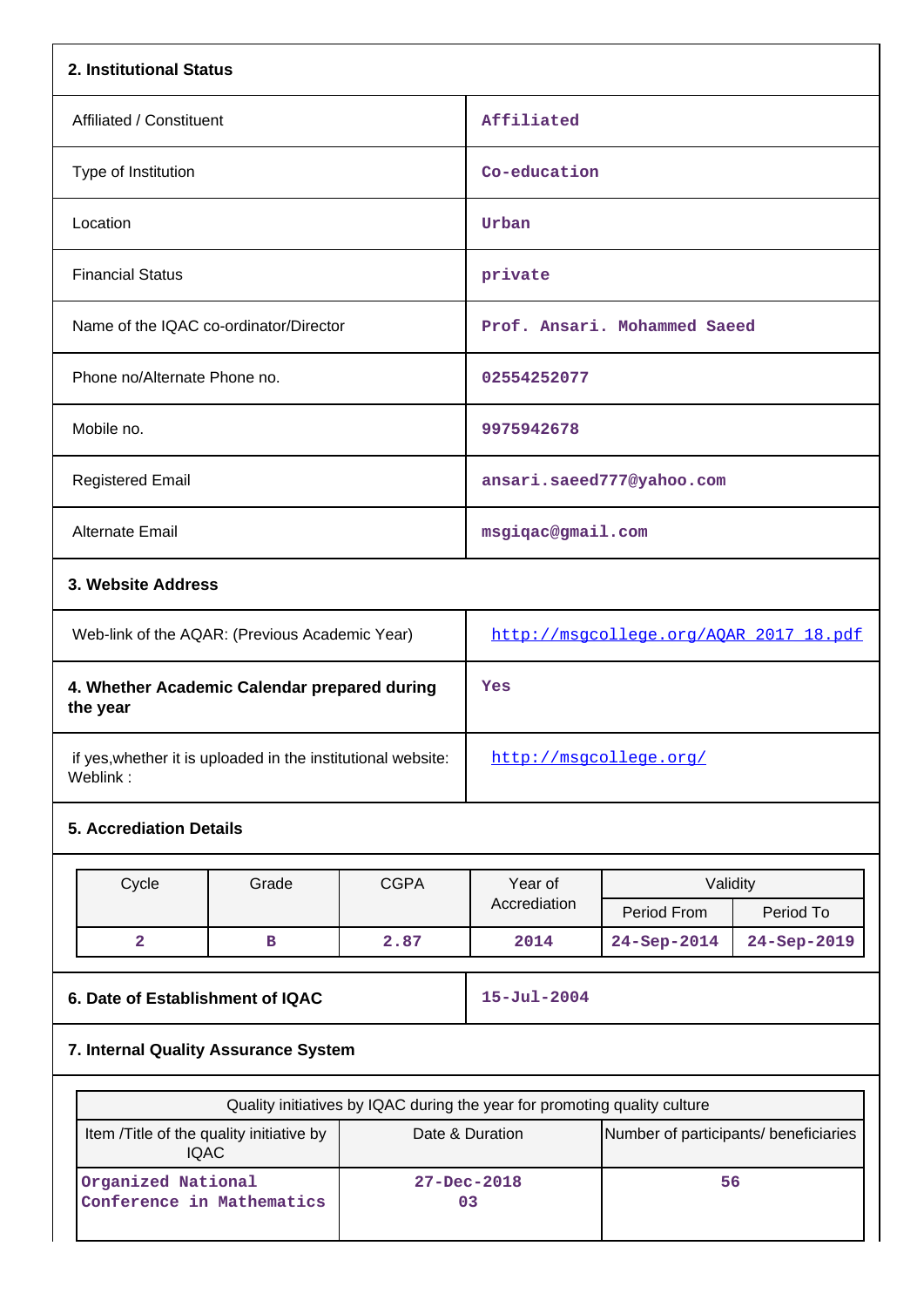| Organized State Level<br>Workshop by Research<br>Centers             | $04 - Jan - 2019$<br>02 <sub>2</sub> | 40   |
|----------------------------------------------------------------------|--------------------------------------|------|
| Organized Workshop on LMS<br>for Teaching and Non-<br>teaching Staff | $15 - Oct - 2018$<br>02              | 55   |
| Organized Soft Skill<br>Program                                      | $30 - Aug - 2018$<br>30              | 100  |
| Organized Medical Camp<br>for First Year Students                    | $27 - Aug - 2018$<br>15              | 2003 |
| IQAC meetings                                                        | $20 - Jun - 2018$<br>6               | 16   |
| AQAR Submission                                                      | $27 - Sep - 2018$<br>1               | 18   |
| Feedback from various<br>Stakeholders                                | $10 - \text{Feb} - 2019$<br>5        | 450  |
|                                                                      | <u>View File</u>                     |      |

## **8. Provide the list of Special Status conferred by Central/ State Government-UGC/CSIR/DST/DBT/ICMR/TEQIP/World Bank/CPE of UGC etc.**

| Institution/Departmen<br>t/Faculty | Scheme              | <b>Funding Agency</b> | Year of award with<br>duration | Amount  |  |  |
|------------------------------------|---------------------|-----------------------|--------------------------------|---------|--|--|
| Seminar (<br>Maths)                | QIP                 | <b>SPPU</b>           | 2018<br>3                      | 130628  |  |  |
| Workshop (<br>Physics)             | QIP                 | <b>SPPU</b>           | 2018<br>02                     | 84156   |  |  |
| College                            | B. Voc              | <b>UGC</b>            | 2018<br>1095                   | 3983600 |  |  |
| Laboratory<br>Equipments           | QIP                 | <b>SPPU</b>           | 2018<br>365                    | 82292   |  |  |
| Sports Material                    | <b>DSO</b>          | <b>State Govt</b>     | 2018<br>365                    | 100000  |  |  |
| College                            | Maha Solar<br>Power | MEDA Mumbai           | 2018<br>365                    | 183000  |  |  |
| College                            | <b>ARC</b>          | SPPU Dist.<br>Level   | 2018<br>365                    | 10000   |  |  |
| Soft Skill<br>Development          | <b>SDC</b>          | SPPU Dist.<br>Level   | 2018<br>10                     | 10000   |  |  |
| Solar<br>Equipments<br>-College    | QIP                 | <b>SPPU</b>           | 2018<br>365                    | 100000  |  |  |
| View File                          |                     |                       |                                |         |  |  |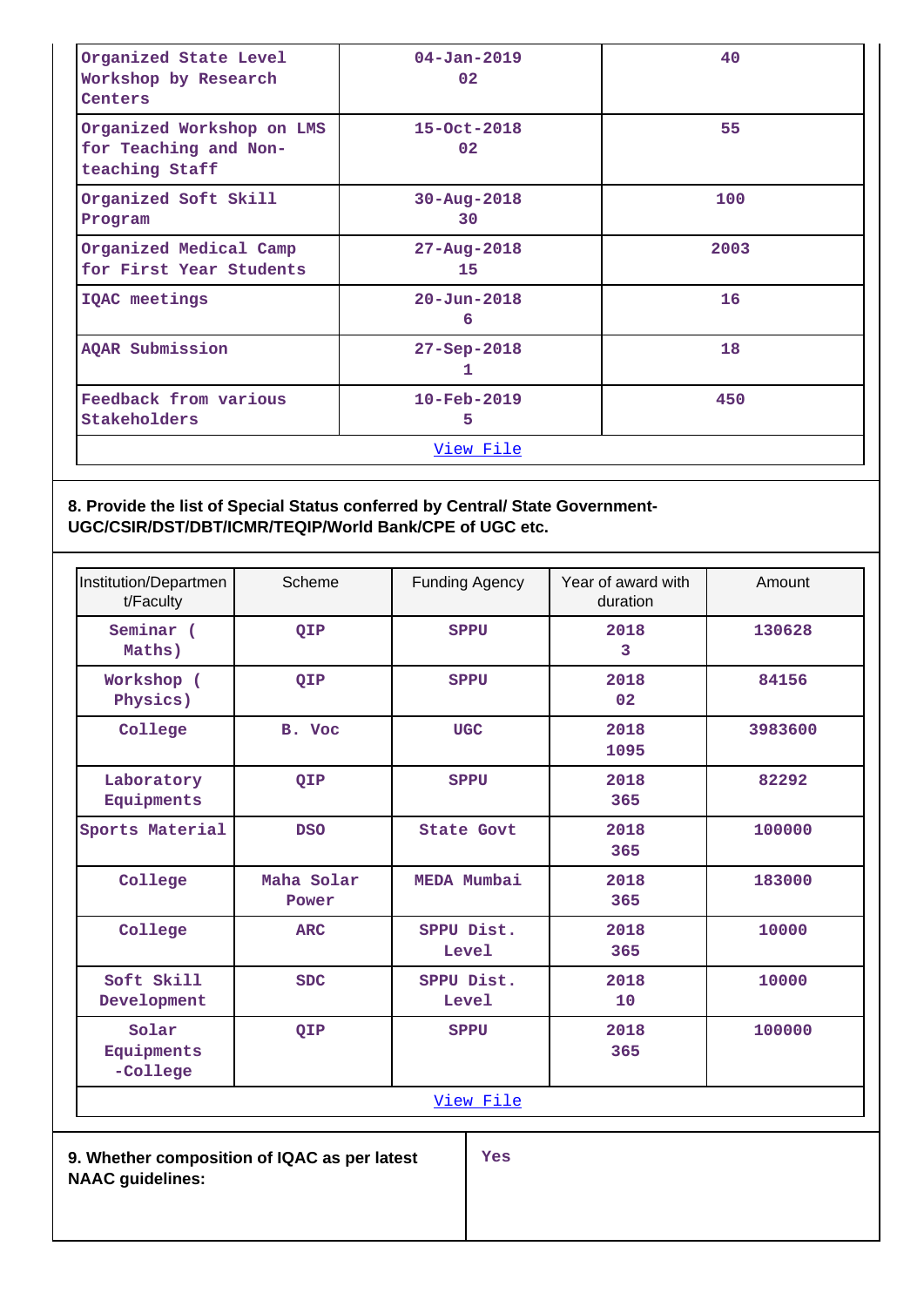| Upload latest notification of formation of IQAC                                                                                                                      | View File                                                                                                                               |  |  |  |  |  |  |  |
|----------------------------------------------------------------------------------------------------------------------------------------------------------------------|-----------------------------------------------------------------------------------------------------------------------------------------|--|--|--|--|--|--|--|
| 10. Number of IQAC meetings held during the<br>year :                                                                                                                | 6                                                                                                                                       |  |  |  |  |  |  |  |
| The minutes of IQAC meeting and compliances to the<br>decisions have been uploaded on the institutional<br>website                                                   | Yes                                                                                                                                     |  |  |  |  |  |  |  |
| Upload the minutes of meeting and action taken report                                                                                                                | View File                                                                                                                               |  |  |  |  |  |  |  |
| 11. Whether IQAC received funding from any of<br>the funding agency to support its activities<br>during the year?                                                    | <b>No</b>                                                                                                                               |  |  |  |  |  |  |  |
| 12. Significant contributions made by IQAC during the current year(maximum five bullets)                                                                             |                                                                                                                                         |  |  |  |  |  |  |  |
| Preparation of Academic Calendar                                                                                                                                     |                                                                                                                                         |  |  |  |  |  |  |  |
| Organization of National Conference in Mathematics, Workshop etc.                                                                                                    |                                                                                                                                         |  |  |  |  |  |  |  |
| Organized 10 days Soft Skill Development program for final year students                                                                                             |                                                                                                                                         |  |  |  |  |  |  |  |
| Organized a work shop on Intellectual Property Rights (IPR) on 16/02/2019                                                                                            |                                                                                                                                         |  |  |  |  |  |  |  |
| Motivated students to participate in various university, state, national level<br>competitions and sports.                                                           |                                                                                                                                         |  |  |  |  |  |  |  |
| View File                                                                                                                                                            |                                                                                                                                         |  |  |  |  |  |  |  |
| 13. Plan of action chalked out by the IQAC in the beginning of the academic year towards Quality<br>Enhancement and outcome achieved by the end of the academic year |                                                                                                                                         |  |  |  |  |  |  |  |
| Plan of Action                                                                                                                                                       | Achivements/Outcomes                                                                                                                    |  |  |  |  |  |  |  |
| To prepare Academic Calendar for the<br>year 201819 and display it to inform<br>teachers and students                                                                | Academic calendar of the year 201819 is<br>prepared and displayed on notice board<br>as well as communicated to each<br>department      |  |  |  |  |  |  |  |
| To submit proposals of National, State As per the sanctions from BCUD and BOD<br>and university level conferences,<br>workshops and seminars to SPPU.                | of Savitribai Phule Pune University,<br>one National level conference and one<br>State level workshop were organized by<br>the college. |  |  |  |  |  |  |  |

**To submit proposals for grants under QIP to the University The College received grants Rs.3.5 Lacs from university to expand solar system. The grant is utilized and solar panels of 10KW are installed.**

Encourage teachers to participate in **Teachers attended 02 Local Level**, 37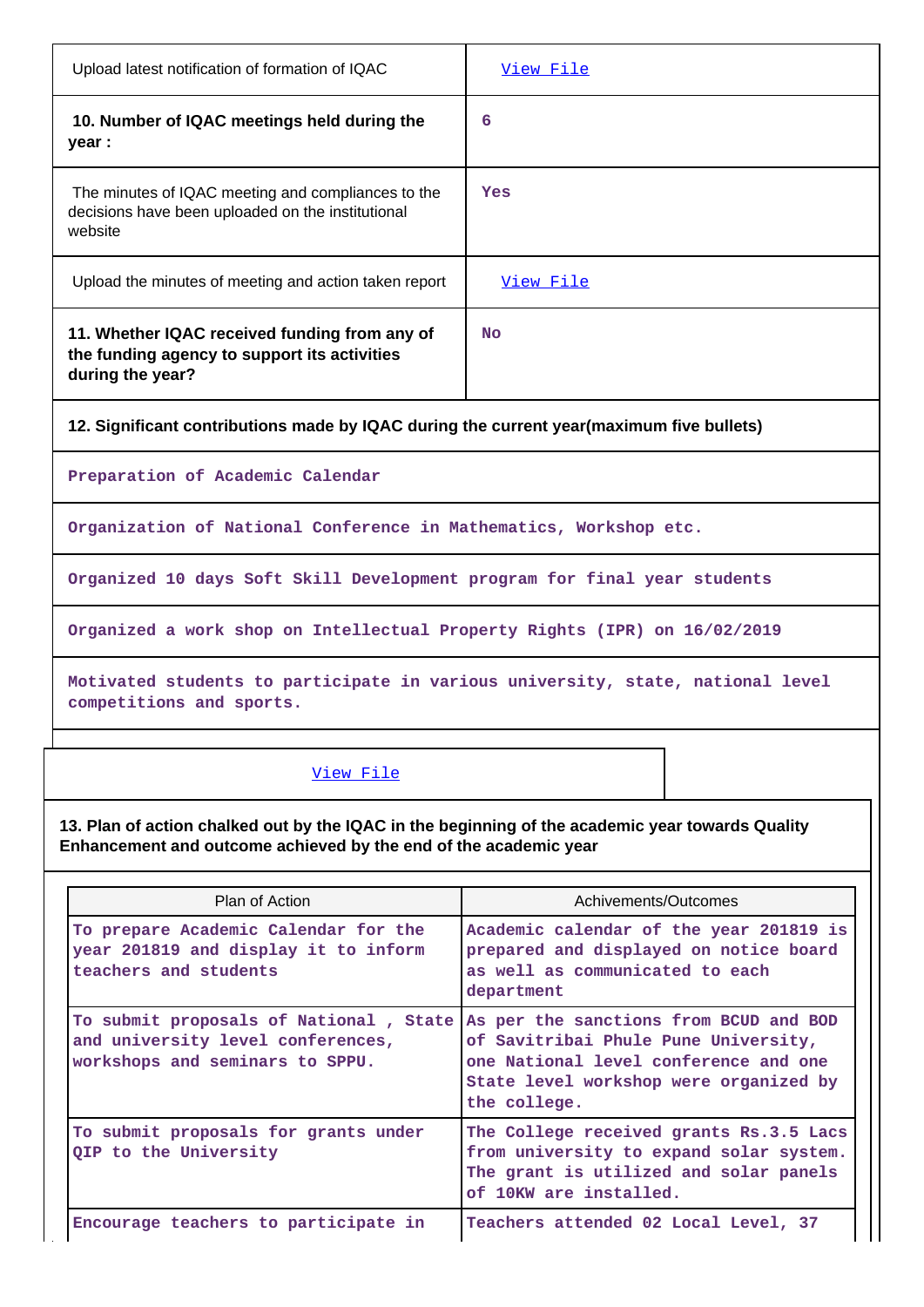| the seminars, workshops and conferences StateLevel, 29 National Level and 10<br>and present their research              | International Level seminars, workshops<br>and conferences. Teachers have<br>presented total 52 research papers some<br>of them have been published in the<br>proceedings.                                                                                                                            |
|-------------------------------------------------------------------------------------------------------------------------|-------------------------------------------------------------------------------------------------------------------------------------------------------------------------------------------------------------------------------------------------------------------------------------------------------|
| Encourage teachers for Publication of<br>research papers in the UGC approved<br>research journals and publish the books | Teachers have published 58 research<br>papers/articles in various<br>International and National research<br>journals. One reference book and 2<br>edited books have been published in<br>this year                                                                                                    |
| To monitor infrastructural facilities,<br>look after academic and extension<br>activities in support to the students.   | Infrastructural facilities are enhanced<br>wherever needed; IQAC formed the<br>various academic and administrative<br>committees for effective and smooth<br>functioning of academic and extension<br>activities. Feedback from students on<br>college collected and analyzed to find<br>their needs. |
| To propose and implement the different<br>welfare schemes sponsored by the<br>Savitribai Phule Pune University          | The proposals of various schemes<br>submitted to university and implemented<br>the schemes effectively on their<br>sanctions.                                                                                                                                                                         |
| To assess teacher's performance                                                                                         | IQAC collected Academic Audits of<br>Teachers, Departmental AQAR, and<br>feedback of students on teacher's<br>performance, self-appraisals of the<br>teachers. IQAC analyzed these reports<br>and discussed in the HOD's meeting.                                                                     |
| To apply for continuation of<br>affiliation from university                                                             | College received continuation of<br>affiliation of affiliation of PG and<br>programs, research centres, self-<br>finance programmes etc.                                                                                                                                                              |
| To prepare AQAR of the year 2018-19                                                                                     | The database from each department is<br>collected                                                                                                                                                                                                                                                     |
|                                                                                                                         | View File                                                                                                                                                                                                                                                                                             |
| 14. Whether AQAR was placed before statutory<br>body?                                                                   | Yes                                                                                                                                                                                                                                                                                                   |
| Name of Statutory Body                                                                                                  | <b>Meeting Date</b>                                                                                                                                                                                                                                                                                   |
| <b>CDC</b>                                                                                                              | $07 - Sep - 2019$                                                                                                                                                                                                                                                                                     |
| 15. Whether NAAC/or any other accredited<br>body(s) visited IQAC or interacted with it to<br>assess the functioning?    | No                                                                                                                                                                                                                                                                                                    |
| 16. Whether institutional data submitted to<br><b>AISHE:</b>                                                            | Yes                                                                                                                                                                                                                                                                                                   |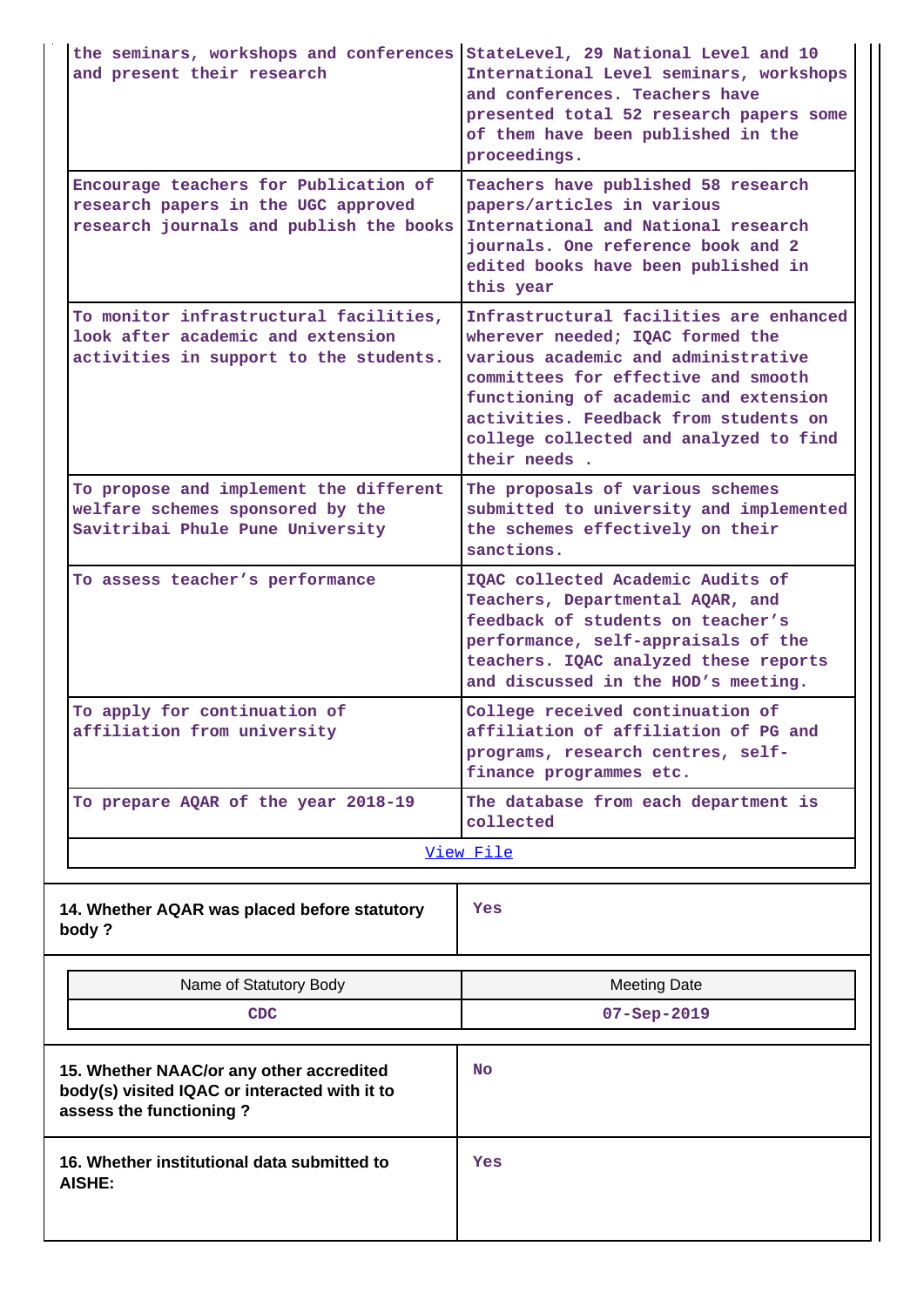| Year of Submission                                                                                  | 2019                                                                                                                                                                                                                                                                                                                                                                                                                                                                                                                                                                                                                                                                                                     |
|-----------------------------------------------------------------------------------------------------|----------------------------------------------------------------------------------------------------------------------------------------------------------------------------------------------------------------------------------------------------------------------------------------------------------------------------------------------------------------------------------------------------------------------------------------------------------------------------------------------------------------------------------------------------------------------------------------------------------------------------------------------------------------------------------------------------------|
| Date of Submission                                                                                  | 14-Feb-2019                                                                                                                                                                                                                                                                                                                                                                                                                                                                                                                                                                                                                                                                                              |
| 17. Does the Institution have Management<br><b>Information System?</b>                              | Yes                                                                                                                                                                                                                                                                                                                                                                                                                                                                                                                                                                                                                                                                                                      |
| If yes, give a brief descripiton and a list of modules<br>currently operational (maximum 500 words) | . Implementation of Vriddhi software<br>for fulfilling various academic<br>activities . Online scholarship forms,<br>online examination related work, online<br>results . Communication of important<br>information through college website .<br>Updating class wise information,<br>library status, admission fee status,<br>caste and category information .<br>Principal, registrar, nonteaching staff<br>and library are well connected through<br>LAN system . Regular exercise of<br>Etendering through government portal .<br>OPAC for better management List of<br>Modules currently operational are, •<br>Student Module . Entry Gate Attendance<br>• Online Admission process • Online<br>fees |

**Part B** 

## **CRITERION I – CURRICULAR ASPECTS**

### **1.1 – Curriculum Planning and Implementation**

 1.1.1 – Institution has the mechanism for well planned curriculum delivery and documentation. Explain in 500 words

 **MSG Arts, Science & Commerce college has been employing the following mechanism for effective implementation of curriculum : • At the very outset of the commencement of the academic year the syllabuses of the various subjects are allotted to the concerned faculty in the departmental meeting . • Hall numbers of classes are allotted forthe subjects concerned as per time table and paperwise credit assignments are planned for PG and some UG classes to which credit and semester system is assigned . • UG as well as PG classes have been provided scheduled prepared time table. • Academic planning have also been prepared by the heads of the Departments and teaching plans have been prepared by the concerned faculty . • The weekly time table has been enforced by able observance of the college administration very effectively • The institution boosts a rich library with open access. Research journals are subscribed and the facilities of INFLIBNET are made available. • Difficulties as well as expectations of students regarding the acquaintance of syllabus are conveyed to the Board of Studies through BOS members. • Participation of the faculty in syllabus revision workshops and seminars • Subject based classroom teaching methods have been employed to execute effective implementation of curriculum as follows: a) Chalk and Talk teaching method b) Effective use of scientific models and charts c) ICT enabled teaching learning methods d) Research paper presentation, project presentation, seminar organized for students e) Group discussion among the students f) Practical laboratories have been well equipped with sufficient and latest instruments. g) Educational excursion and field**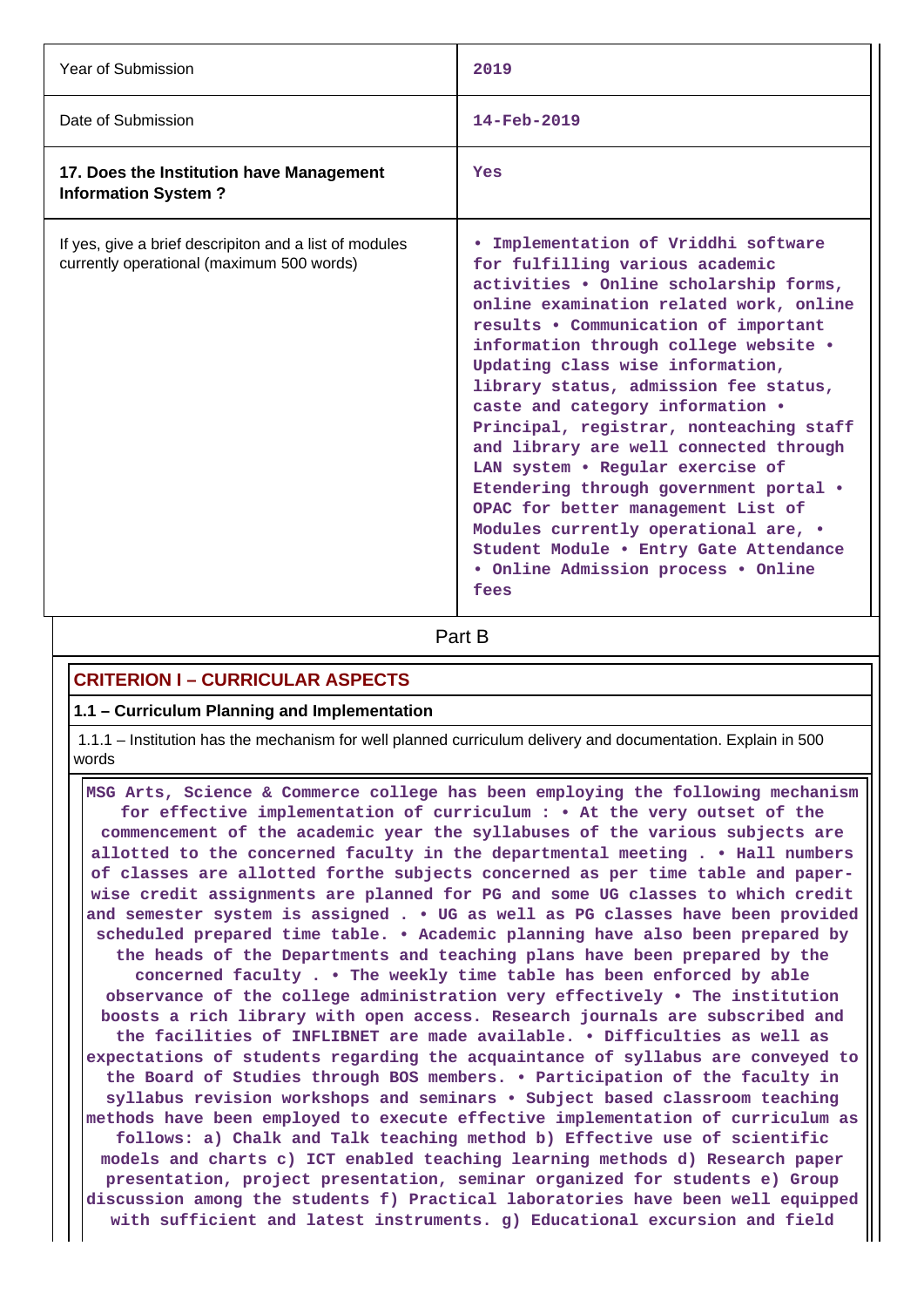**works have been carried h) Project works have been completed for the partial fulfilment of the U G and PG programs i) Projects are given to the students on real life data and its analysis using statistical techniques j) Students are equipped with reading materials- eBooks, reference books, magazines, journals etc. k) Guest lectures are arranged for the students. Along with effective teaching various tests have also been conducted, for instance, term end exams, mid semester exam, unit test and assignments in class etc. Test held as per the continuous assessment for PG programme. Project presentation, paper presentation, viva – voce are proved helpful to sharpen the communication skill of the students. Remedial Coaching Classes are conducted for weaker students in the subject like English, Accountancy, Mathematics etc. The records of the said activity are maintained by the respective departments. The ultimate goal of the department as well as institution is to implement the curriculum effectively.**

|                            |                             | 1.1.2 - Certificate/ Diploma Courses introduced during the academic year                                                                                                 |           |                                                                                                                                  |                                                                                             |  |
|----------------------------|-----------------------------|--------------------------------------------------------------------------------------------------------------------------------------------------------------------------|-----------|----------------------------------------------------------------------------------------------------------------------------------|---------------------------------------------------------------------------------------------|--|
| Certificate                | Diploma Courses             | Dates of<br>Introduction                                                                                                                                                 | Duration  | Focus on employ<br>ability/entreprene<br>urship                                                                                  | <b>Skill</b><br>Development                                                                 |  |
| Nil                        | Mass Communi<br>cation      | 01/08/2018                                                                                                                                                               | 365       | As a<br>Journalist,<br>news<br>reporter, re<br>ceptionist,<br>radio<br>jockey,<br>Photography,<br>editing,<br>dubbing<br>artist. | To sharpen<br>the skill of<br>communicatio<br>n , media<br>management<br>,dubbing<br>skill. |  |
| 1.2 - Academic Flexibility |                             |                                                                                                                                                                          |           |                                                                                                                                  |                                                                                             |  |
|                            |                             | 1.2.1 - New programmes/courses introduced during the academic year                                                                                                       |           |                                                                                                                                  |                                                                                             |  |
| Programme/Course           |                             | Programme Specialization                                                                                                                                                 |           | Dates of Introduction                                                                                                            |                                                                                             |  |
| <b>MSC</b>                 |                             | Botany                                                                                                                                                                   |           | 15/06/2018                                                                                                                       |                                                                                             |  |
| <b>BSC</b>                 |                             | Statistics (T.Y.B.Sc)                                                                                                                                                    |           | 15/06/2018                                                                                                                       |                                                                                             |  |
| <b>BVoc</b>                |                             | Retail Managements                                                                                                                                                       |           |                                                                                                                                  | 01/08/2018                                                                                  |  |
|                            |                             |                                                                                                                                                                          | View File |                                                                                                                                  |                                                                                             |  |
|                            |                             | 1.2.2 - Programmes in which Choice Based Credit System (CBCS)/Elective course system implemented at the<br>affiliated Colleges (if applicable) during the academic year. |           |                                                                                                                                  |                                                                                             |  |
| <b>CBCS</b>                | Name of programmes adopting | Programme Specialization                                                                                                                                                 |           | Date of implementation of<br><b>CBCS/Elective Course System</b>                                                                  |                                                                                             |  |
| <b>MSC</b>                 |                             | <b>Botany</b>                                                                                                                                                            |           | 15/06/2018                                                                                                                       |                                                                                             |  |
| <b>BVoc</b>                |                             | Retail Managements                                                                                                                                                       |           | 01/08/2018                                                                                                                       |                                                                                             |  |
|                            |                             | 1.2.3 - Students enrolled in Certificate/ Diploma Courses introduced during the year                                                                                     |           |                                                                                                                                  |                                                                                             |  |
|                            |                             | Certificate                                                                                                                                                              |           |                                                                                                                                  | Diploma Course                                                                              |  |
| <b>Number of Students</b>  |                             | 0                                                                                                                                                                        |           | 50                                                                                                                               |                                                                                             |  |
|                            | 1.3 - Curriculum Enrichment |                                                                                                                                                                          |           |                                                                                                                                  |                                                                                             |  |
|                            |                             | 1.3.1 – Value-added courses imparting transferable and life skills offered during the year                                                                               |           |                                                                                                                                  |                                                                                             |  |
| <b>Value Added Courses</b> |                             | Date of Introduction                                                                                                                                                     |           |                                                                                                                                  | Number of Students Enrolled                                                                 |  |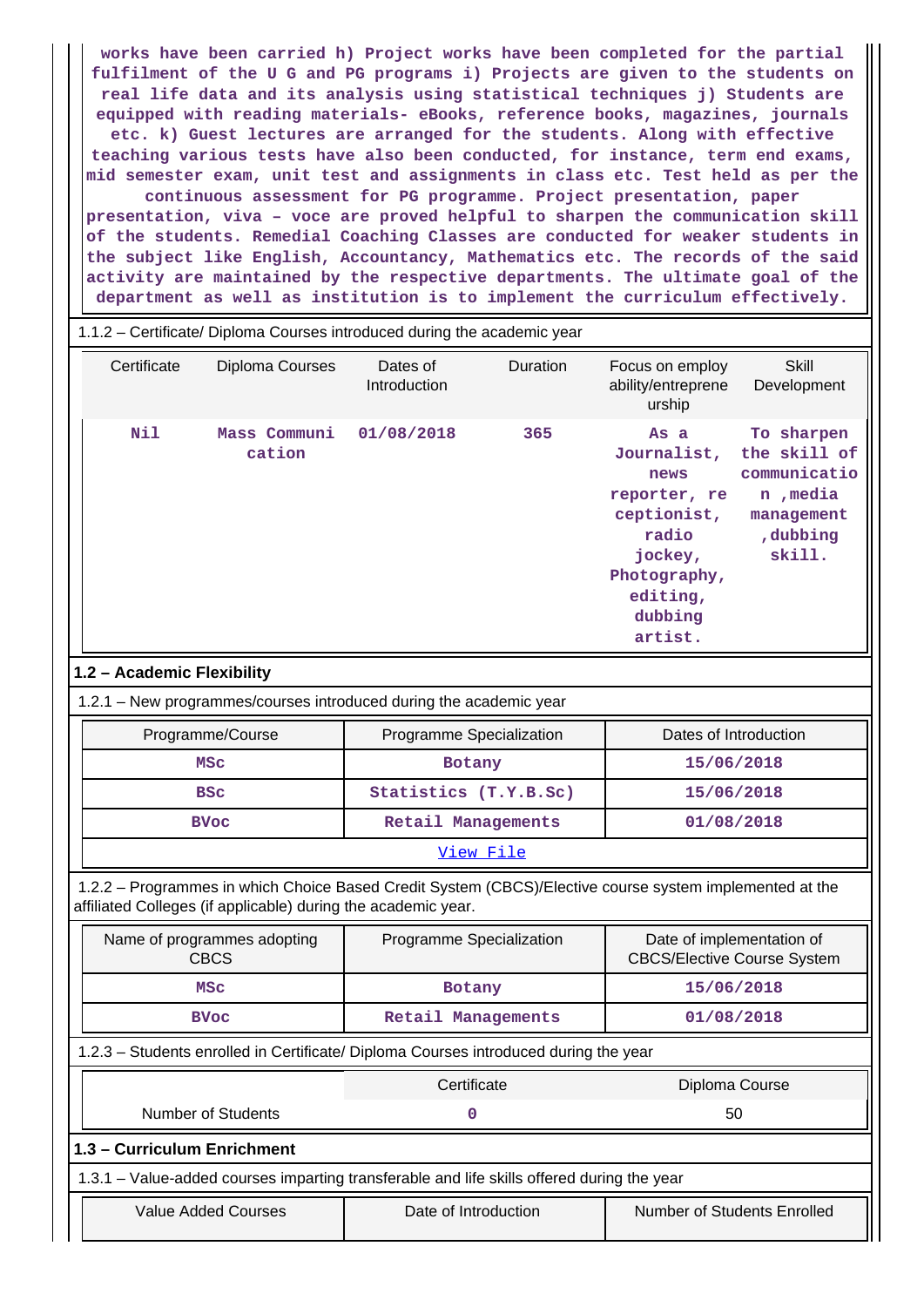|                                     | <b>Business Communication</b>                                                                                                                                                                                                                                                                                                                                                                                                                                                                                                                                                                                                                                                                                                                                                                                                                                                                                                                                                                                                                                                                                                         |                                      | 01/01/2019                   |           |                                   | 30                                                           |  |  |  |  |  |
|-------------------------------------|---------------------------------------------------------------------------------------------------------------------------------------------------------------------------------------------------------------------------------------------------------------------------------------------------------------------------------------------------------------------------------------------------------------------------------------------------------------------------------------------------------------------------------------------------------------------------------------------------------------------------------------------------------------------------------------------------------------------------------------------------------------------------------------------------------------------------------------------------------------------------------------------------------------------------------------------------------------------------------------------------------------------------------------------------------------------------------------------------------------------------------------|--------------------------------------|------------------------------|-----------|-----------------------------------|--------------------------------------------------------------|--|--|--|--|--|
|                                     | Basics Of ModiScript                                                                                                                                                                                                                                                                                                                                                                                                                                                                                                                                                                                                                                                                                                                                                                                                                                                                                                                                                                                                                                                                                                                  |                                      | 01/01/2019                   |           |                                   | 30                                                           |  |  |  |  |  |
|                                     | Entrepreneurship<br>01/01/2019<br>Development Skills                                                                                                                                                                                                                                                                                                                                                                                                                                                                                                                                                                                                                                                                                                                                                                                                                                                                                                                                                                                                                                                                                  |                                      |                              |           |                                   | 30                                                           |  |  |  |  |  |
|                                     |                                                                                                                                                                                                                                                                                                                                                                                                                                                                                                                                                                                                                                                                                                                                                                                                                                                                                                                                                                                                                                                                                                                                       |                                      |                              | View File |                                   |                                                              |  |  |  |  |  |
|                                     | 1.3.2 - Field Projects / Internships under taken during the year                                                                                                                                                                                                                                                                                                                                                                                                                                                                                                                                                                                                                                                                                                                                                                                                                                                                                                                                                                                                                                                                      |                                      |                              |           |                                   |                                                              |  |  |  |  |  |
|                                     | Project/Programme Title                                                                                                                                                                                                                                                                                                                                                                                                                                                                                                                                                                                                                                                                                                                                                                                                                                                                                                                                                                                                                                                                                                               |                                      | Programme Specialization     |           |                                   | No. of students enrolled for Field<br>Projects / Internships |  |  |  |  |  |
|                                     | <b>BA</b>                                                                                                                                                                                                                                                                                                                                                                                                                                                                                                                                                                                                                                                                                                                                                                                                                                                                                                                                                                                                                                                                                                                             |                                      | History                      |           |                                   | 20                                                           |  |  |  |  |  |
|                                     | <b>BSC</b>                                                                                                                                                                                                                                                                                                                                                                                                                                                                                                                                                                                                                                                                                                                                                                                                                                                                                                                                                                                                                                                                                                                            |                                      | Physics                      |           |                                   | 27                                                           |  |  |  |  |  |
|                                     | <b>BA</b>                                                                                                                                                                                                                                                                                                                                                                                                                                                                                                                                                                                                                                                                                                                                                                                                                                                                                                                                                                                                                                                                                                                             |                                      | Geography                    |           |                                   | 25                                                           |  |  |  |  |  |
|                                     | <b>BSC</b>                                                                                                                                                                                                                                                                                                                                                                                                                                                                                                                                                                                                                                                                                                                                                                                                                                                                                                                                                                                                                                                                                                                            |                                      | Botany                       |           |                                   | 80                                                           |  |  |  |  |  |
|                                     |                                                                                                                                                                                                                                                                                                                                                                                                                                                                                                                                                                                                                                                                                                                                                                                                                                                                                                                                                                                                                                                                                                                                       |                                      |                              | View File |                                   |                                                              |  |  |  |  |  |
|                                     | 1.4 - Feedback System                                                                                                                                                                                                                                                                                                                                                                                                                                                                                                                                                                                                                                                                                                                                                                                                                                                                                                                                                                                                                                                                                                                 |                                      |                              |           |                                   |                                                              |  |  |  |  |  |
|                                     | 1.4.1 – Whether structured feedback received from all the stakeholders.                                                                                                                                                                                                                                                                                                                                                                                                                                                                                                                                                                                                                                                                                                                                                                                                                                                                                                                                                                                                                                                               |                                      |                              |           |                                   |                                                              |  |  |  |  |  |
|                                     | <b>Students</b>                                                                                                                                                                                                                                                                                                                                                                                                                                                                                                                                                                                                                                                                                                                                                                                                                                                                                                                                                                                                                                                                                                                       |                                      |                              |           | Yes                               |                                                              |  |  |  |  |  |
|                                     | <b>Teachers</b>                                                                                                                                                                                                                                                                                                                                                                                                                                                                                                                                                                                                                                                                                                                                                                                                                                                                                                                                                                                                                                                                                                                       |                                      |                              |           | Yes                               |                                                              |  |  |  |  |  |
|                                     | Employers                                                                                                                                                                                                                                                                                                                                                                                                                                                                                                                                                                                                                                                                                                                                                                                                                                                                                                                                                                                                                                                                                                                             |                                      |                              |           | <b>No</b>                         |                                                              |  |  |  |  |  |
|                                     | Alumni                                                                                                                                                                                                                                                                                                                                                                                                                                                                                                                                                                                                                                                                                                                                                                                                                                                                                                                                                                                                                                                                                                                                |                                      |                              | Yes       |                                   |                                                              |  |  |  |  |  |
|                                     | Parents                                                                                                                                                                                                                                                                                                                                                                                                                                                                                                                                                                                                                                                                                                                                                                                                                                                                                                                                                                                                                                                                                                                               |                                      |                              | Yes       |                                   |                                                              |  |  |  |  |  |
|                                     | 1.4.2 - How the feedback obtained is being analyzed and utilized for overall development of the institution?<br>(maximum 500 words)                                                                                                                                                                                                                                                                                                                                                                                                                                                                                                                                                                                                                                                                                                                                                                                                                                                                                                                                                                                                   |                                      |                              |           |                                   |                                                              |  |  |  |  |  |
|                                     | <b>Feedback Obtained</b>                                                                                                                                                                                                                                                                                                                                                                                                                                                                                                                                                                                                                                                                                                                                                                                                                                                                                                                                                                                                                                                                                                              |                                      |                              |           |                                   |                                                              |  |  |  |  |  |
|                                     | The students of UG as well as PG have filled up feedback form. The institution<br>sought to receive feedback from them on a) Students feedback on teachers. b)<br>Students feedback on revised curriculum. c) Parents feedback on college. d)<br>Teachers feedback on college. The feedback analysis has been taken as follows:<br>The points are calculated as per the grades allotted by the students to their<br>teachers. The grades are given as A, B, C, D and E with their equivalent<br>weights as 5, 4, 3, 2, and 1 respectively. The analysis is done by using<br>weighted average. The strength as well as weaknesses are summarised and taken<br>into consideration. The feedbacks are also obtained from the parents during<br>parentteacher meeting. The concern departments arrange the meetings and their<br>suggestions are also taken into consideration. The various feedbacks help to<br>figure out weaknesses in the concerned departments and an appropriate action<br>has been planned for overall improvement. In this way, the weaknesses as well<br>as the strength of the institution tried to be upgraded |                                      |                              |           |                                   |                                                              |  |  |  |  |  |
|                                     | <b>CRITERION II - TEACHING- LEARNING AND EVALUATION</b>                                                                                                                                                                                                                                                                                                                                                                                                                                                                                                                                                                                                                                                                                                                                                                                                                                                                                                                                                                                                                                                                               |                                      |                              |           |                                   |                                                              |  |  |  |  |  |
| 2.1 - Student Enrolment and Profile |                                                                                                                                                                                                                                                                                                                                                                                                                                                                                                                                                                                                                                                                                                                                                                                                                                                                                                                                                                                                                                                                                                                                       |                                      |                              |           |                                   |                                                              |  |  |  |  |  |
|                                     |                                                                                                                                                                                                                                                                                                                                                                                                                                                                                                                                                                                                                                                                                                                                                                                                                                                                                                                                                                                                                                                                                                                                       | 2.1.1 - Demand Ratio during the year |                              |           |                                   |                                                              |  |  |  |  |  |
|                                     |                                                                                                                                                                                                                                                                                                                                                                                                                                                                                                                                                                                                                                                                                                                                                                                                                                                                                                                                                                                                                                                                                                                                       |                                      |                              |           |                                   |                                                              |  |  |  |  |  |
|                                     | Name of the<br>Programme                                                                                                                                                                                                                                                                                                                                                                                                                                                                                                                                                                                                                                                                                                                                                                                                                                                                                                                                                                                                                                                                                                              | Programme<br>Specialization          | Number of seats<br>available |           | Number of<br>Application received | <b>Students Enrolled</b>                                     |  |  |  |  |  |
|                                     | <b>BA</b>                                                                                                                                                                                                                                                                                                                                                                                                                                                                                                                                                                                                                                                                                                                                                                                                                                                                                                                                                                                                                                                                                                                             | Arts                                 | 2280                         |           | 1772                              | 1772                                                         |  |  |  |  |  |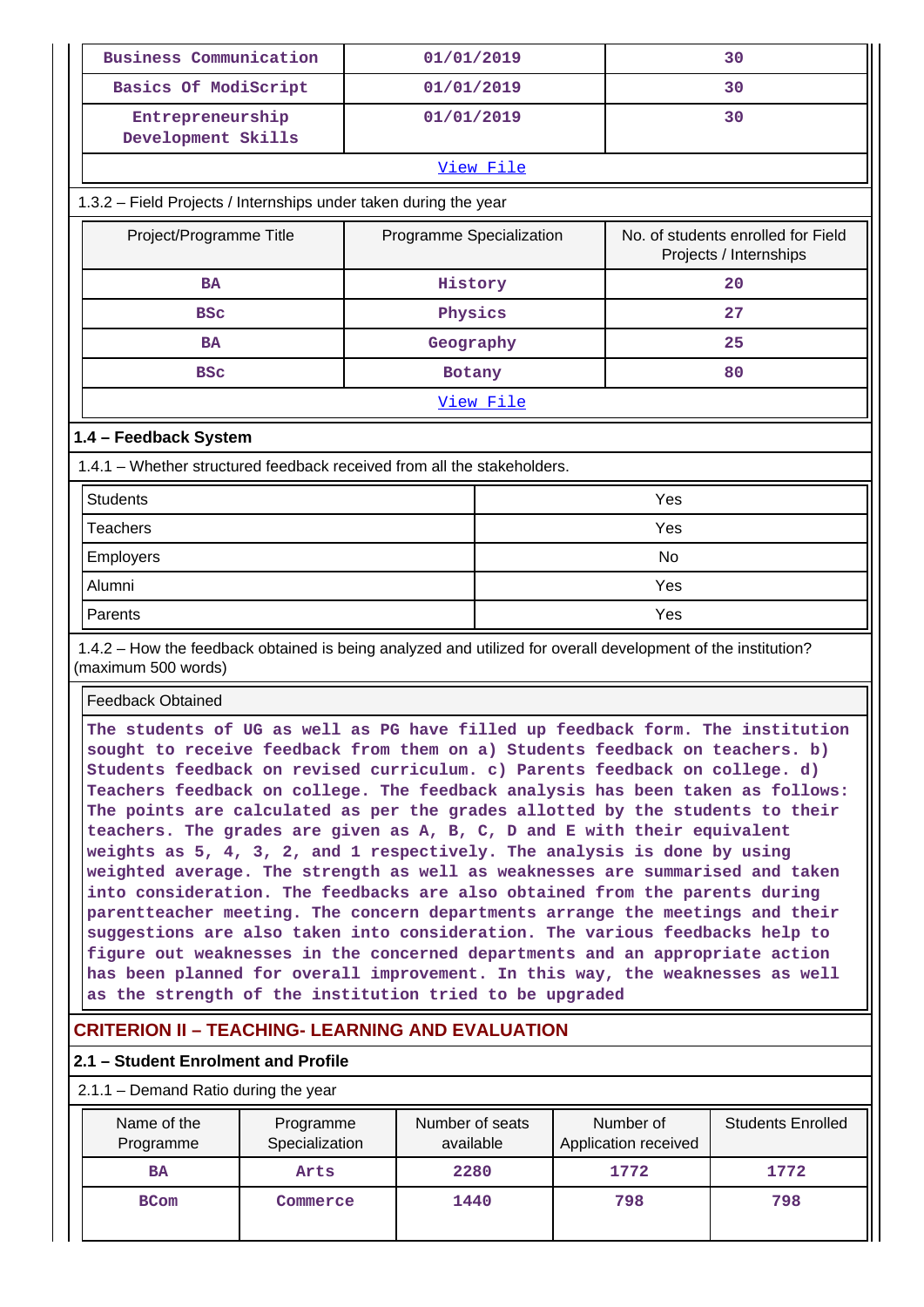| <b>BBA</b>                                                                                                                                                | Computer<br>Application                                      |    | 240                                                          |                                                                                                  |  | 124                                                                                              | 124                                                         |
|-----------------------------------------------------------------------------------------------------------------------------------------------------------|--------------------------------------------------------------|----|--------------------------------------------------------------|--------------------------------------------------------------------------------------------------|--|--------------------------------------------------------------------------------------------------|-------------------------------------------------------------|
| <b>BBA</b>                                                                                                                                                | Commerce                                                     |    | 160                                                          |                                                                                                  |  | 32                                                                                               | 32 <sub>2</sub>                                             |
| <b>BSC</b>                                                                                                                                                | Science                                                      |    | 840                                                          |                                                                                                  |  | 1100                                                                                             | 1034                                                        |
| <b>BSC</b>                                                                                                                                                | Computer<br>Science                                          |    | 480                                                          |                                                                                                  |  | 373                                                                                              | 359                                                         |
| <b>MA</b>                                                                                                                                                 | Hindi                                                        |    | 120                                                          |                                                                                                  |  | 44                                                                                               | 44                                                          |
| <b>MA</b>                                                                                                                                                 | Marathi                                                      |    | 240                                                          |                                                                                                  |  | 67                                                                                               | 67                                                          |
| <b>MA</b>                                                                                                                                                 | English                                                      |    | 240                                                          |                                                                                                  |  | 128                                                                                              | 128                                                         |
| <b>MA</b>                                                                                                                                                 | Urdu                                                         |    | 120                                                          |                                                                                                  |  | 42                                                                                               | 42                                                          |
| <b>MA</b>                                                                                                                                                 | History                                                      |    | 120                                                          |                                                                                                  |  | 65                                                                                               | 65                                                          |
| <b>MA</b>                                                                                                                                                 | Politics                                                     |    | 120                                                          |                                                                                                  |  | 105                                                                                              | 105                                                         |
| <b>MA</b>                                                                                                                                                 | Psychology                                                   |    | 48                                                           |                                                                                                  |  | 35                                                                                               | 35                                                          |
| <b>MA</b>                                                                                                                                                 | Geography                                                    |    | 48                                                           |                                                                                                  |  | 31                                                                                               | 31                                                          |
| <b>MA</b>                                                                                                                                                 | Economics                                                    |    | 120                                                          |                                                                                                  |  | 87                                                                                               | 87                                                          |
| <b>MCom</b>                                                                                                                                               | Commerce                                                     |    | 240                                                          |                                                                                                  |  | 192                                                                                              | 192                                                         |
| <b>MSC</b>                                                                                                                                                | Computer<br>Science                                          |    | 48                                                           |                                                                                                  |  | 31                                                                                               | 31                                                          |
| <b>MSC</b>                                                                                                                                                | Maths                                                        |    | 120                                                          |                                                                                                  |  | 89                                                                                               | 89                                                          |
| <b>MSC</b>                                                                                                                                                | Physcis                                                      | 48 |                                                              |                                                                                                  |  | 41                                                                                               | 41                                                          |
| <b>MSC</b>                                                                                                                                                | Zoology                                                      | 48 |                                                              |                                                                                                  |  | 64                                                                                               | 46                                                          |
| <b>MSC</b>                                                                                                                                                | Organic<br>Chemistry                                         | 48 |                                                              |                                                                                                  |  | 101                                                                                              | 47                                                          |
| <b>MSC</b>                                                                                                                                                | Physical<br>Chemistry                                        | 48 |                                                              |                                                                                                  |  | 81                                                                                               | 47                                                          |
| PhD or DPhil                                                                                                                                              | Arts                                                         |    | 8                                                            |                                                                                                  |  | $\overline{\mathbf{2}}$                                                                          | $\overline{\mathbf{2}}$                                     |
| PhD or DPhil                                                                                                                                              | Science                                                      |    | 32                                                           |                                                                                                  |  | 2                                                                                                | $\overline{a}$                                              |
| PhD or DPhil                                                                                                                                              | Commerce                                                     |    | 32                                                           |                                                                                                  |  | 2                                                                                                | $\overline{a}$                                              |
| <b>BSC</b>                                                                                                                                                | Botany                                                       |    | 24                                                           |                                                                                                  |  | 53                                                                                               | 21                                                          |
|                                                                                                                                                           |                                                              |    |                                                              | View File                                                                                        |  |                                                                                                  |                                                             |
| 2.2 - Catering to Student Diversity                                                                                                                       |                                                              |    |                                                              |                                                                                                  |  |                                                                                                  |                                                             |
| 2.2.1 - Student - Full time teacher ratio (current year data)                                                                                             |                                                              |    |                                                              |                                                                                                  |  |                                                                                                  |                                                             |
| Year                                                                                                                                                      | Number of<br>students enrolled<br>in the institution<br>(UG) |    | Number of<br>students enrolled<br>in the institution<br>(PG) | Number of<br>fulltime teachers<br>available in the<br>institution<br>teaching only UG<br>courses |  | Number of<br>fulltime teachers<br>available in the<br>institution<br>teaching only PG<br>courses | Number of<br>teachers<br>teaching both UG<br>and PG courses |
| 2018                                                                                                                                                      | 4119                                                         |    | 1118                                                         | 104                                                                                              |  | 0                                                                                                | 104                                                         |
| 2.3 - Teaching - Learning Process                                                                                                                         |                                                              |    |                                                              |                                                                                                  |  |                                                                                                  |                                                             |
| 2.3.1 - Percentage of teachers using ICT for effective teaching with Learning Management Systems (LMS), E-<br>learning resources etc. (current year data) |                                                              |    |                                                              |                                                                                                  |  |                                                                                                  |                                                             |
| Number of                                                                                                                                                 | Number of                                                    |    | <b>ICT Toolsand</b>                                          | Number of ICT                                                                                    |  | Numberof smart                                                                                   | E-resources and                                             |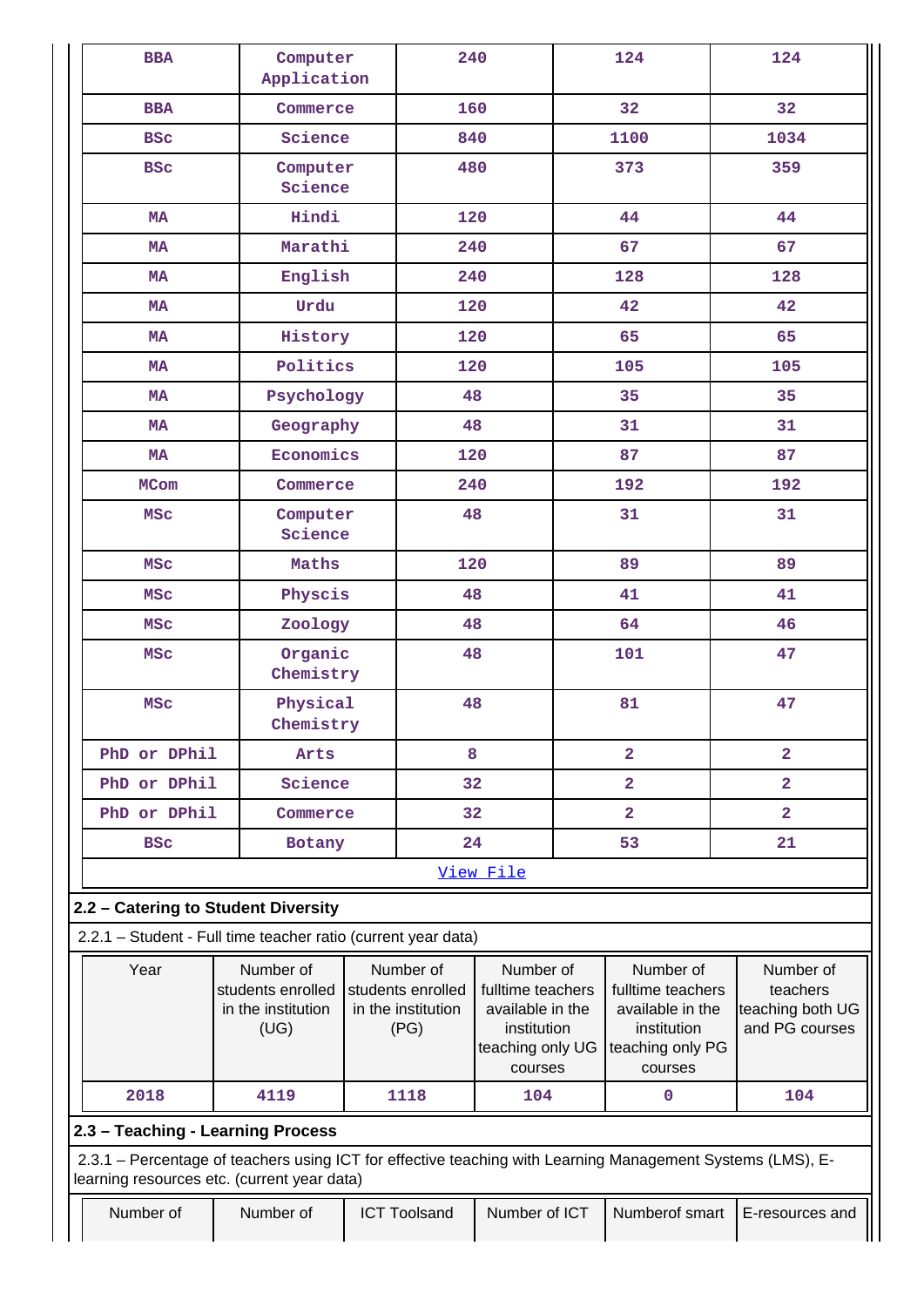| Teachers on Roll<br>teachers using<br>ICT (LMS, e-<br>Resources)                                                                                                                                                                                                                                                                                                                                                                                                                                                                                                                                                                                                                                                                                                                                                                                                                                                                                                                                                                                                                                                                                                                                                                                                                                                                                                                                                                                                                                                                                                                                                                                           |                                                                                                                                                             | enabled<br>resources<br>available<br>Classrooms |                         | classrooms                                                                                                                |                  | techniques used                    |                                                                                       |                                                                |  |                                                                                                                     |
|------------------------------------------------------------------------------------------------------------------------------------------------------------------------------------------------------------------------------------------------------------------------------------------------------------------------------------------------------------------------------------------------------------------------------------------------------------------------------------------------------------------------------------------------------------------------------------------------------------------------------------------------------------------------------------------------------------------------------------------------------------------------------------------------------------------------------------------------------------------------------------------------------------------------------------------------------------------------------------------------------------------------------------------------------------------------------------------------------------------------------------------------------------------------------------------------------------------------------------------------------------------------------------------------------------------------------------------------------------------------------------------------------------------------------------------------------------------------------------------------------------------------------------------------------------------------------------------------------------------------------------------------------------|-------------------------------------------------------------------------------------------------------------------------------------------------------------|-------------------------------------------------|-------------------------|---------------------------------------------------------------------------------------------------------------------------|------------------|------------------------------------|---------------------------------------------------------------------------------------|----------------------------------------------------------------|--|---------------------------------------------------------------------------------------------------------------------|
| 104                                                                                                                                                                                                                                                                                                                                                                                                                                                                                                                                                                                                                                                                                                                                                                                                                                                                                                                                                                                                                                                                                                                                                                                                                                                                                                                                                                                                                                                                                                                                                                                                                                                        |                                                                                                                                                             | 71                                              |                         |                                                                                                                           | 11               | 10                                 |                                                                                       | $\mathbf 0$                                                    |  | 100                                                                                                                 |
|                                                                                                                                                                                                                                                                                                                                                                                                                                                                                                                                                                                                                                                                                                                                                                                                                                                                                                                                                                                                                                                                                                                                                                                                                                                                                                                                                                                                                                                                                                                                                                                                                                                            | 2.3.2 - Students mentoring system available in the institution? Give details. (maximum 500 words)                                                           |                                                 |                         |                                                                                                                           |                  |                                    |                                                                                       |                                                                |  |                                                                                                                     |
| Yes, students mentoring system is available in our institution. We entitled it as mentor mentee system. Our<br>institution has been practicing the system for last several years. The academic as well as psychological needs of<br>the members have been looked after and fulfilled by the mentor. Day today class attendance and the various<br>academic activities of the mentee have also been observed minutely by the mentor. The faculty of the institution<br>have been functioning as a mentor. At the very outset of the new academic year the class wise mentors have<br>been finalized. As per the nature of the class the mentor(s) have been appointed . The crowded classes obviously<br>required more than one mentor. The mentors have been playing key role in the academic progress and future<br>prospects of the mentee. Psychological as well as professional counselling has been given to the mentees time<br>to time. At the very outset the mentors were enshouldered the responsibility to nurture and nourish the<br>mentees. Hence the names of the mentors are finalized class wise. The concerned mentor orients the mentees<br>regarding their overall responsibility towards the institution. Their career, goals and mission of the institution, the<br>rules and regulation of the affiliated university and various facilities such as scholarships, available to them in the<br>institution, where they have been studying . The detailed record of the mentee has been maintained along with<br>his hobbies and job inclination. The mentors have been inculcating the sense of responsibility among the<br>mentees. |                                                                                                                                                             |                                                 |                         |                                                                                                                           |                  |                                    |                                                                                       |                                                                |  |                                                                                                                     |
|                                                                                                                                                                                                                                                                                                                                                                                                                                                                                                                                                                                                                                                                                                                                                                                                                                                                                                                                                                                                                                                                                                                                                                                                                                                                                                                                                                                                                                                                                                                                                                                                                                                            | Number of students enrolled in the<br>Number of fulltime teachers<br>Mentor: Mentee Ratio<br>institution                                                    |                                                 |                         |                                                                                                                           |                  |                                    |                                                                                       |                                                                |  |                                                                                                                     |
|                                                                                                                                                                                                                                                                                                                                                                                                                                                                                                                                                                                                                                                                                                                                                                                                                                                                                                                                                                                                                                                                                                                                                                                                                                                                                                                                                                                                                                                                                                                                                                                                                                                            | 5241<br>104<br>1:50                                                                                                                                         |                                                 |                         |                                                                                                                           |                  |                                    |                                                                                       |                                                                |  |                                                                                                                     |
| 2.4 - Teacher Profile and Quality                                                                                                                                                                                                                                                                                                                                                                                                                                                                                                                                                                                                                                                                                                                                                                                                                                                                                                                                                                                                                                                                                                                                                                                                                                                                                                                                                                                                                                                                                                                                                                                                                          |                                                                                                                                                             |                                                 |                         |                                                                                                                           |                  |                                    |                                                                                       |                                                                |  |                                                                                                                     |
| 2.4.1 - Number of full time teachers appointed during the year                                                                                                                                                                                                                                                                                                                                                                                                                                                                                                                                                                                                                                                                                                                                                                                                                                                                                                                                                                                                                                                                                                                                                                                                                                                                                                                                                                                                                                                                                                                                                                                             |                                                                                                                                                             |                                                 |                         |                                                                                                                           |                  |                                    |                                                                                       |                                                                |  |                                                                                                                     |
| No. of sanctioned<br>positions                                                                                                                                                                                                                                                                                                                                                                                                                                                                                                                                                                                                                                                                                                                                                                                                                                                                                                                                                                                                                                                                                                                                                                                                                                                                                                                                                                                                                                                                                                                                                                                                                             |                                                                                                                                                             |                                                 | No. of filled positions |                                                                                                                           | Vacant positions |                                    |                                                                                       | Positions filled during<br>the current year                    |  | No. of faculty with<br>Ph.D                                                                                         |
| 142                                                                                                                                                                                                                                                                                                                                                                                                                                                                                                                                                                                                                                                                                                                                                                                                                                                                                                                                                                                                                                                                                                                                                                                                                                                                                                                                                                                                                                                                                                                                                                                                                                                        |                                                                                                                                                             |                                                 | 104                     |                                                                                                                           | 38               |                                    |                                                                                       | 0                                                              |  | 44                                                                                                                  |
| International level from Government, recognised bodies during the year)                                                                                                                                                                                                                                                                                                                                                                                                                                                                                                                                                                                                                                                                                                                                                                                                                                                                                                                                                                                                                                                                                                                                                                                                                                                                                                                                                                                                                                                                                                                                                                                    |                                                                                                                                                             |                                                 |                         |                                                                                                                           |                  |                                    |                                                                                       |                                                                |  | 2.4.2 - Honours and recognition received by teachers (received awards, recognition, fellowships at State, National, |
| Year of Award                                                                                                                                                                                                                                                                                                                                                                                                                                                                                                                                                                                                                                                                                                                                                                                                                                                                                                                                                                                                                                                                                                                                                                                                                                                                                                                                                                                                                                                                                                                                                                                                                                              |                                                                                                                                                             |                                                 |                         | Name of full time teachers<br>Designation<br>receiving awards from<br>state level, national level,<br>international level |                  |                                    | Name of the award,<br>fellowship, received from<br>Government or recognized<br>bodies |                                                                |  |                                                                                                                     |
|                                                                                                                                                                                                                                                                                                                                                                                                                                                                                                                                                                                                                                                                                                                                                                                                                                                                                                                                                                                                                                                                                                                                                                                                                                                                                                                                                                                                                                                                                                                                                                                                                                                            |                                                                                                                                                             |                                                 |                         |                                                                                                                           |                  | No Data Entered/Not Applicable !!! |                                                                                       |                                                                |  |                                                                                                                     |
|                                                                                                                                                                                                                                                                                                                                                                                                                                                                                                                                                                                                                                                                                                                                                                                                                                                                                                                                                                                                                                                                                                                                                                                                                                                                                                                                                                                                                                                                                                                                                                                                                                                            |                                                                                                                                                             |                                                 |                         |                                                                                                                           |                  | View File                          |                                                                                       |                                                                |  |                                                                                                                     |
| 2.5 - Evaluation Process and Reforms                                                                                                                                                                                                                                                                                                                                                                                                                                                                                                                                                                                                                                                                                                                                                                                                                                                                                                                                                                                                                                                                                                                                                                                                                                                                                                                                                                                                                                                                                                                                                                                                                       |                                                                                                                                                             |                                                 |                         |                                                                                                                           |                  |                                    |                                                                                       |                                                                |  |                                                                                                                     |
| the year                                                                                                                                                                                                                                                                                                                                                                                                                                                                                                                                                                                                                                                                                                                                                                                                                                                                                                                                                                                                                                                                                                                                                                                                                                                                                                                                                                                                                                                                                                                                                                                                                                                   |                                                                                                                                                             |                                                 |                         |                                                                                                                           |                  |                                    |                                                                                       |                                                                |  | 2.5.1 – Number of days from the date of semester-end/ year- end examination till the declaration of results during  |
| Programme Name                                                                                                                                                                                                                                                                                                                                                                                                                                                                                                                                                                                                                                                                                                                                                                                                                                                                                                                                                                                                                                                                                                                                                                                                                                                                                                                                                                                                                                                                                                                                                                                                                                             |                                                                                                                                                             |                                                 | Programme Code          |                                                                                                                           | Semester/year    |                                    |                                                                                       | Last date of the last<br>semester-end/year-<br>end examination |  | Date of declaration of<br>results of semester-<br>end/ year- end<br>examination                                     |
|                                                                                                                                                                                                                                                                                                                                                                                                                                                                                                                                                                                                                                                                                                                                                                                                                                                                                                                                                                                                                                                                                                                                                                                                                                                                                                                                                                                                                                                                                                                                                                                                                                                            |                                                                                                                                                             |                                                 |                         |                                                                                                                           |                  | No Data Entered/Not Applicable !!! |                                                                                       |                                                                |  |                                                                                                                     |
|                                                                                                                                                                                                                                                                                                                                                                                                                                                                                                                                                                                                                                                                                                                                                                                                                                                                                                                                                                                                                                                                                                                                                                                                                                                                                                                                                                                                                                                                                                                                                                                                                                                            |                                                                                                                                                             |                                                 |                         |                                                                                                                           |                  | View File                          |                                                                                       |                                                                |  |                                                                                                                     |
| 2.5.2 - Reforms initiated on Continuous Internal Evaluation(CIE) system at the institutional level (250 words)                                                                                                                                                                                                                                                                                                                                                                                                                                                                                                                                                                                                                                                                                                                                                                                                                                                                                                                                                                                                                                                                                                                                                                                                                                                                                                                                                                                                                                                                                                                                             |                                                                                                                                                             |                                                 |                         |                                                                                                                           |                  |                                    |                                                                                       |                                                                |  |                                                                                                                     |
|                                                                                                                                                                                                                                                                                                                                                                                                                                                                                                                                                                                                                                                                                                                                                                                                                                                                                                                                                                                                                                                                                                                                                                                                                                                                                                                                                                                                                                                                                                                                                                                                                                                            | The traditional methods of evaluation have been drastically reformed into group<br>discussions, seminar presentations, oral, project presentation, debates, |                                                 |                         |                                                                                                                           |                  |                                    |                                                                                       |                                                                |  |                                                                                                                     |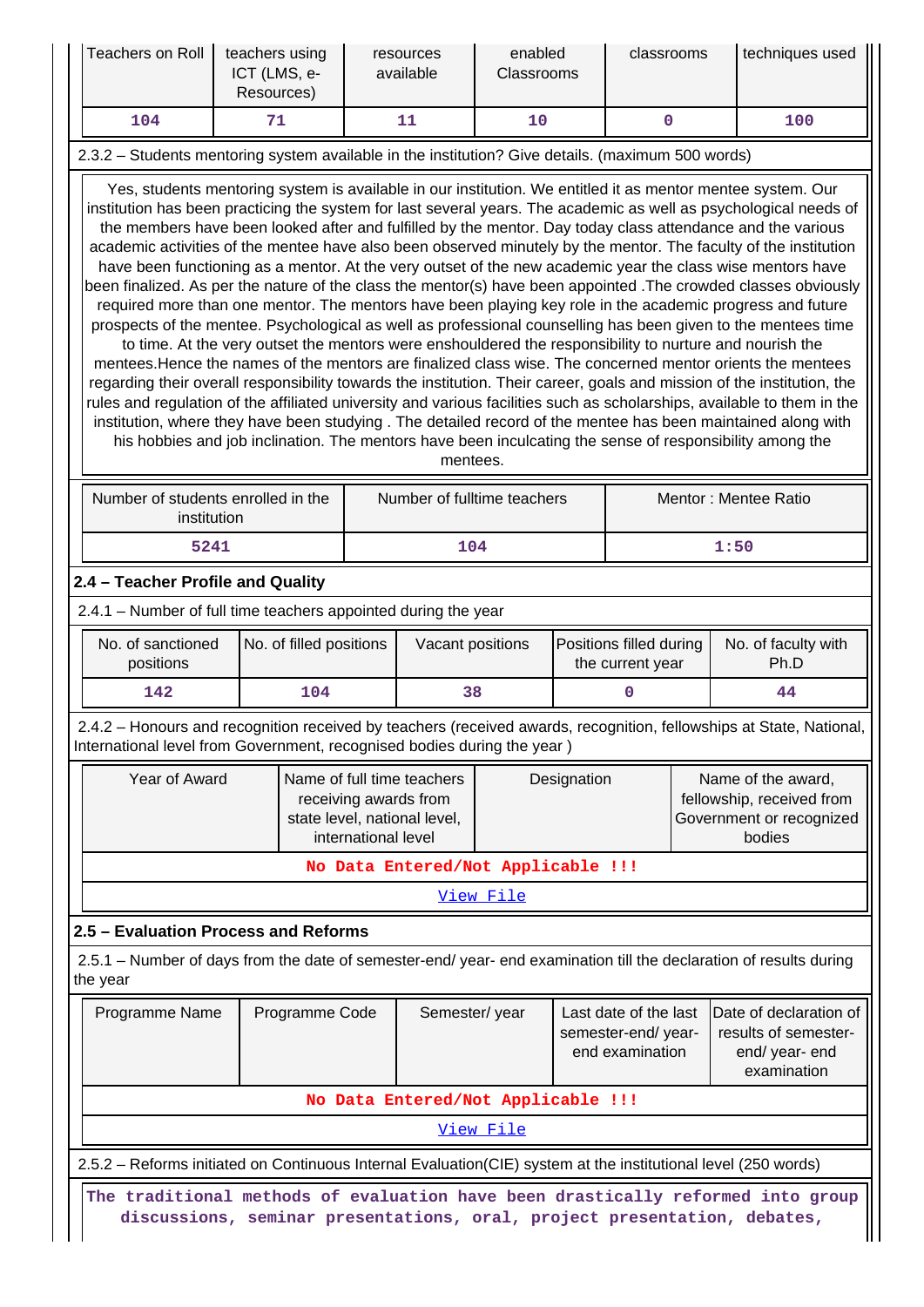### **extempore and analysis of real life data of the projects using R software at UG and PG levels. The college is going to arrange the levels of different classes as per newly introduced CBCS system.**

 2.5.3 – Academic calendar prepared and adhered for conduct of Examination and other related matters (250 words)

 **Every year the members of IQAC prepare academic calendar to perform the various curricular and extra curricular activities. This includes details about admission, examination, celebrations of various days, extension activities, meetings of IQAC, conclusion period of semester etc. The academic calendar is also brought to the notice of the students, teaching and non teaching staff. The calendar consists of the yearly schedule of the college spanning from the lists of holidays (includingnational , state, local and institutional ) the schedule of the collegeexamination , internal assessment , tests, projects presentation, assignment completion etc. The tentative dates of the declaration of college results are also mentioned. The tentative dates of the activities of NCC, NSS, Research Centres and Placement Cell are also mentioned. The various activities of the sports have also been chalked out. The activities such as social,cultural, meetings of Alumni association, Parent – teacher meetings have alsobeen mentioned in academic calendar.**

### **2.6 – Student Performance and Learning Outcomes**

 2.6.1 – Program outcomes, program specific outcomes and course outcomes for all programs offered by the institution are stated and displayed in website of the institution (to provide the weblink)

<http://www.msgcollege.org>

2.6.2 – Pass percentage of students

| Programme<br>Code | Programme<br>Name | Programme<br>Specialization | Number of<br>students passed<br>students<br>appeared in the<br>final year<br>examination |  | Pass Percentage |  |  |
|-------------------|-------------------|-----------------------------|------------------------------------------------------------------------------------------|--|-----------------|--|--|
|                   |                   |                             |                                                                                          |  |                 |  |  |
| View File         |                   |                             |                                                                                          |  |                 |  |  |

## **2.7 – Student Satisfaction Survey**

 2.7.1 – Student Satisfaction Survey (SSS) on overall institutional performance (Institution may design the questionnaire) (results and details be provided as weblink)

<http://www.msgcollege.org>

## **CRITERION III – RESEARCH, INNOVATIONS AND EXTENSION**

## **3.1 – Resource Mobilization for Research**

3.1.1 – Research funds sanctioned and received from various agencies, industry and other organisations

| Nature of the Project                      | <b>Duration</b> | Name of the funding<br>agency | Total grant<br>sanctioned | Amount received<br>during the year |  |  |  |  |
|--------------------------------------------|-----------------|-------------------------------|---------------------------|------------------------------------|--|--|--|--|
| Minor Projects                             | 730             | SPPU                          | 2                         | 0.65                               |  |  |  |  |
| Minor Projects                             | 730             | <b>UGC</b>                    | 4.15                      | 2.9                                |  |  |  |  |
| Minor Projects                             | 730             | <b>UGC</b>                    | 1.7                       | 0                                  |  |  |  |  |
| Projects<br>sponsored by<br>the University | 730             | <b>SPPU</b>                   | 0.95                      | 0.25                               |  |  |  |  |
|                                            | View File       |                               |                           |                                    |  |  |  |  |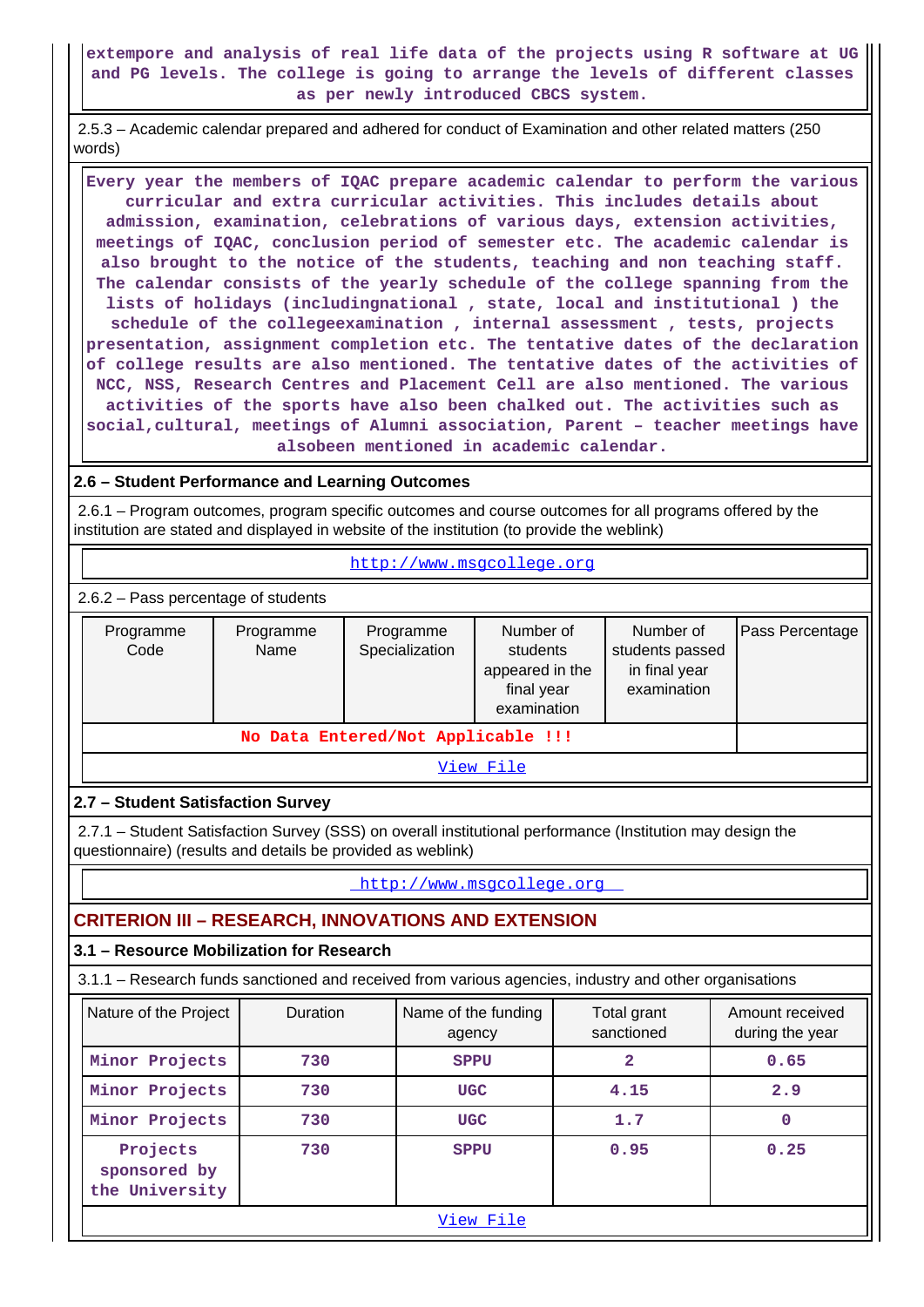| 3.2 - Innovation Ecosystem                                                                                                               |                                    |             |                                               |                       |                         |                         |            |                                   |
|------------------------------------------------------------------------------------------------------------------------------------------|------------------------------------|-------------|-----------------------------------------------|-----------------------|-------------------------|-------------------------|------------|-----------------------------------|
| 3.2.1 - Workshops/Seminars Conducted on Intellectual Property Rights (IPR) and Industry-Academia Innovative<br>practices during the year |                                    |             |                                               |                       |                         |                         |            |                                   |
| Title of workshop/seminar                                                                                                                |                                    |             | Name of the Dept.                             |                       |                         | Date                    |            |                                   |
| Intellectual Property<br>Rights on Plagiarism                                                                                            |                                    |             | Commerce, English,<br><b>Research Centers</b> |                       |                         |                         | 16/02/2019 |                                   |
| 3.2.2 - Awards for Innovation won by Institution/Teachers/Research scholars/Students during the year                                     |                                    |             |                                               |                       |                         |                         |            |                                   |
| Title of the innovation                                                                                                                  | Name of Awardee<br>Awarding Agency |             |                                               |                       |                         | Date of award           |            | Category                          |
|                                                                                                                                          |                                    |             | No Data Entered/Not Applicable !!!            |                       |                         |                         |            |                                   |
|                                                                                                                                          |                                    |             |                                               | No file uploaded.     |                         |                         |            |                                   |
| 3.2.3 – No. of Incubation centre created, start-ups incubated on campus during the year                                                  |                                    |             |                                               |                       |                         |                         |            |                                   |
| Incubation<br>Sponsered By<br>Name of the<br>Nature of Start-<br>Date of<br>Name<br>Center<br>Commencement<br>Start-up<br>up             |                                    |             |                                               |                       |                         |                         |            |                                   |
|                                                                                                                                          |                                    |             | No Data Entered/Not Applicable !!!            |                       |                         |                         |            |                                   |
|                                                                                                                                          |                                    |             |                                               | No file uploaded.     |                         |                         |            |                                   |
| 3.3 - Research Publications and Awards                                                                                                   |                                    |             |                                               |                       |                         |                         |            |                                   |
| 3.3.1 - Incentive to the teachers who receive recognition/awards                                                                         |                                    |             |                                               |                       |                         |                         |            |                                   |
| <b>State</b>                                                                                                                             |                                    | National    |                                               |                       | International           |                         |            |                                   |
| NIL                                                                                                                                      |                                    |             | <b>NIL</b>                                    | <b>NIL</b>            |                         |                         |            |                                   |
| 3.3.2 - Ph. Ds awarded during the year (applicable for PG College, Research Center)                                                      |                                    |             |                                               |                       |                         |                         |            |                                   |
| Name of the Department                                                                                                                   |                                    |             |                                               |                       |                         | Number of PhD's Awarded |            |                                   |
| Chemistry                                                                                                                                |                                    |             |                                               |                       |                         | 2                       |            |                                   |
| Physics                                                                                                                                  |                                    |             |                                               |                       |                         | 1                       |            |                                   |
| English                                                                                                                                  |                                    |             |                                               |                       |                         | ı                       |            |                                   |
| 3.3.3 - Research Publications in the Journals notified on UGC website during the year                                                    |                                    |             |                                               |                       |                         |                         |            |                                   |
| <b>Type</b>                                                                                                                              |                                    | Department  |                                               | Number of Publication |                         |                         |            | Average Impact Factor (if<br>any) |
| National                                                                                                                                 |                                    | Urdu        |                                               |                       | 5                       |                         |            | $\mathbf 0$                       |
| National                                                                                                                                 |                                    | Marathi     |                                               |                       | 6                       |                         | 6.2        |                                   |
| National                                                                                                                                 |                                    | Mathematics |                                               |                       | 1                       |                         |            | $\mathbf{0}$                      |
| National                                                                                                                                 |                                    | English     |                                               |                       | 12                      |                         |            | 5.5                               |
| International                                                                                                                            |                                    | Hindi       |                                               |                       | 8                       |                         |            | 6.2                               |
| International                                                                                                                            |                                    | Physics     |                                               |                       | $\overline{\mathbf{2}}$ |                         |            | 5.5                               |
| International                                                                                                                            |                                    | History     |                                               | 5                     |                         |                         |            | 6.7                               |
| International                                                                                                                            |                                    | Mathematics |                                               |                       | 1                       |                         |            | 6.7                               |
| International                                                                                                                            |                                    | Chemistry   |                                               |                       | 5                       |                         |            | 1                                 |
| International                                                                                                                            |                                    | Economics   |                                               |                       | 4                       |                         |            | 6.2                               |
|                                                                                                                                          |                                    |             |                                               | View File             |                         |                         |            |                                   |
| 3.3.4 - Books and Chapters in edited Volumes / Books published, and papers in National/International Conference                          |                                    |             |                                               |                       |                         |                         |            |                                   |

Proceedings per Teacher during the year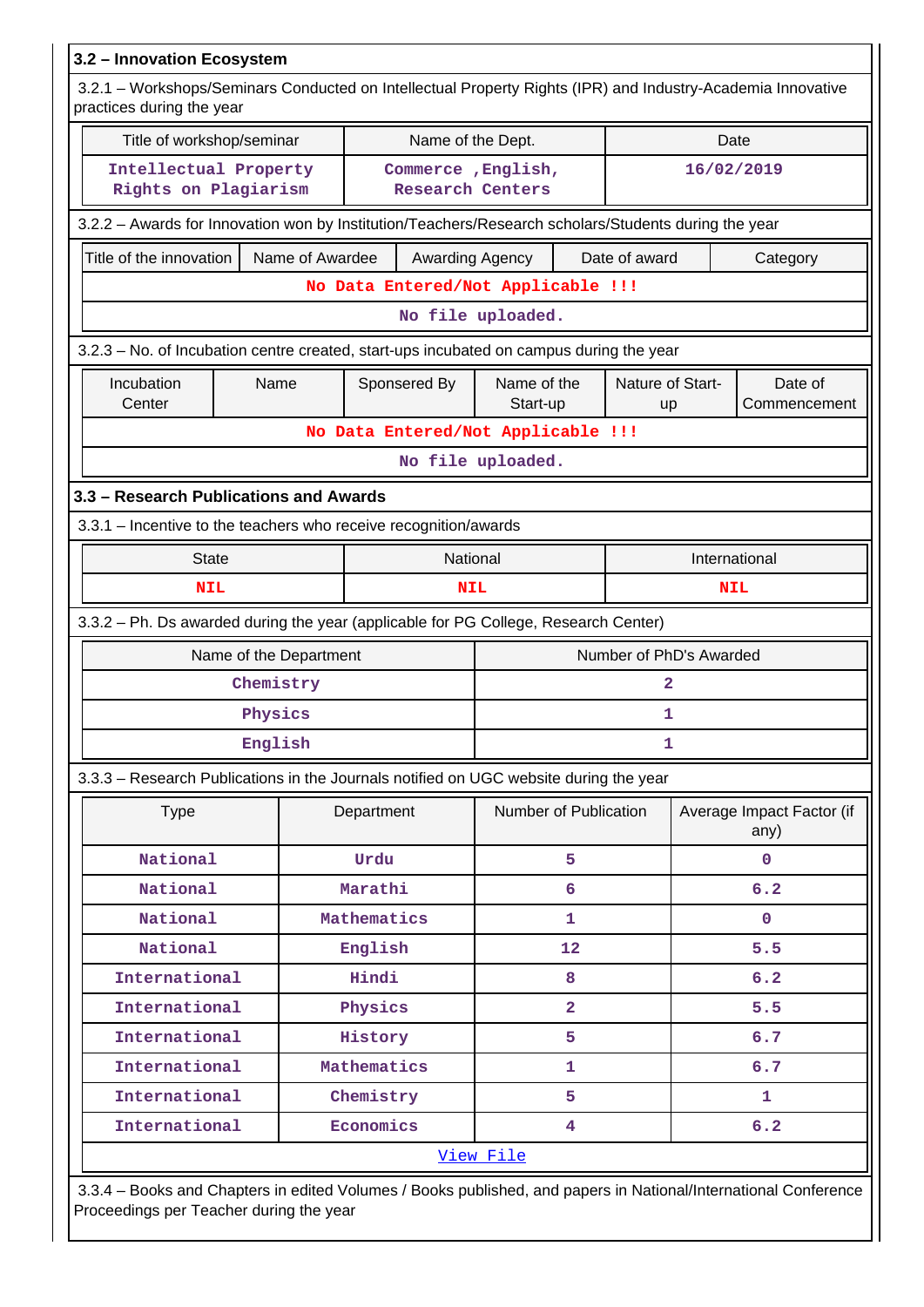|                                                                                                                                                                                                                    | Department         |                                                                                 |                                            | Number of Publication |                                    |                                                                    |  |                                                                    |
|--------------------------------------------------------------------------------------------------------------------------------------------------------------------------------------------------------------------|--------------------|---------------------------------------------------------------------------------|--------------------------------------------|-----------------------|------------------------------------|--------------------------------------------------------------------|--|--------------------------------------------------------------------|
|                                                                                                                                                                                                                    | Mathematics        |                                                                                 |                                            | 1                     |                                    |                                                                    |  |                                                                    |
|                                                                                                                                                                                                                    | English            |                                                                                 |                                            | $\overline{a}$        |                                    |                                                                    |  |                                                                    |
|                                                                                                                                                                                                                    |                    | National Conference Proceedings                                                 |                                            | 3                     |                                    |                                                                    |  |                                                                    |
|                                                                                                                                                                                                                    |                    |                                                                                 |                                            | View File             |                                    |                                                                    |  |                                                                    |
| 3.3.5 - Bibliometrics of the publications during the last Academic year based on average citation index in Scopus/<br>Web of Science or PubMed/ Indian Citation Index                                              |                    |                                                                                 |                                            |                       |                                    |                                                                    |  |                                                                    |
| Title of the<br>Paper                                                                                                                                                                                              | Name of<br>Author  |                                                                                 | Title of journal<br>Year of<br>publication |                       | <b>Citation Index</b>              | Institutional<br>affiliation as<br>mentioned in<br>the publication |  | Number of<br>citations<br>excluding self<br>citation               |
| The<br>modified<br>Schultz<br>index                                                                                                                                                                                | Dr. K. S.<br>Ahire | Internatio<br>nal<br>Journey of<br>Multidisci<br>plinary<br>Research<br>Academy | 2019                                       |                       | $\mathbf 0$                        | M. S. G.<br>college,<br>Malegaon                                   |  | $\mathbf 0$                                                        |
| Monotone i<br>nteractive<br>tech                                                                                                                                                                                   | Dr. K. S.<br>Ahire | Malaya<br>Journal of<br>Mathematik<br>a Vol7                                    | 2019                                       |                       | $\mathbf 0$                        | M. S. G.<br>college,<br>Malegaon                                   |  | $\mathbf 0$                                                        |
| Study of<br>CuO, $ZnO$ ,<br>screen                                                                                                                                                                                 | D. K.<br>Halwar    | Ajantha<br>vol <sub>8</sub>                                                     | 2019                                       |                       | $\mathbf 0$                        | M. S. G.<br>college,<br>Malegaon                                   |  | $\mathbf 0$                                                        |
|                                                                                                                                                                                                                    |                    |                                                                                 |                                            | View File             |                                    |                                                                    |  |                                                                    |
| 3.3.6 - h-Index of the Institutional Publications during the year. (based on Scopus/ Web of science)                                                                                                               |                    |                                                                                 |                                            |                       |                                    |                                                                    |  |                                                                    |
| Title of the<br>Paper                                                                                                                                                                                              | Name of<br>Author  | Title of journal                                                                | Year of<br>publication                     |                       | h-index                            | Number of<br>citations<br>excluding self<br>citation               |  | Institutional<br>affiliation as<br>mentioned in<br>the publication |
|                                                                                                                                                                                                                    |                    |                                                                                 |                                            |                       | No Data Entered/Not Applicable !!! |                                                                    |  |                                                                    |
|                                                                                                                                                                                                                    |                    |                                                                                 | No file uploaded.                          |                       |                                    |                                                                    |  |                                                                    |
| 3.3.7 - Faculty participation in Seminars/Conferences and Symposia during the year:                                                                                                                                |                    |                                                                                 |                                            |                       |                                    |                                                                    |  |                                                                    |
| Number of Faculty                                                                                                                                                                                                  |                    | International                                                                   | National                                   |                       | <b>State</b>                       |                                                                    |  | Local                                                              |
| Attended/Semina<br>rs/Workshops                                                                                                                                                                                    |                    | 10                                                                              | 29                                         |                       | 37                                 |                                                                    |  | $\mathbf{2}$                                                       |
| Presented<br>papers                                                                                                                                                                                                |                    | 8                                                                               | 30                                         |                       | 14                                 |                                                                    |  | $\mathbf 0$                                                        |
| Resource<br>persons                                                                                                                                                                                                |                    | 0                                                                               | 6                                          |                       | 9                                  |                                                                    |  | $\mathbf 0$                                                        |
|                                                                                                                                                                                                                    |                    |                                                                                 |                                            | View File             |                                    |                                                                    |  |                                                                    |
| 3.4 - Extension Activities                                                                                                                                                                                         |                    |                                                                                 |                                            |                       |                                    |                                                                    |  |                                                                    |
| 3.4.1 – Number of extension and outreach programmes conducted in collaboration with industry, community and<br>Non- Government Organisations through NSS/NCC/Red cross/Youth Red Cross (YRC) etc., during the year |                    |                                                                                 |                                            |                       |                                    |                                                                    |  |                                                                    |
| Title of the activities                                                                                                                                                                                            |                    | Organising unit/agency/                                                         |                                            |                       | Number of teachers                 |                                                                    |  | Number of students                                                 |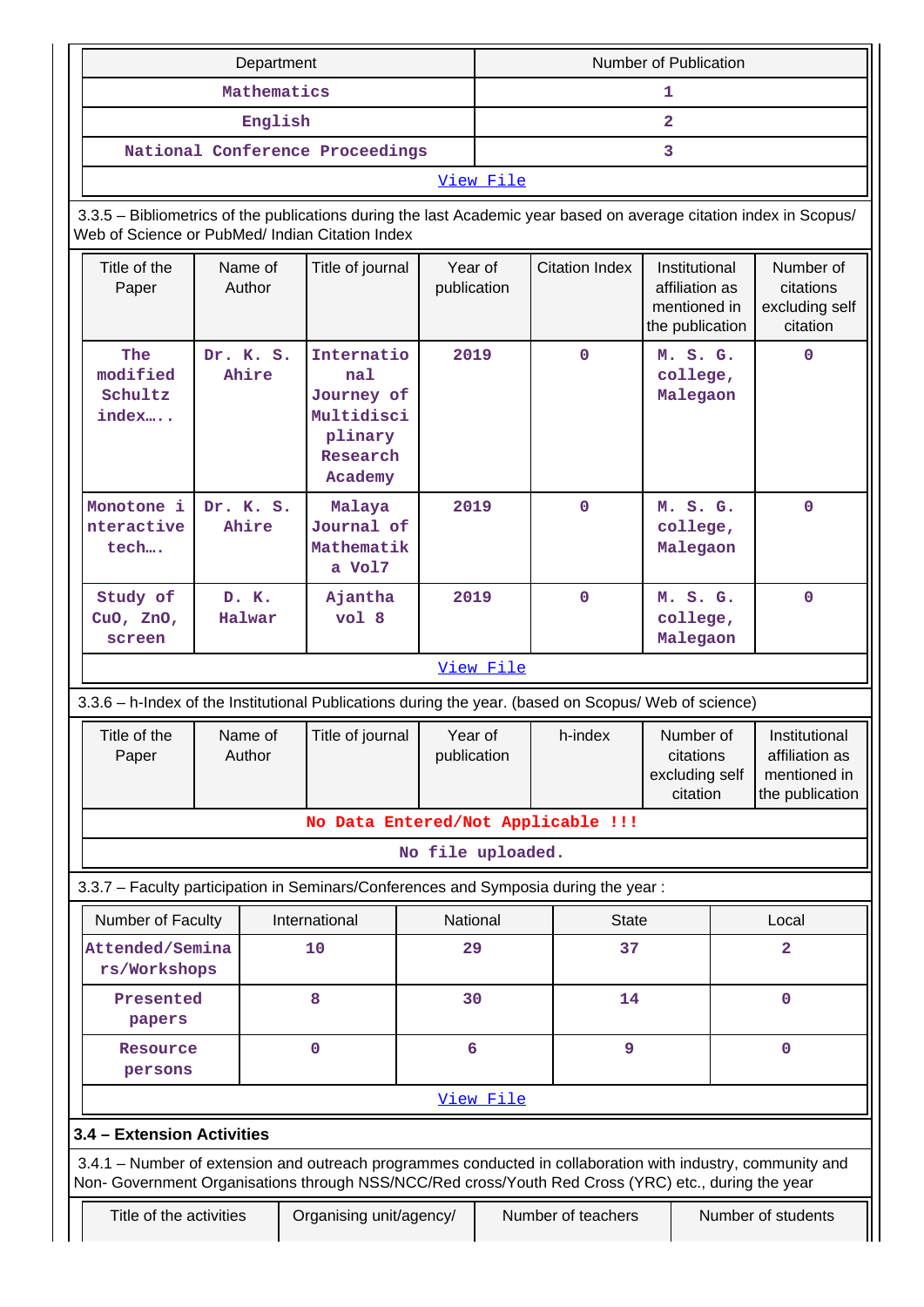| collaborating agency                                               |                                                                                                                      | participated in such<br>activities | participated in such<br>activities |
|--------------------------------------------------------------------|----------------------------------------------------------------------------------------------------------------------|------------------------------------|------------------------------------|
| Summer Internship<br>Program                                       | 48, Mah Bn NCC,<br>Dhule                                                                                             | $\overline{2}$                     | 10                                 |
| Pre recruitment<br>training program                                | Maharashtra police                                                                                                   | 7                                  | 30                                 |
| Swachhata Hi seva<br>48, Mah Bn NCC,<br>Dhule 02 60                | 48, Mah Bn NCC,<br>Dhule                                                                                             | $\overline{2}$                     | 60                                 |
| Surgical Strike Day                                                | 48, Mah Bn NCC,<br>Dhule                                                                                             | 3                                  | 60                                 |
| Start - Up India (<br>Maharashtra Yatra)                           | Bharat sarkar<br>Maharashtra Rajya<br>and Development,<br>Employment<br>Entrepreneurship<br>Guidance<br>CentreNashik | $\overline{\mathbf{2}}$            | 60                                 |
| Diabetic health<br>awareness Check up                              | Lions Club of<br>Malegaon                                                                                            | $\overline{2}$                     | 20                                 |
| Swacch Bharat Yatra<br>Rally                                       | Food Drugs<br>Administration<br>Department (FSSAI)<br>Nashik, Ministry<br>of India                                   | $\overline{2}$                     | 60                                 |
| Cycle Expedition                                                   | Food Drugs<br>Administration<br>Department (FSSAI)<br>Nashik, Ministry<br>of India                                   | 1                                  | 25                                 |
| Swacch Bharat                                                      | 48, Mah Bn NCC,<br>Dhule                                                                                             | $\overline{2}$                     | 76                                 |
| Tree Plantation                                                    | District NSS<br>Coordinator                                                                                          | 3                                  | 75                                 |
| Village Cleanliness<br>Gram Panchayat<br>Vadgaon 03 125            | Gram Panchayat<br>Vadgaon                                                                                            | 3                                  | 125                                |
| Beti Bachao and<br>Beti Padhao Session<br>Court Malegaon 07<br>250 | <b>Session Court</b><br>Malegaon                                                                                     | $7\phantom{.0}$                    | 250                                |
| Women Security<br>Damini Police Squad<br>03 210                    | Damini Police Squad                                                                                                  | 3                                  | 210                                |
| Stationary<br>Distribution to<br>Handicapped<br>students           | Remand Home,<br>Malegaon                                                                                             | 3                                  | 95                                 |
| SRD / NRD selection<br>Camp                                        | Niphad College                                                                                                       | 1                                  | $\overline{3}$                     |
| Kerala Flood Relief                                                | M.S.G. College                                                                                                       | 15                                 | 65                                 |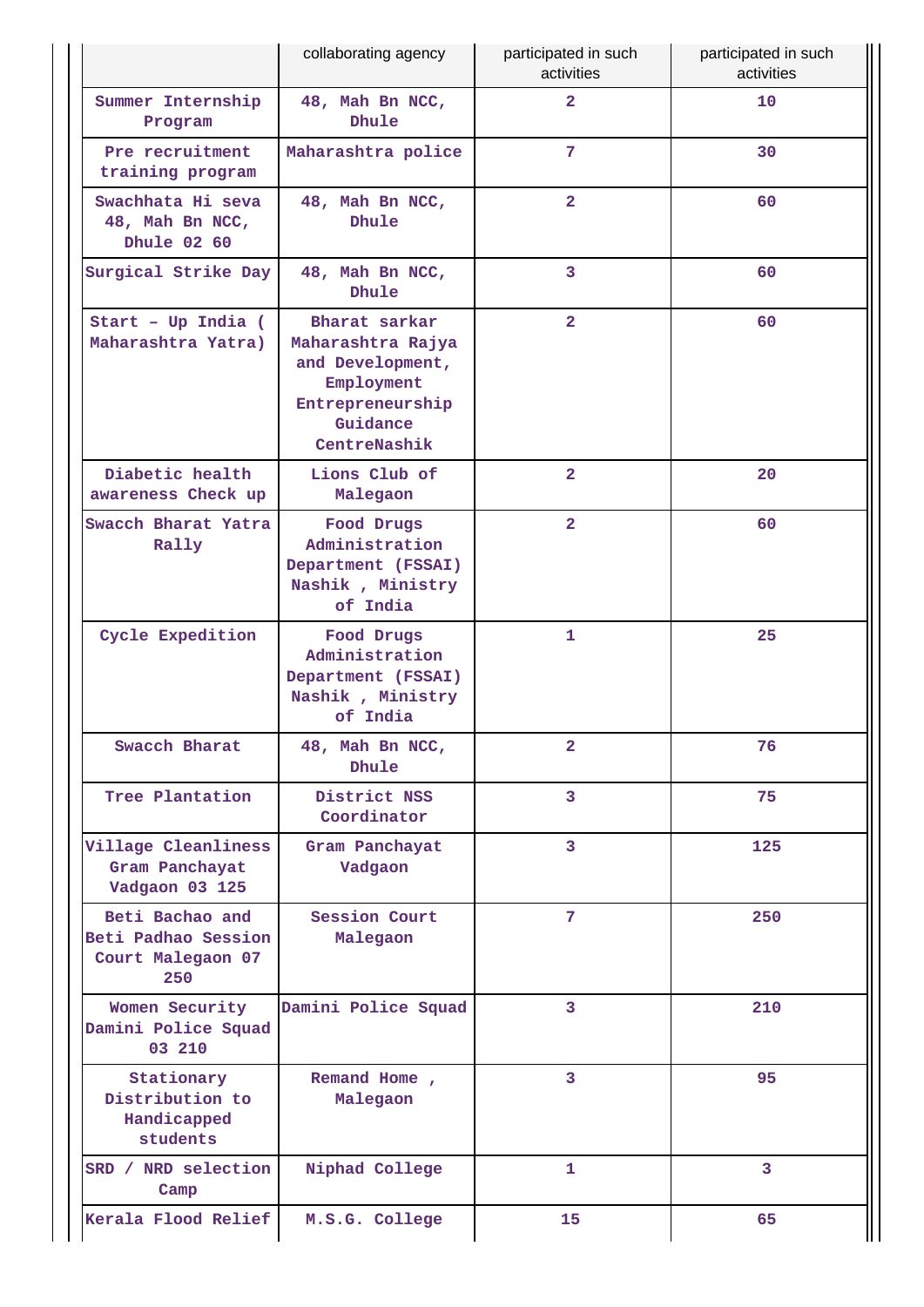| Funds                                                                                                                                                                                                          |                                                                                                             |                                                    |                                                                                                   |                             |                                                         |                    |          |                                                           |  |
|----------------------------------------------------------------------------------------------------------------------------------------------------------------------------------------------------------------|-------------------------------------------------------------------------------------------------------------|----------------------------------------------------|---------------------------------------------------------------------------------------------------|-----------------------------|---------------------------------------------------------|--------------------|----------|-----------------------------------------------------------|--|
| SRD / NRD selection<br>Camp                                                                                                                                                                                    |                                                                                                             | Pune University                                    |                                                                                                   | $\mathbf{1}$                |                                                         | 1                  |          |                                                           |  |
|                                                                                                                                                                                                                |                                                                                                             |                                                    |                                                                                                   | View File                   |                                                         |                    |          |                                                           |  |
| 3.4.2 - Awards and recognition received for extension activities from Government and other recognized bodies<br>during the year                                                                                |                                                                                                             |                                                    |                                                                                                   |                             |                                                         |                    |          |                                                           |  |
| Name of the activity                                                                                                                                                                                           |                                                                                                             | Award/Recognition                                  |                                                                                                   |                             | <b>Awarding Bodies</b>                                  |                    |          | Number of students<br><b>Benefited</b>                    |  |
| $\mathbf 0$                                                                                                                                                                                                    |                                                                                                             |                                                    | $\mathbf 0$                                                                                       |                             |                                                         | $\mathbf 0$        |          |                                                           |  |
| No file uploaded.                                                                                                                                                                                              |                                                                                                             |                                                    |                                                                                                   |                             |                                                         |                    |          |                                                           |  |
| 3.4.3 - Students participating in extension activities with Government Organisations, Non-Government<br>Organisations and programmes such as Swachh Bharat, Aids Awareness, Gender Issue, etc. during the year |                                                                                                             |                                                    |                                                                                                   |                             |                                                         |                    |          |                                                           |  |
| Name of the scheme                                                                                                                                                                                             |                                                                                                             | Organising unit/Agen<br>cy/collaborating<br>agency | Name of the activity                                                                              |                             | Number of teachers<br>participated in such<br>activites |                    |          | Number of students<br>participated in such<br>activites   |  |
|                                                                                                                                                                                                                |                                                                                                             | No Data Entered/Not Applicable !!!                 |                                                                                                   |                             |                                                         |                    |          |                                                           |  |
|                                                                                                                                                                                                                |                                                                                                             |                                                    |                                                                                                   | View File                   |                                                         |                    |          |                                                           |  |
| 3.5 - Collaborations                                                                                                                                                                                           |                                                                                                             |                                                    |                                                                                                   |                             |                                                         |                    |          |                                                           |  |
|                                                                                                                                                                                                                | 3.5.1 - Number of Collaborative activities for research, faculty exchange, student exchange during the year |                                                    |                                                                                                   |                             |                                                         |                    |          |                                                           |  |
| Nature of activity                                                                                                                                                                                             |                                                                                                             |                                                    |                                                                                                   | Source of financial support |                                                         |                    | Duration |                                                           |  |
| 0 <sub>0</sub>                                                                                                                                                                                                 |                                                                                                             | 0                                                  |                                                                                                   |                             | O                                                       |                    | 0        |                                                           |  |
|                                                                                                                                                                                                                | No file uploaded.                                                                                           |                                                    |                                                                                                   |                             |                                                         |                    |          |                                                           |  |
| 3.5.2 - Linkages with institutions/industries for internship, on-the- job training, project work, sharing of research<br>facilities etc. during the year                                                       |                                                                                                             |                                                    |                                                                                                   |                             |                                                         |                    |          |                                                           |  |
| Nature of linkage                                                                                                                                                                                              | linkage                                                                                                     | Title of the                                       | Name of the<br>partnering<br>institution/<br>industry<br>/research lab<br>with contact<br>details | <b>Duration From</b>        |                                                         | <b>Duration To</b> |          | Participant                                               |  |
|                                                                                                                                                                                                                |                                                                                                             | No Data Entered/Not Applicable !!!                 |                                                                                                   |                             |                                                         |                    |          |                                                           |  |
|                                                                                                                                                                                                                |                                                                                                             |                                                    |                                                                                                   | No file uploaded.           |                                                         |                    |          |                                                           |  |
| 3.5.3 - MoUs signed with institutions of national, international importance, other universities, industries, corporate<br>houses etc. during the year                                                          |                                                                                                             |                                                    |                                                                                                   |                             |                                                         |                    |          |                                                           |  |
| Organisation                                                                                                                                                                                                   |                                                                                                             | Date of MoU signed                                 |                                                                                                   |                             | Purpose/Activities                                      |                    |          | Number of<br>students/teachers<br>participated under MoUs |  |
|                                                                                                                                                                                                                |                                                                                                             | No Data Entered/Not Applicable !!!                 |                                                                                                   |                             |                                                         |                    |          |                                                           |  |
|                                                                                                                                                                                                                |                                                                                                             |                                                    |                                                                                                   | View File                   |                                                         |                    |          |                                                           |  |
| <b>CRITERION IV - INFRASTRUCTURE AND LEARNING RESOURCES</b>                                                                                                                                                    |                                                                                                             |                                                    |                                                                                                   |                             |                                                         |                    |          |                                                           |  |
| 4.1 - Physical Facilities                                                                                                                                                                                      |                                                                                                             |                                                    |                                                                                                   |                             |                                                         |                    |          |                                                           |  |
| 4.1.1 - Budget allocation, excluding salary for infrastructure augmentation during the year                                                                                                                    |                                                                                                             |                                                    |                                                                                                   |                             |                                                         |                    |          |                                                           |  |
| Budget allocated for infrastructure augmentation                                                                                                                                                               |                                                                                                             |                                                    |                                                                                                   |                             |                                                         |                    |          | Budget utilized for infrastructure development            |  |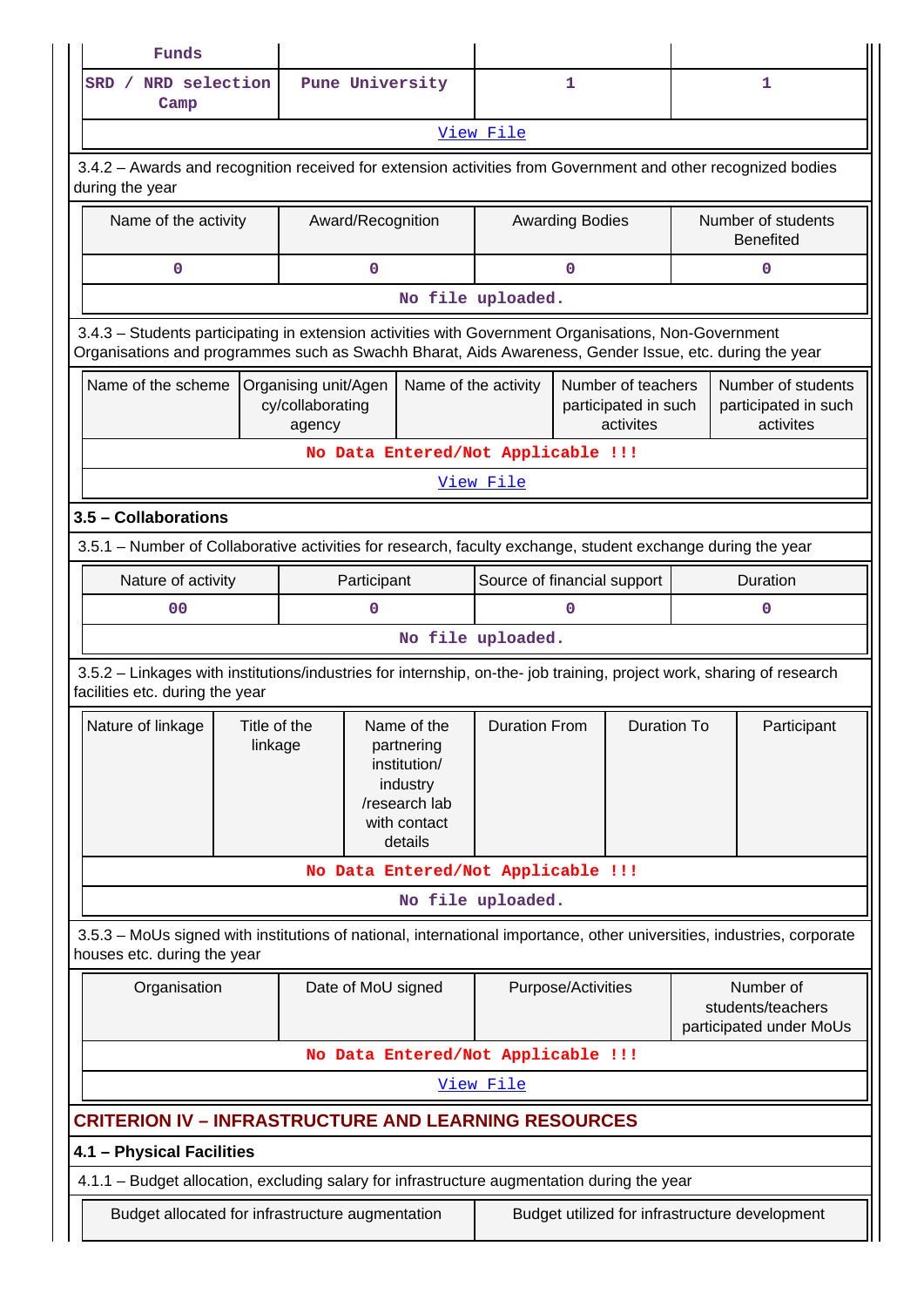|                                      | 25000000                                                                    |                                                                                                |             | 790442                         |                |              |                    |  |  |
|--------------------------------------|-----------------------------------------------------------------------------|------------------------------------------------------------------------------------------------|-------------|--------------------------------|----------------|--------------|--------------------|--|--|
|                                      |                                                                             | 4.1.2 - Details of augmentation in infrastructure facilities during the year                   |             |                                |                |              |                    |  |  |
|                                      | <b>Facilities</b>                                                           |                                                                                                |             | <b>Existing or Newly Added</b> |                |              |                    |  |  |
|                                      |                                                                             | Campus Area                                                                                    |             | Existing                       |                |              |                    |  |  |
|                                      |                                                                             | Class rooms                                                                                    |             |                                | Existing       |              |                    |  |  |
|                                      |                                                                             | Laboratories                                                                                   |             |                                |                | Existing     |                    |  |  |
|                                      |                                                                             | Seminar Halls                                                                                  |             |                                | Existing       |              |                    |  |  |
|                                      |                                                                             | Classrooms with LCD facilities                                                                 |             |                                | Existing       |              |                    |  |  |
|                                      |                                                                             | Classrooms with Wi-Fi OR LAN                                                                   |             |                                |                | Existing     |                    |  |  |
|                                      |                                                                             | Seminar halls with ICT facilities                                                              |             |                                |                | Existing     |                    |  |  |
|                                      |                                                                             | Number of important equipments<br>purchased (Greater than 1-0 lakh)<br>during the current year |             |                                | Newly Added    |              |                    |  |  |
|                                      |                                                                             | Value of the equipment purchased<br>during the year (rs. in lakhs)                             |             |                                |                | Newly Added  |                    |  |  |
|                                      |                                                                             | Others                                                                                         |             |                                |                | Existing     |                    |  |  |
| 4.2 - Library as a Learning Resource |                                                                             |                                                                                                |             |                                |                |              |                    |  |  |
|                                      | 4.2.1 - Library is automated {Integrated Library Management System (ILMS)}  |                                                                                                |             |                                |                |              |                    |  |  |
|                                      | Name of the ILMS<br>Nature of automation (fully<br>software<br>or patially) |                                                                                                |             |                                | Version        |              | Year of automation |  |  |
| Vriddhi                              |                                                                             | Partially                                                                                      |             |                                | 3              |              | 2011               |  |  |
| 4.2.2 - Library Services             |                                                                             |                                                                                                |             |                                |                |              |                    |  |  |
| Library<br>Service Type              |                                                                             | Existing                                                                                       |             | Newly Added<br>Total           |                |              |                    |  |  |
| Text Books                           | 45479                                                                       | 3273631                                                                                        | 440         |                                | 81310          | 45919        | 3354941            |  |  |
| Reference<br><b>Books</b>            | 99132                                                                       | 12234116                                                                                       | 700         |                                | 363279         | 99832        | 12597395           |  |  |
| e-Books                              | 435809                                                                      | 5900                                                                                           | $\mathbf 0$ |                                | 5900           | 435809       | 11800              |  |  |
| Journals                             | 90                                                                          | 89361                                                                                          | $\mathbf 0$ |                                | $\mathbf 0$    | 90           | 89361              |  |  |
| e-Journals                           | 6237                                                                        | $\mathbf 0$                                                                                    | $\mathbf 0$ |                                | $\mathbf{O}$   | 6237         | $\mathbf{0}$       |  |  |
| Digital<br>Database                  | $\mathbf{1}$                                                                | 5900                                                                                           | $\mathbf 0$ |                                | $\mathbf 0$    | 1            | 5900               |  |  |
| CD & Video                           | 291                                                                         | 7700                                                                                           | 30          |                                | $\mathbf 0$    | 321          | 7700               |  |  |
| Library<br>Automation                | $\mathbf{1}$                                                                | $\overline{0}$                                                                                 | $\mathbf 0$ |                                | $\overline{0}$ | $\mathbf{1}$ | $\mathbf 0$        |  |  |
| Weeding<br>(hard &<br>soft)          | $\mathbf 0$<br>$\mathbf{O}$<br>$\mathbf 0$                                  |                                                                                                |             | $\overline{0}$                 | $\mathbf 0$    | $\mathbf 0$  |                    |  |  |
| Others (spe<br>cify)                 | 18                                                                          | 24216                                                                                          | $\mathbf 0$ |                                | 1187           | 18           | 25403              |  |  |
|                                      | View File                                                                   |                                                                                                |             |                                |                |              |                    |  |  |

 4.2.3 – E-content developed by teachers such as: e-PG- Pathshala, CEC (under e-PG- Pathshala CEC (Under Graduate) SWAYAM other MOOCs platform NPTEL/NMEICT/any other Government initiatives & institutional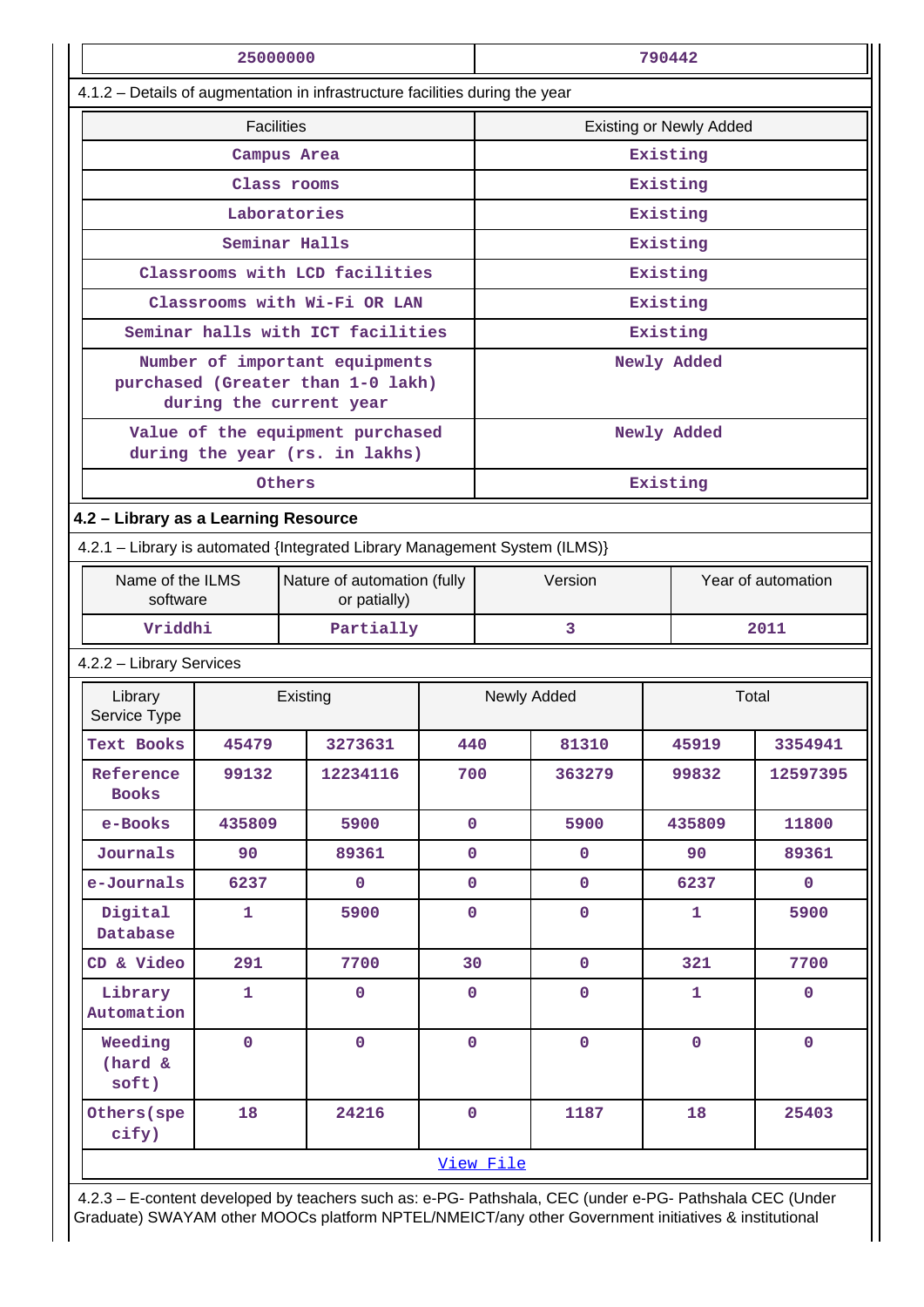| (Learning Management System (LMS) etc                                                                                                                                                                                                                                                                                                                                                                                                                                                                                                                                                                                                                                                                                                                                                                                                                                                                                                                                                                                                                                                                                                                 |                                           |                 |                                                                  |                            |                                                                                                                                                                                                                                  |                         |                 |                                                                |               |
|-------------------------------------------------------------------------------------------------------------------------------------------------------------------------------------------------------------------------------------------------------------------------------------------------------------------------------------------------------------------------------------------------------------------------------------------------------------------------------------------------------------------------------------------------------------------------------------------------------------------------------------------------------------------------------------------------------------------------------------------------------------------------------------------------------------------------------------------------------------------------------------------------------------------------------------------------------------------------------------------------------------------------------------------------------------------------------------------------------------------------------------------------------|-------------------------------------------|-----------------|------------------------------------------------------------------|----------------------------|----------------------------------------------------------------------------------------------------------------------------------------------------------------------------------------------------------------------------------|-------------------------|-----------------|----------------------------------------------------------------|---------------|
|                                                                                                                                                                                                                                                                                                                                                                                                                                                                                                                                                                                                                                                                                                                                                                                                                                                                                                                                                                                                                                                                                                                                                       | Name of the Teacher                       |                 | Name of the Module                                               |                            | Platformon which module<br>is developed                                                                                                                                                                                          |                         |                 | Date of launching e-<br>content                                |               |
|                                                                                                                                                                                                                                                                                                                                                                                                                                                                                                                                                                                                                                                                                                                                                                                                                                                                                                                                                                                                                                                                                                                                                       |                                           |                 |                                                                  |                            | No Data Entered/Not Applicable !!!                                                                                                                                                                                               |                         |                 |                                                                |               |
|                                                                                                                                                                                                                                                                                                                                                                                                                                                                                                                                                                                                                                                                                                                                                                                                                                                                                                                                                                                                                                                                                                                                                       |                                           |                 |                                                                  |                            | No file uploaded.                                                                                                                                                                                                                |                         |                 |                                                                |               |
| 4.3 - IT Infrastructure                                                                                                                                                                                                                                                                                                                                                                                                                                                                                                                                                                                                                                                                                                                                                                                                                                                                                                                                                                                                                                                                                                                               |                                           |                 |                                                                  |                            |                                                                                                                                                                                                                                  |                         |                 |                                                                |               |
| 4.3.1 - Technology Upgradation (overall)                                                                                                                                                                                                                                                                                                                                                                                                                                                                                                                                                                                                                                                                                                                                                                                                                                                                                                                                                                                                                                                                                                              |                                           |                 |                                                                  |                            |                                                                                                                                                                                                                                  |                         |                 |                                                                |               |
| <b>Type</b>                                                                                                                                                                                                                                                                                                                                                                                                                                                                                                                                                                                                                                                                                                                                                                                                                                                                                                                                                                                                                                                                                                                                           | <b>Total Co</b><br>mputers                | Computer<br>Lab | Internet                                                         | <b>Browsing</b><br>centers | Computer<br>Centers                                                                                                                                                                                                              | Office                  | Departme<br>nts | Available<br><b>Bandwidt</b><br>h<br>(MGBPS)                   | <b>Others</b> |
| Existin<br>g                                                                                                                                                                                                                                                                                                                                                                                                                                                                                                                                                                                                                                                                                                                                                                                                                                                                                                                                                                                                                                                                                                                                          | 159                                       | 3               | 105                                                              | $\mathbf 0$                | 0                                                                                                                                                                                                                                | $\overline{a}$          | 19              | 50                                                             | $\mathbf 0$   |
| Added                                                                                                                                                                                                                                                                                                                                                                                                                                                                                                                                                                                                                                                                                                                                                                                                                                                                                                                                                                                                                                                                                                                                                 | 4                                         | $\mathbf{1}$    | $\mathbf 0$                                                      | $\mathbf{O}$               | $\mathbf 0$                                                                                                                                                                                                                      | $\mathbf 0$             | $\mathbf{1}$    | 0                                                              | 0             |
| Total                                                                                                                                                                                                                                                                                                                                                                                                                                                                                                                                                                                                                                                                                                                                                                                                                                                                                                                                                                                                                                                                                                                                                 | 163                                       | 4               | 105                                                              | $\mathbf 0$                | $\mathbf 0$                                                                                                                                                                                                                      | $\overline{\mathbf{2}}$ | 20              | 50                                                             | 0             |
|                                                                                                                                                                                                                                                                                                                                                                                                                                                                                                                                                                                                                                                                                                                                                                                                                                                                                                                                                                                                                                                                                                                                                       |                                           |                 |                                                                  |                            | 4.3.2 - Bandwidth available of internet connection in the Institution (Leased line)                                                                                                                                              |                         |                 |                                                                |               |
|                                                                                                                                                                                                                                                                                                                                                                                                                                                                                                                                                                                                                                                                                                                                                                                                                                                                                                                                                                                                                                                                                                                                                       |                                           |                 |                                                                  | 50 MBPS/ GBPS              |                                                                                                                                                                                                                                  |                         |                 |                                                                |               |
| 4.3.3 - Facility for e-content                                                                                                                                                                                                                                                                                                                                                                                                                                                                                                                                                                                                                                                                                                                                                                                                                                                                                                                                                                                                                                                                                                                        |                                           |                 |                                                                  |                            |                                                                                                                                                                                                                                  |                         |                 |                                                                |               |
| Provide the link of the videos and media centre and<br>Name of the e-content development facility<br>recording facility                                                                                                                                                                                                                                                                                                                                                                                                                                                                                                                                                                                                                                                                                                                                                                                                                                                                                                                                                                                                                               |                                           |                 |                                                                  |                            |                                                                                                                                                                                                                                  |                         |                 |                                                                |               |
|                                                                                                                                                                                                                                                                                                                                                                                                                                                                                                                                                                                                                                                                                                                                                                                                                                                                                                                                                                                                                                                                                                                                                       |                                           | 0               |                                                                  |                            |                                                                                                                                                                                                                                  |                         | $\mathbf 0$     |                                                                |               |
|                                                                                                                                                                                                                                                                                                                                                                                                                                                                                                                                                                                                                                                                                                                                                                                                                                                                                                                                                                                                                                                                                                                                                       |                                           |                 | 4.4 - Maintenance of Campus Infrastructure                       |                            |                                                                                                                                                                                                                                  |                         |                 |                                                                |               |
| component, during the year                                                                                                                                                                                                                                                                                                                                                                                                                                                                                                                                                                                                                                                                                                                                                                                                                                                                                                                                                                                                                                                                                                                            |                                           |                 |                                                                  |                            | 4.4.1 – Expenditure incurred on maintenance of physical facilities and academic support facilities, excluding salary                                                                                                             |                         |                 |                                                                |               |
|                                                                                                                                                                                                                                                                                                                                                                                                                                                                                                                                                                                                                                                                                                                                                                                                                                                                                                                                                                                                                                                                                                                                                       | Assigned Budget on<br>academic facilities |                 | Expenditure incurred on<br>maintenance of academic<br>facilities |                            | Assigned budget on<br>physical facilities                                                                                                                                                                                        |                         |                 | Expenditure incurredon<br>maintenance of physical<br>facilites |               |
|                                                                                                                                                                                                                                                                                                                                                                                                                                                                                                                                                                                                                                                                                                                                                                                                                                                                                                                                                                                                                                                                                                                                                       | 15                                        |                 | 1208769                                                          |                            |                                                                                                                                                                                                                                  | 15                      |                 | 137195                                                         |               |
|                                                                                                                                                                                                                                                                                                                                                                                                                                                                                                                                                                                                                                                                                                                                                                                                                                                                                                                                                                                                                                                                                                                                                       |                                           |                 |                                                                  |                            | 4.4.2 - Procedures and policies for maintaining and utilizing physical, academic and support facilities - laboratory,<br>library, sports complex, computers, classrooms etc. (maximum 500 words) (information to be available in |                         |                 |                                                                |               |
| institutional Website, provide link)<br>The college boasts various academic and support facilities for the benefit of<br>students. It maintains and utilizes these facilities as follows. Laboratory:<br>All laboratory of the college are well equipped with the required instruments.<br>They have been maintained and updated time to time. Library : Though the<br>college library is partially automated, it is enriched with journals,<br>reference books and text books, thesauruses, encyclopaedias, master pieces of<br>the world, educational CD's and e materials to suffice the thirst for knowledge<br>of the students . It has a specious reading room for the teachers and the<br>students. Rare books have been preserved in the Library. New books are<br>purchased time to time as per the need of the concerned syllabi. Sports<br>Complex: The college has specious gymnasium as well as sport ground fulfilling<br>needs of indoor and outdoor games. The gymnasium is equipped with modern sports<br>equipments. Computers: The college has fullfledged computer department with<br>adequate faculty.<br>http://msgcollege.org/ |                                           |                 |                                                                  |                            |                                                                                                                                                                                                                                  |                         |                 |                                                                |               |
|                                                                                                                                                                                                                                                                                                                                                                                                                                                                                                                                                                                                                                                                                                                                                                                                                                                                                                                                                                                                                                                                                                                                                       |                                           |                 |                                                                  |                            |                                                                                                                                                                                                                                  |                         |                 |                                                                |               |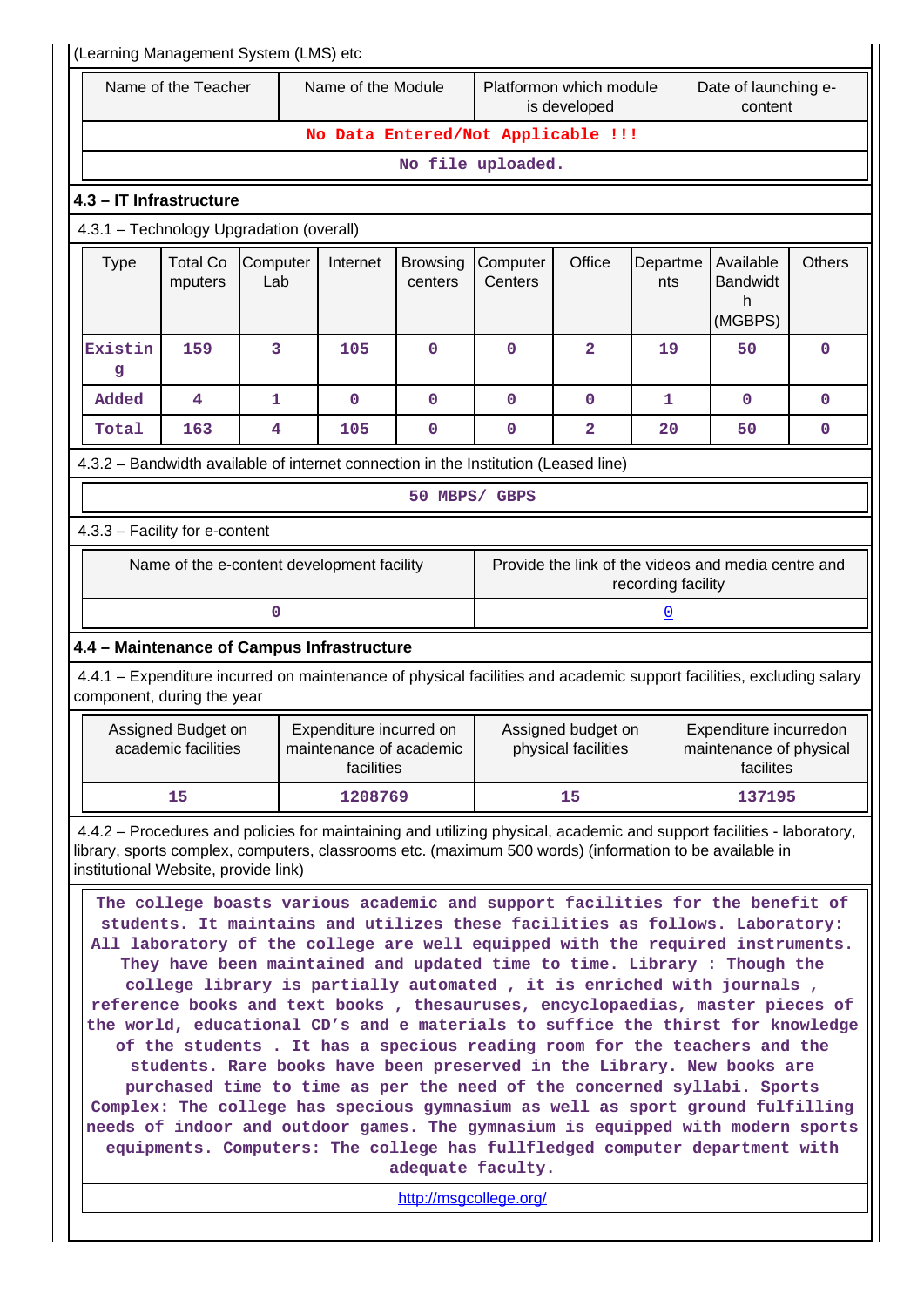## **CRITERION V – STUDENT SUPPORT AND PROGRESSION**

## **5.1 – Student Support**

5.1.1 – Scholarships and Financial Support

|                                         | Name/Title of the scheme                                                                                                                                                                                 | Number of students | Amount in Rupees |  |  |  |  |  |
|-----------------------------------------|----------------------------------------------------------------------------------------------------------------------------------------------------------------------------------------------------------|--------------------|------------------|--|--|--|--|--|
| Financial Support<br>from institution   | Nil                                                                                                                                                                                                      | $\Omega$           | 0                |  |  |  |  |  |
| Financial Support<br>from Other Sources |                                                                                                                                                                                                          |                    |                  |  |  |  |  |  |
| a) National                             | EBC/ SEBC<br>OBC/NT/SBC SC ST<br>Shahu Maharaj Merit<br>Scholarship<br>Savitribai Phule<br>Scholarship Pune<br>university Merit<br>Scholarship<br>Economically weaker<br>section Minority<br>Scholarship | 3245               | 12548248         |  |  |  |  |  |
| b) International                        | Nil                                                                                                                                                                                                      | $\mathbf 0$        | $\Omega$         |  |  |  |  |  |
|                                         |                                                                                                                                                                                                          | View File          |                  |  |  |  |  |  |

 5.1.2 – Number of capability enhancement and development schemes such as Soft skill development, Remedial coaching, Language lab, Bridge courses, Yoga, Meditation, Personal Counselling and Mentoring etc.,

| Name of the capability<br>enhancement scheme | Date of implemetation | Number of students<br>enrolled | Agencies involved        |
|----------------------------------------------|-----------------------|--------------------------------|--------------------------|
| Soft Skill<br>Development                    | 30/08/2018            | 100                            | College /<br><b>SPPU</b> |
| Skill Development<br>Awareness Program       | 07/01/2019            | 50                             | College                  |
| Remedial Coaching                            | 01/07/2018            | 178                            | UGC / College            |
| Language Lab                                 | 01/08/2018            | 50                             | College                  |

### [View File](https://assessmentonline.naac.gov.in/public/Postacc/Development_Schemes/2609_Development_Schemes_1577517806.xlsx)

 5.1.3 – Students benefited by guidance for competitive examinations and career counselling offered by the institution during the year

| Year                                                                                                                                                           | Name of the<br>scheme                           | Number of<br>benefited<br>students for<br>competitive<br>examination | Number of<br>benefited<br>students by<br>career<br>counseling<br>activities | Number of<br>students who<br>have passedin<br>the comp. exam | Number of<br>studentsp placed |  |  |  |  |
|----------------------------------------------------------------------------------------------------------------------------------------------------------------|-------------------------------------------------|----------------------------------------------------------------------|-----------------------------------------------------------------------------|--------------------------------------------------------------|-------------------------------|--|--|--|--|
| 2018                                                                                                                                                           | Competitive<br>Examinations<br>Guidance<br>Cell | 50                                                                   | 0                                                                           | 4                                                            | 2                             |  |  |  |  |
| View File                                                                                                                                                      |                                                 |                                                                      |                                                                             |                                                              |                               |  |  |  |  |
| 5.1.4 - Institutional mechanism for transparency, timely redressal of student grievances, Prevention of sexual<br>harassment and ragging cases during the year |                                                 |                                                                      |                                                                             |                                                              |                               |  |  |  |  |
|                                                                                                                                                                |                                                 |                                                                      |                                                                             |                                                              |                               |  |  |  |  |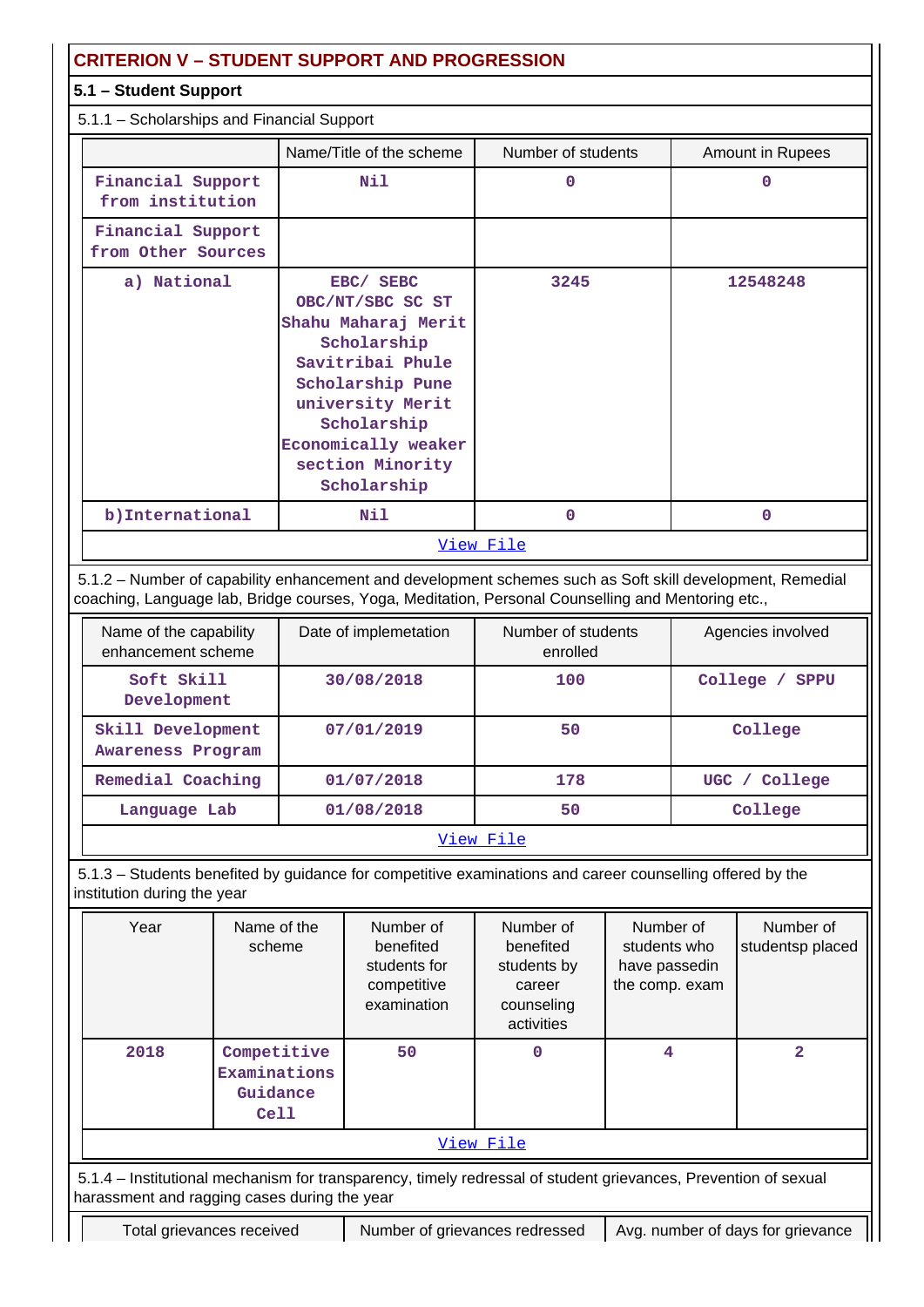|  | redressal |
|--|-----------|
|  |           |

## **5.2 – Student Progression**

5.2.1 – Details of campus placement during the year

|                                                                               | On campus               |                 | Off campus     |                     |                 |  |
|-------------------------------------------------------------------------------|-------------------------|-----------------|----------------|---------------------|-----------------|--|
| Nameof                                                                        | Number of               | Number of       | Nameof         | Number of           | Number of       |  |
| organizations                                                                 | students                | stduents placed | organizations  | students            | stduents placed |  |
| visited                                                                       | participated            |                 | visited        | participated        |                 |  |
| Eureka                                                                        | 371                     | 61              |                | $\mathbf 0$         | $\mathbf 0$     |  |
| Forbes Ltd.                                                                   |                         |                 |                |                     |                 |  |
| ICICI (ITM)                                                                   |                         |                 |                |                     |                 |  |
| <b>Bank</b>                                                                   |                         |                 |                |                     |                 |  |
| Reliance                                                                      |                         |                 |                |                     |                 |  |
| Life                                                                          |                         |                 |                |                     |                 |  |
| Insurance                                                                     |                         |                 |                |                     |                 |  |
| India Ltd,                                                                    |                         |                 |                |                     |                 |  |
| Dream                                                                         |                         |                 |                |                     |                 |  |
| Enterprises<br>Features                                                       |                         |                 |                |                     |                 |  |
| Agro Glen                                                                     |                         |                 |                |                     |                 |  |
| Mark India                                                                    |                         |                 |                |                     |                 |  |
| Pvt. Ltd.                                                                     |                         |                 |                |                     |                 |  |
| Infosys                                                                       |                         |                 |                |                     |                 |  |
| Telecom Comm                                                                  |                         |                 |                |                     |                 |  |
| unication                                                                     |                         |                 |                |                     |                 |  |
| Kadam                                                                         |                         |                 |                |                     |                 |  |
| Services                                                                      |                         |                 |                |                     |                 |  |
| Pune Bosach                                                                   |                         |                 |                |                     |                 |  |
| Classis                                                                       |                         |                 |                |                     |                 |  |
| Systems                                                                       |                         |                 |                |                     |                 |  |
| India Pvt.                                                                    |                         |                 |                |                     |                 |  |
| Ltd. TCS                                                                      |                         |                 |                |                     |                 |  |
| (Pritesh)<br>Spark Minda                                                      |                         |                 |                |                     |                 |  |
| Ind                                                                           |                         |                 |                |                     |                 |  |
|                                                                               |                         |                 |                |                     |                 |  |
|                                                                               |                         |                 | View File      |                     |                 |  |
| 5.2.2 - Student progression to higher education in percentage during the year |                         |                 |                |                     |                 |  |
| Year                                                                          | Number of               | Programme       | Depratment     | Name of             | Name of         |  |
|                                                                               | students                | graduated from  | graduated from | institution joined  | programme       |  |
|                                                                               | enrolling into          |                 |                |                     | admitted to     |  |
|                                                                               | higher education        |                 |                |                     |                 |  |
| 2018                                                                          | $\overline{\mathbf{4}}$ | <b>BA</b>       | Urdu           | MSG College         | <b>MA</b>       |  |
| 2018                                                                          | 20                      | <b>BA</b>       | English        | SPPU /              | MA / B.Ed       |  |
|                                                                               |                         |                 |                | College /           |                 |  |
|                                                                               |                         |                 |                | <b>B.Ed College</b> |                 |  |
| 2018                                                                          | 15                      | <b>BA</b>       | Hindi          | MSG College         | MA / B, Ed      |  |
|                                                                               |                         |                 |                | / B. Ed             |                 |  |
|                                                                               |                         |                 |                | College             |                 |  |
| 2018                                                                          | 5                       | <b>BA</b>       | Politics       | MSG College         | <b>MA</b>       |  |
| 2018                                                                          | 5                       | <b>BA</b>       | Economics      | MSG College         | MA              |  |
| 2018                                                                          | $\overline{\mathbf{4}}$ | BA              | Psychology     | MSG College         | MA / B.Ed       |  |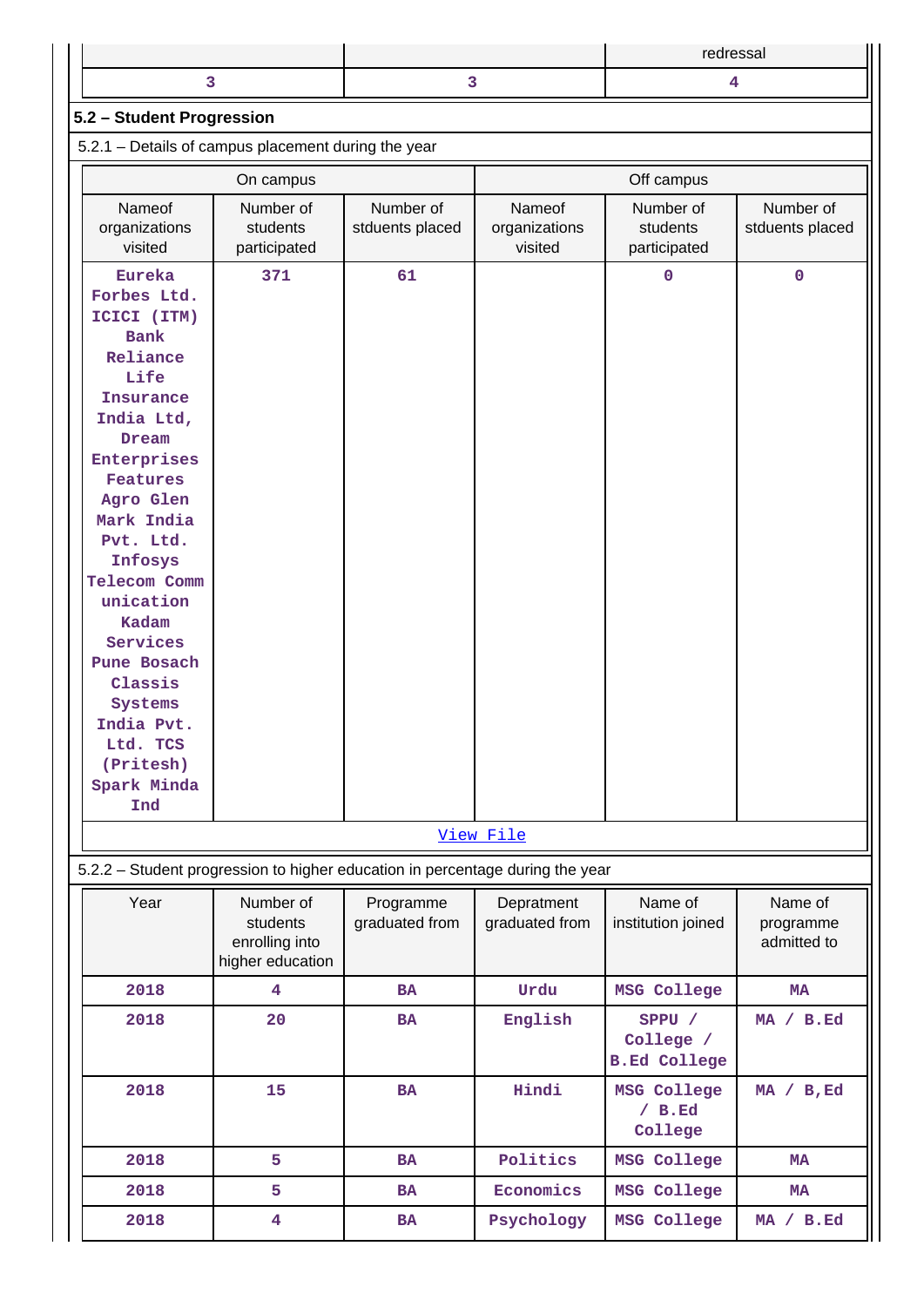| 2018 | $\overline{4}$   | <b>BA</b>                        | History                                              | MSG College                                | MA / B.Ed                       |  |  |  |  |  |
|------|------------------|----------------------------------|------------------------------------------------------|--------------------------------------------|---------------------------------|--|--|--|--|--|
| 2018 | 10               | <b>BA</b>                        | Geography                                            | SPPU /<br>College /<br><b>B.Ed College</b> | MA / B.Ed                       |  |  |  |  |  |
| 2018 | 22               | Chemistry<br><b>BSC</b><br>/ MSG |                                                      | SPPU / KTHM<br>College                     | MSC / B.Ed                      |  |  |  |  |  |
| 2018 | 20               | <b>BSC</b>                       | Computer<br>Science                                  | SPPU / MSG<br>College                      | MSc<br><b>MCA</b><br>$\sqrt{2}$ |  |  |  |  |  |
| 2018 | 10               | <b>BSC</b>                       | Electronic<br>SPPU / LVH /<br>Science<br><b>KTHM</b> |                                            | <b>MSC</b>                      |  |  |  |  |  |
| 2018 | 10               | <b>BSC</b>                       | Botany                                               | MSG Collge                                 | B.Ed<br>$MSC$ /                 |  |  |  |  |  |
| 2018 | 35               | <b>BSC</b>                       | Maths                                                | SPPU / MSG<br>College / FC                 | MSC / B.Ed                      |  |  |  |  |  |
| 2018 | 15               | B.Com                            | Commerce                                             | MSG Collge /<br>City College               | $M.$ Com / CA                   |  |  |  |  |  |
|      | <u>View File</u> |                                  |                                                      |                                            |                                 |  |  |  |  |  |

 5.2.3 – Students qualifying in state/ national/ international level examinations during the year (eg:NET/SET/SLET/GATE/GMAT/CAT/GRE/TOFEL/Civil Services/State Government Services)

| Items          | Number of students selected/ qualifying |
|----------------|-----------------------------------------|
| <b>NET</b>     | 9                                       |
| <b>SET</b>     | 6                                       |
| <b>SLET</b>    |                                         |
| <b>GATE</b>    | $\mathbf 0$                             |
| <b>GMAT</b>    |                                         |
| <b>CAT</b>     |                                         |
| <b>GRE</b>     | $\Omega$                                |
| <b>TOFEL</b>   |                                         |
| Civil Services | 2                                       |
|                |                                         |

## [View File](https://assessmentonline.naac.gov.in/public/Postacc/Qualifying/2609_Qualifying_1577527995.xlsx)

5.2.4 – Sports and cultural activities / competitions organised at the institution level during the year

| Activity          | Level                  | <b>Number of Participants</b> |
|-------------------|------------------------|-------------------------------|
| Football          | Internal Zonal / State | 4                             |
| Hockey            | Internal Zonal / State | 4                             |
| Judo              | Internal Zonal / State | 3                             |
| <b>Basketball</b> | Internal Zonal / State | 1                             |
| Wrestling         | Internal Zonal / State | 3                             |
| Kho kho           | Internal Zonal / State | 1                             |
| Yoga              | Internal Zonal / State | 1                             |
| Athletic          | Internal Zonal / State | 3                             |
| Volleyball        | Internal Zonal / State | $\overline{2}$                |
| Kabaddi           | Internal Zonal / State | 1                             |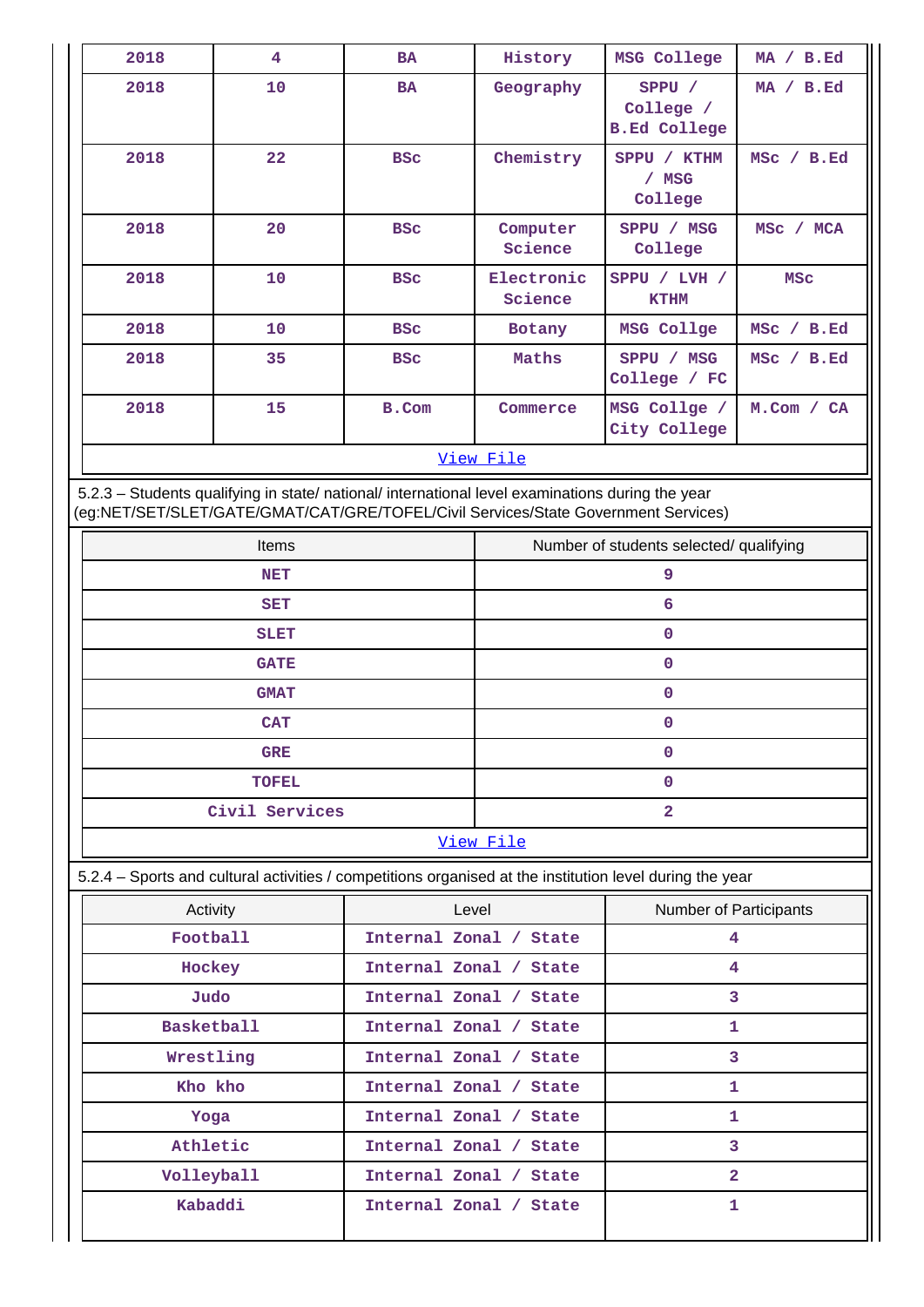| Boxing          | Internal Zonal / State        | 3              |  |  |  |
|-----------------|-------------------------------|----------------|--|--|--|
| <b>Baseball</b> | Internal Zonal / State        | $\mathbf{z}$   |  |  |  |
| Softball        | Internal Zonal / State        | $\overline{2}$ |  |  |  |
| Hockey          | All India Inter<br>University | $\overline{2}$ |  |  |  |
| Football        | All India Inter<br>University | $\overline{2}$ |  |  |  |
| Hockey          | West Zone Inter<br>University | 3              |  |  |  |
| Football        | West Zone Inter<br>University | 3              |  |  |  |
| <b>Baseball</b> | National Participation        |                |  |  |  |
| Kho kho         | National Participation        | $\overline{2}$ |  |  |  |
| View File       |                               |                |  |  |  |

## **5.3 – Student Participation and Activities**

 5.3.1 – Number of awards/medals for outstanding performance in sports/cultural activities at national/international level (award for a team event should be counted as one)

| Year | Name of the<br>award/medal | National/<br>Internaional | Number of<br>awards for<br>Sports | Number of<br>awards for<br>Cultural | Student ID<br>number | Name of the<br>student                   |
|------|----------------------------|---------------------------|-----------------------------------|-------------------------------------|----------------------|------------------------------------------|
| 2019 | Hockey                     | National                  | 1                                 | 0                                   | 347                  | Pawar<br>Nishanat                        |
| 2019 | Foot Ball                  | National                  | $\mathbf 1$                       | $\mathbf 0$                         | 18                   | <b>Bhamare</b><br>Mahesh<br>Sanjay       |
| 2019 | Foot Boll                  | National                  | $\mathbf{1}$                      | $\mathbf 0$                         | 19                   | Pawansing<br>Rathod<br>Nandasing         |
| 2019 | Hockey                     | National                  | $\mathbf 1$                       | 0                                   | 21                   | <b>Bhandare</b><br><b>Komal</b><br>Dilip |
| 2019 | <b>Base Boll</b>           | National                  | $\mathbf{1}$                      | $\mathbf 0$                         | 45                   | Shinde<br>Aishwarya<br>Sudhakar          |
| 2019 | Athelatics                 | National                  | $\mathbf{1}$                      | 0                                   | 421                  | Khiarnar<br>Rakesh                       |
| 2019 | Athelatics                 | National                  | 1                                 | 0                                   | 470                  | Jadhav<br>Amol Dilip                     |
|      |                            |                           | View File                         |                                     |                      |                                          |

 5.3.2 – Activity of Student Council & representation of students on academic & administrative bodies/committees of the institution (maximum 500 words)

 **The students' union of the college has been working nonstop for the welfare of all students and engrosses itself in fulfilling various academic activities in the campus and social activities outside the campus. The students union engaged in pursuing the following activities: A) Cultural Activities : • Fresher's welcome ceremony • Celebration of Birth and Death Anniversaries of the great litterateurs, • Observations of Teachers Day to mark the Birth Anniversary of**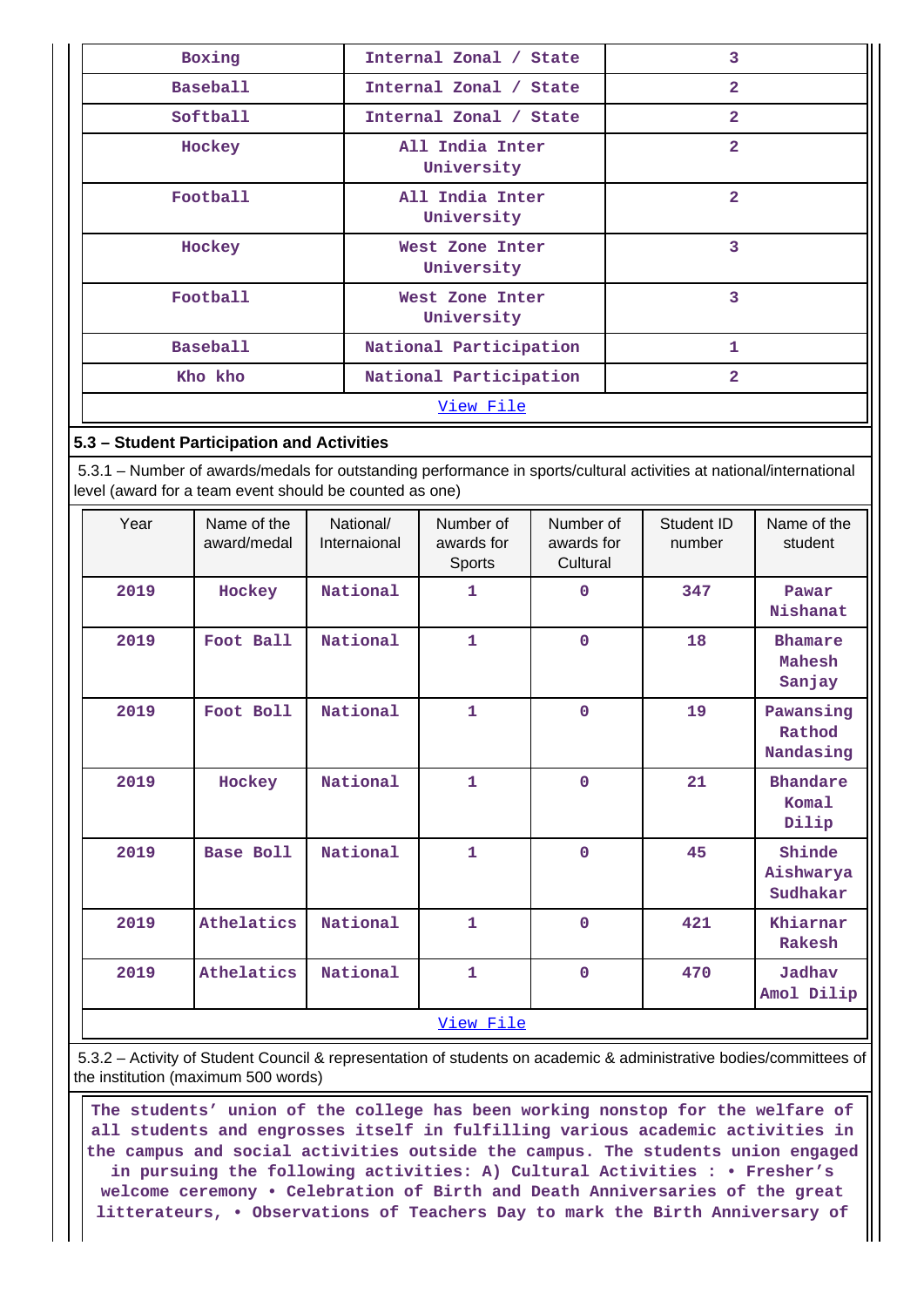**Dr. S. Radhakrishnan • To Aid emersion process of Lord Ganesha • A grand celebration of State level Debate Competition in 5 languages • Tree plantation 1st July • Yoga Day Celebration 21st June • Perform Vaachan Prerna Diwas 15th Oct. 2018 B) Sports Activities : • Organization of Annual Sports of the college • Organized Inter Collegiate Basketball Competition • 22 teams participated in Inter Collegiate Nashik Zonal Competition • 194 players have participated in the Zonal Competition of which 31 students selected • 02 students in Football 2 students in Hockey are selected for All India University Competition • 5 students represented for West Zone Inter University • 1 student represented Senior Baseball Competition at Indore (MP) • C) Other Activities : • Providing a list of financially backward students to the college to make them get fees concession ( from college fund) • Observing 'Jagtik Marathi Din', International Women's Day, World Population Day, Aids Awareness Day, Ozone Day • Providing wheelchairs to the handicapped students • Financial assistance to the students in collaboration with the Alumni Association • Aiding NSS unit to organize Blood Donation Camp held each year in the college**

#### **5.4 – Alumni Engagement**

5.4.1 – Whether the institution has registered Alumni Association?

 **Yes**

 **Yes, this year the college has received legal registration of the "Alumni Association". The association has 11 members, the members unanimously elected Mr. Wagh Atul as President of this Association. M.S. G. college, the very epitome of the excellence, stands firmly like a lightpost to the downtrodden masses. The college with its great historical, political and cultural heritage drastically changed the lives of hundreds and thousands students and nurtured them into good citizens. The college has been walking on the pathway of success with the unfailing support of its Alumni. The Alumni becomes the strong bondage among the members concerned with the college and ready to extend their cordial support. It unites the old and the young ones. As a result of this it becomes a symbolical composition of a musical piece created by different organs. It becomes the mosaic of the past and present ensuring beautiful future through fruitful interactions among the variegated alumni. The Alumni Association of the college becomes the hub of activities , such as to conduct beneficiary programs, to carry out awareness programs , planning seminars, ensuring annual union etc. the activities of the Alumni Association , that were most successful in the last few years were as follows. • The association arranges aids to the physically challenged students by providing wheelchairs to facilitate their movement in college premises and classes • The Association has been beefed up with the constant support of the college authority as a result of this the Association has made more significant contribution to the overall development**

5.4.2 – No. of enrolled Alumni:

**50** 

5.4.3 – Alumni contribution during the year (in Rupees) :

**0**

5.4.4 – Meetings/activities organized by Alumni Association :

 **The Alumni meeting was organized on 31st January 2019, in this meeting large number of alumni were present. Besides this the President of the Association delivered speech. During his speech he spoke about the important of alumni and clearly mentioned the functions of the Alumni. He also emphasized the members about the development of funds and the extension activities.**

#### **CRITERION VI – GOVERNANCE, LEADERSHIP AND MANAGEMENT**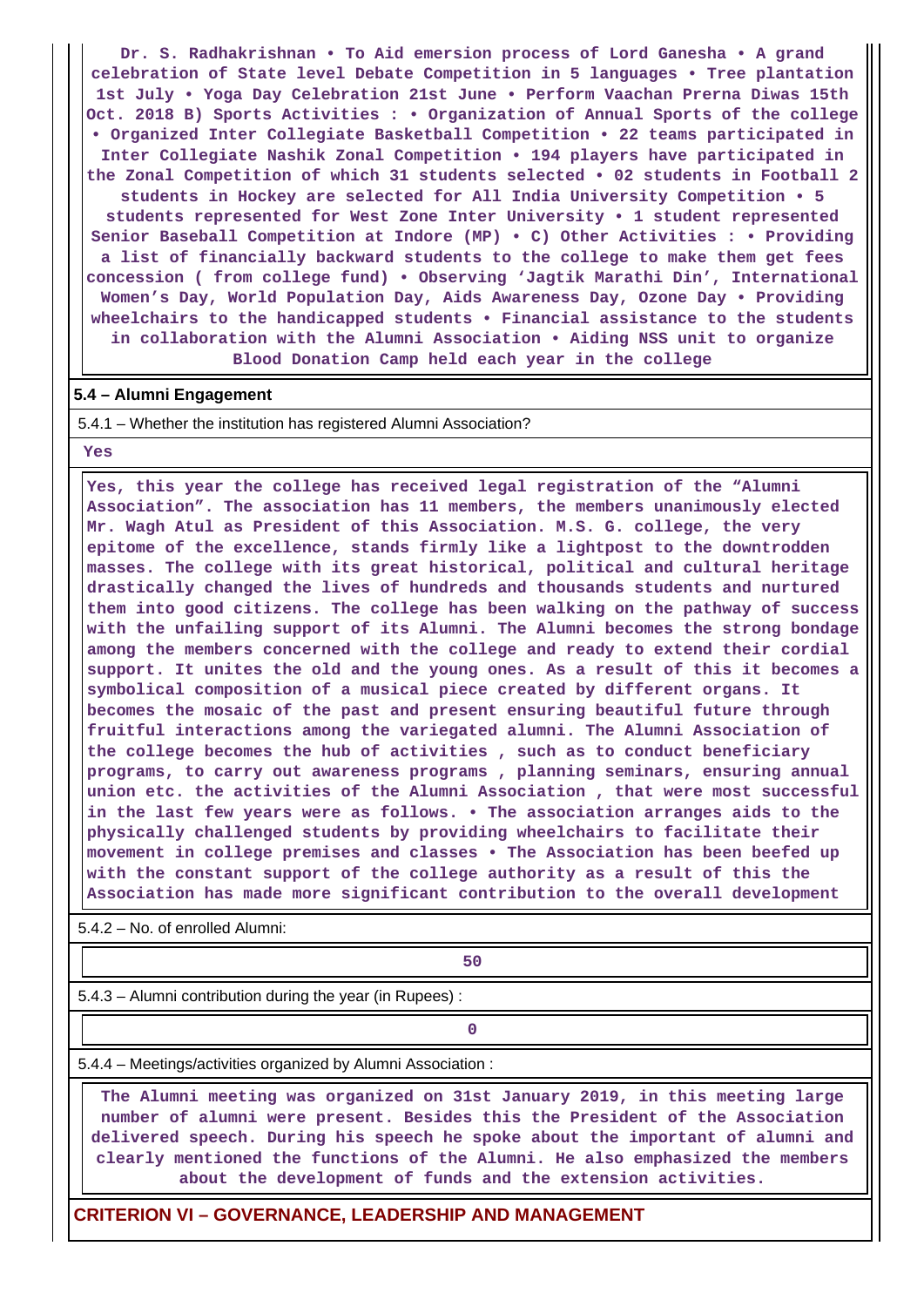**6.1 – Institutional Vision and Leadership**

 6.1.1 – Mention two practices of decentralization and participative management during the last year (maximum 500 words)

 **• Appointed three campus incharge one for each faculty respectively Arts, Science Commerce • Formation of different statutory committees comprising representatives from all stake holders of the college for coordinating important administrative activities of the college. • Formation of different sub committees under supervision of IQAC comprising representatives of all stakeholders of the college for coordinating important activities • CDC meetings have been held regularly**

6.1.2 – Does the institution have a Management Information System (MIS)?

*Yes* 

## **6.2 – Strategy Development and Deployment**

6.2.1 – Quality improvement strategies adopted by the institution for each of the following (with in 100 words each):

| <b>Strategy Type</b>       | Details                                                                                                                                                                                                                                                                                                                                                                                                                                                                                                                                                                       |
|----------------------------|-------------------------------------------------------------------------------------------------------------------------------------------------------------------------------------------------------------------------------------------------------------------------------------------------------------------------------------------------------------------------------------------------------------------------------------------------------------------------------------------------------------------------------------------------------------------------------|
| Curriculum Development     | . Inclusion of the field work,<br>industrial visits and educational<br>excursion tours for both UG and PG<br>levels . Complementing traditional<br>written examination with project work,<br>assignment and seminar presentation<br>based on evaluation . Suggestions<br>regarding curriculum are sent through<br>BOS of the concerned subjects . Active<br>participation of the faculty through<br>BOS members in restructuring of<br>curriculum in workshops of curriculum<br>development . Organization of<br>restructuring curriculum workshop by<br>Geography department |
| Teaching and Learning      | • Learning through field work,<br>excursions, industrial visits etc. .<br>Wide access to internet facility to<br>inculcate online learning management<br>resources. • e books, e - journal<br>facility for carrying out project works<br>. Enhancement of learning skills of the<br>students through participation in<br>different seminars. . Teaching plans,<br>weekly teaching reports and daily<br>teaching diaries . Experimental and<br>participative teaching learning methods<br>implemented                                                                          |
| Examination and Evaluation | • Written examination, along with<br>project work, assignments vivavoce,<br>seminars lectures have been fulfilled<br>to assess the students • Time to time<br>evaluation have been done by the<br>university . Continuous internal<br>assessment through practical and<br>project work                                                                                                                                                                                                                                                                                        |
| Research and Development   | . The college provides opportunity for                                                                                                                                                                                                                                                                                                                                                                                                                                                                                                                                        |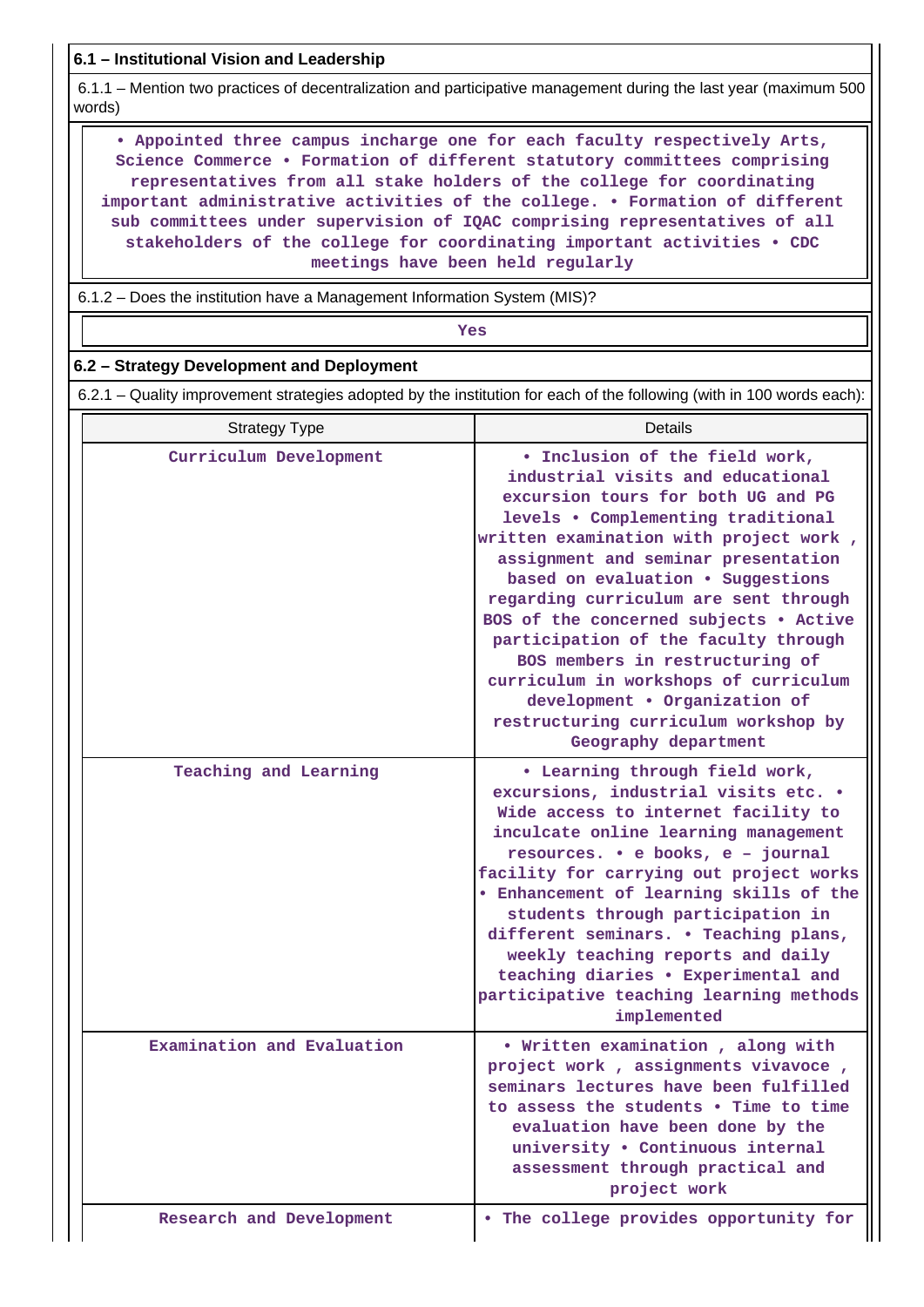|                                                               | the faculty to fulfil the work of MRP<br>(UGC) Motivates the faculty for<br>research publications in peer reviewed<br>journals with high impact factor. . The<br>faculty has been encouraged to present<br>papers in International , National and<br>State level conferences, seminars and<br>workshops, also to act as a resource<br>persons . Various funding agencies have<br>been explored for sponsoring Major and<br>Minor projects under ( DST, UGC and DBT<br>etc. schemes ) . To exhibit the<br>publication of research work of the<br>faculty in the college library to give<br>way to research in future . To motivate<br>the faculty as well as students to<br>organize various seminars and workshops<br>at different levels e.g. Institutional,<br>State , National , International . To<br>encourage faculty to apply and act as<br>M. Phil/ Ph. D. supervisors |
|---------------------------------------------------------------|--------------------------------------------------------------------------------------------------------------------------------------------------------------------------------------------------------------------------------------------------------------------------------------------------------------------------------------------------------------------------------------------------------------------------------------------------------------------------------------------------------------------------------------------------------------------------------------------------------------------------------------------------------------------------------------------------------------------------------------------------------------------------------------------------------------------------------------------------------------------------------|
| Library, ICT and Physical<br>Infrastructure / Instrumentation | • Separate internet connection in the<br>library to access eresources .<br>Procurement of more equipment,<br>learning aids and books under UGC<br>schemes . Setting up of lightning<br>arrest system to secure<br>instrumentations . Separate cycle stand<br>for the faculty and the students .<br>Facility of WiFi facility in the campus<br>for the use of eLearning resources .                                                                                                                                                                                                                                                                                                                                                                                                                                                                                             |
|                                                               | Internet bandwidth and lease line to<br>facilitate research lab, language lab,<br>and centres along with departments. .<br>Facilityof model class rooms and<br>auditorium . Facility of water coolers                                                                                                                                                                                                                                                                                                                                                                                                                                                                                                                                                                                                                                                                          |
| Human Resource Management                                     | • Lectures and different safety<br>measures which needs to be observed in<br>daily chores . Active Grievance<br>Redressal Cell, Anti Ragging Committee,<br>Sexual Harassment Committee, .<br>SelfAppraisal of teachers fulfilled and<br>collectedby IQAC . Motivating and<br>facilitating the faculty members to<br>participate in Refresher and<br>Orientation programs.                                                                                                                                                                                                                                                                                                                                                                                                                                                                                                      |
| Industry Interaction / Collaboration                          | The College maintains regular<br>interaction with a number of industries<br>such as Panchganga Motors, AMN<br>Production International, Lokrashtra<br>Dainik, Shaan Cars Pvt. Etc. Visit to<br>Industry by the UG and PG students to<br>broaden their life experience. Eminent<br>members from Industries regularly<br>visiting to college.                                                                                                                                                                                                                                                                                                                                                                                                                                                                                                                                    |
| Admission of Students                                         | . Online admissionfacility available                                                                                                                                                                                                                                                                                                                                                                                                                                                                                                                                                                                                                                                                                                                                                                                                                                           |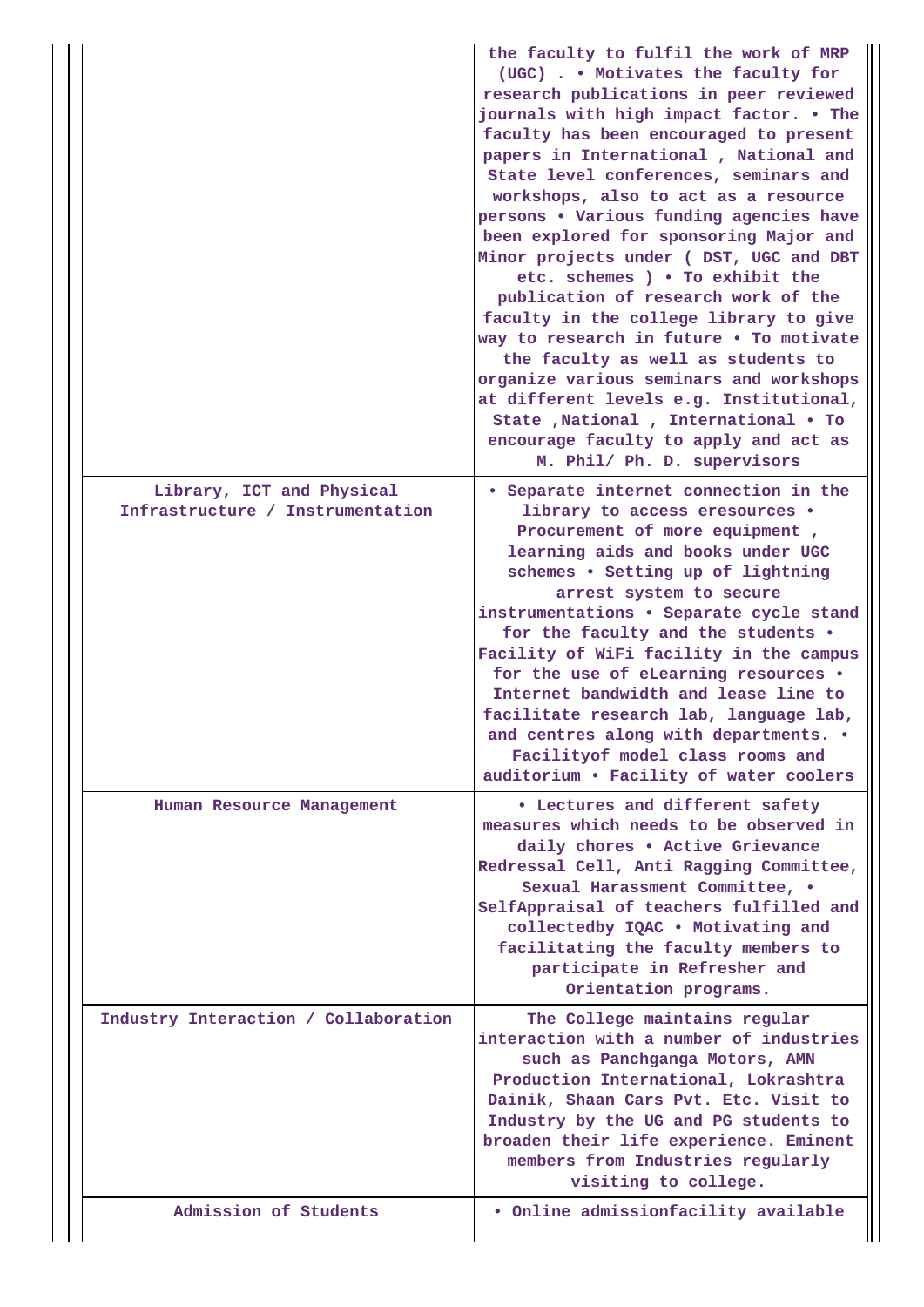**for both UG and PG students • Online admissions are made strictly on the merit basis • Strict observance of Govt. rules for reservation**

| 6.2.2 – Implementation of e-governance in areas of operations: |                                                                                                                                                                                                                                                                                                                                          |  |  |  |  |  |  |
|----------------------------------------------------------------|------------------------------------------------------------------------------------------------------------------------------------------------------------------------------------------------------------------------------------------------------------------------------------------------------------------------------------------|--|--|--|--|--|--|
| E-governace area                                               | Details                                                                                                                                                                                                                                                                                                                                  |  |  |  |  |  |  |
| Planning and Development                                       | · Successful implementation of SMS<br>system for dissemination of information<br>including regular notices to all<br>stakeholders. . Effective<br>implementation of social media for<br>educational purposes                                                                                                                             |  |  |  |  |  |  |
| Administration                                                 | · Digital notice display system for<br>students and other stakeholders .<br>Regular exercises of different<br>scholarship schemes through Govt.<br>portal . Regular exercises of PFMS<br>portal to upload expenditure related to<br>Govt. fund . Online submission of<br>weekly teaching report to the Head<br>Office of the Institution |  |  |  |  |  |  |
| Finance and Accounts                                           | • Fully computerized office and account<br>section . To maintain college account<br>through Tally . Reception of salary<br>funds from Govt, through RTGS and SMS<br>system                                                                                                                                                               |  |  |  |  |  |  |
| Student Admission and Support                                  | • Facility of online admissions •<br>Maintaining students database through<br>tailor made software . Implemented<br>online CBCS semester information system<br>for PG courses                                                                                                                                                            |  |  |  |  |  |  |
| Examination                                                    | · Initiated online portal - Entry in<br>service facility for computer exam for<br>UG and PG students . Online entry of<br>internal and external examination for<br>UG and PG . Online entry of marks                                                                                                                                     |  |  |  |  |  |  |

## **6.3 – Faculty Empowerment Strategies**

 6.3.1 – Teachers provided with financial support to attend conferences / workshops and towards membership fee of professional bodies during the year

| Year | Name of Teacher                | Name of conference/<br>workshop attended<br>for which financial<br>support provided | Name of the<br>professional body for<br>which membership<br>fee is provided | Amount of support |
|------|--------------------------------|-------------------------------------------------------------------------------------|-----------------------------------------------------------------------------|-------------------|
| 2018 | Dr. Arun<br>Sukhdev Garde      | University<br>level workshop<br>On B. Voc.                                          | CT Bora<br>College,<br>Shirur,<br>Ghodnadi Pune                             | 1130              |
| 2018 | Prof. Kadam<br>Vinayak Vishram | National<br>Conference on<br>Recent Advances<br>Chemical<br>Sciences                | S.S.S. M<br>College,<br>Sykheda Tal<br>Niphad                               | 1520              |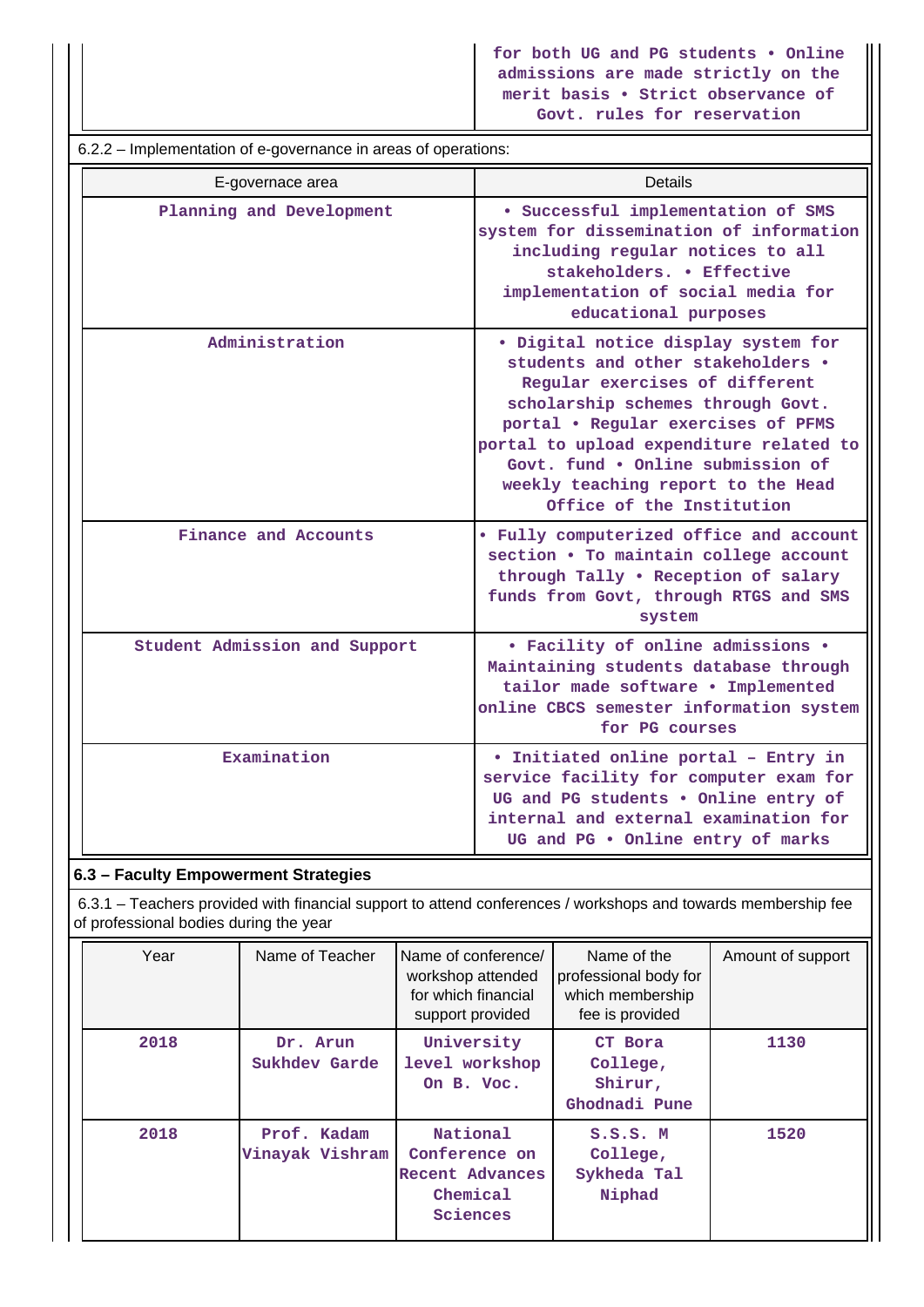| 2018                                            |                                                                                                                                                                                            | Prof. Kadam<br>Vinayak Vishram                                                                    | National<br>Conference on<br>Global<br>Opportunities<br>in Chemical,<br>Biological and<br>Material<br>Sciences  |            | SNJB College -<br>Chandwad Nashik                |  | 1090                                                 |  |       |
|-------------------------------------------------|--------------------------------------------------------------------------------------------------------------------------------------------------------------------------------------------|---------------------------------------------------------------------------------------------------|-----------------------------------------------------------------------------------------------------------------|------------|--------------------------------------------------|--|------------------------------------------------------|--|-------|
| 2018                                            |                                                                                                                                                                                            | Dr.<br>SavaleTulshidas<br>Sitaram                                                                 | National<br>Conference on<br>Innovation in<br>Teaching,<br>Learning and<br>Evaluation in<br>higher<br>education |            | L.V.H. College<br>Nashik                         |  | 2800                                                 |  |       |
| 2018                                            |                                                                                                                                                                                            | Dr.<br>SavaleTulshidas<br>Sitaram                                                                 | The Indian<br>Science<br>Congress<br>Association                                                                |            | Lovely<br>Professional<br>University<br>Punjab   |  |                                                      |  | 15766 |
| 2018                                            |                                                                                                                                                                                            | Pro.f. K. B.<br>Gaikwad                                                                           | National<br>Conference<br>Innovation in<br>teaching,<br>learning and<br>evaluation in<br>Higher<br>education    |            | L.V.H. College,<br>Nashik                        |  |                                                      |  | 2640  |
| 2018                                            |                                                                                                                                                                                            | Dr. Veena Nare                                                                                    | National<br>Conference<br>Innovation in<br>teaching,<br>learning and<br>evaluation in<br>Higher<br>education    |            | L.V.H. College,<br>Nashik                        |  | 2790                                                 |  |       |
|                                                 |                                                                                                                                                                                            |                                                                                                   | View File                                                                                                       |            |                                                  |  |                                                      |  |       |
| teaching and non teaching staff during the year |                                                                                                                                                                                            |                                                                                                   | 6.3.2 - Number of professional development / administrative training programmes organized by the College for    |            |                                                  |  |                                                      |  |       |
| Year                                            | Title of the<br>professional<br>development<br>programme<br>organised for<br>teaching staff                                                                                                | Title of the<br>administrative<br>training<br>programme<br>organised for<br>non-teaching<br>staff | From date                                                                                                       | To Date    | Number of<br>participants<br>(Teaching<br>staff) |  | Number of<br>participants<br>(non-teaching<br>staff) |  |       |
| 2019                                            | Learning<br>Learning<br>Management<br>Management<br>System<br>System<br>(LMS)<br>(LMS)                                                                                                     |                                                                                                   | 15/10/2018                                                                                                      | 18/10/2018 |                                                  |  | 15                                                   |  |       |
|                                                 |                                                                                                                                                                                            |                                                                                                   | View File                                                                                                       |            |                                                  |  |                                                      |  |       |
|                                                 | 6.3.3 - No. of teachers attending professional development programmes, viz., Orientation Programme, Refresher<br>Course, Short Term Course, Faculty Development Programmes during the year |                                                                                                   |                                                                                                                 |            |                                                  |  |                                                      |  |       |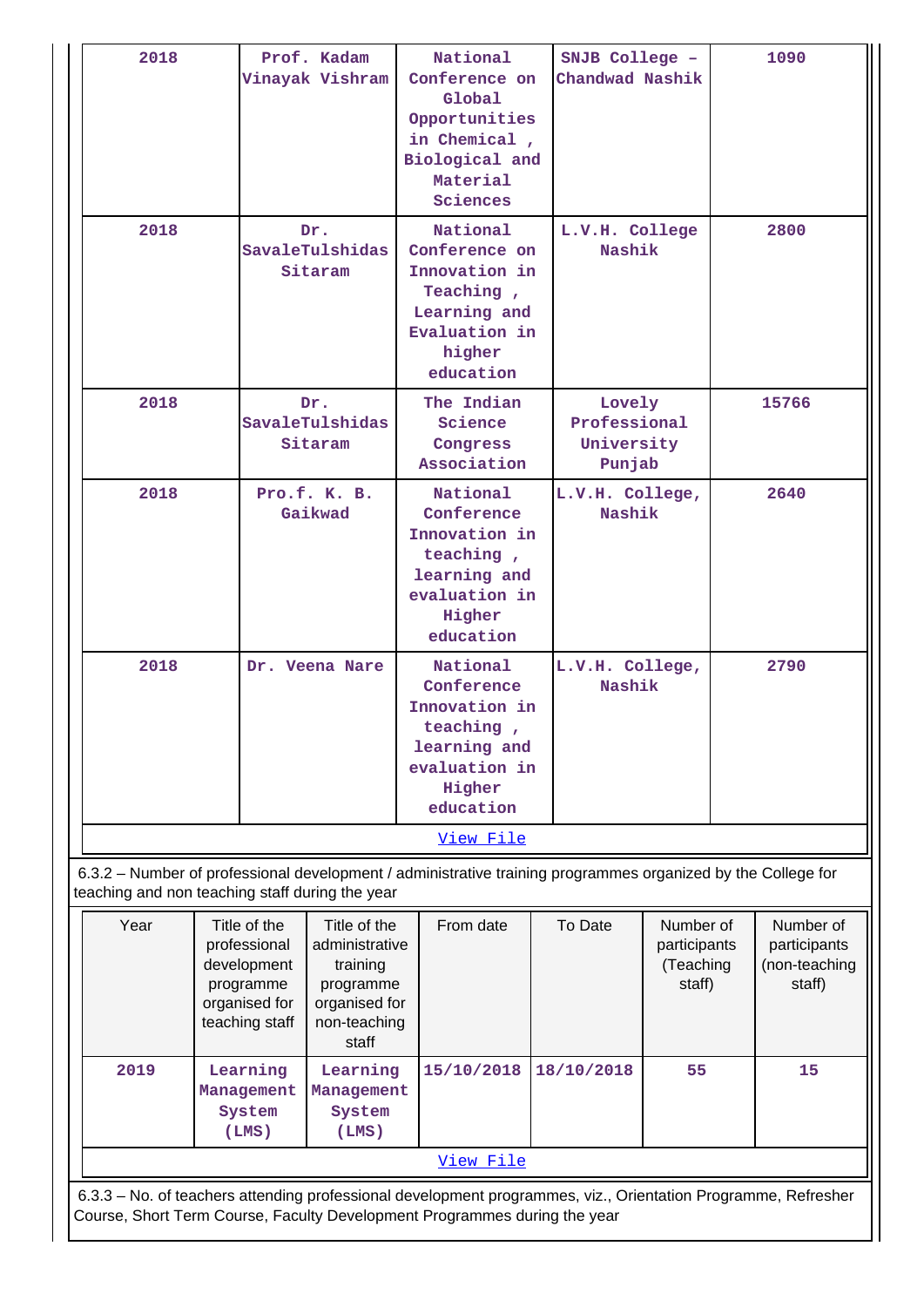| Title of the<br>professional<br>development<br>programme                                             | Number of teachers<br>who attended                                                                                                                                                                                                                                                                                                                                                                                                                                                                                                                                                                    |                  | From Date                                                                                            |           |              | To date                                                                |          | Duration            |
|------------------------------------------------------------------------------------------------------|-------------------------------------------------------------------------------------------------------------------------------------------------------------------------------------------------------------------------------------------------------------------------------------------------------------------------------------------------------------------------------------------------------------------------------------------------------------------------------------------------------------------------------------------------------------------------------------------------------|------------------|------------------------------------------------------------------------------------------------------|-----------|--------------|------------------------------------------------------------------------|----------|---------------------|
| Orientation                                                                                          | 1                                                                                                                                                                                                                                                                                                                                                                                                                                                                                                                                                                                                     |                  | 03/10/2018                                                                                           |           |              | 30/10/2018                                                             |          | 28                  |
| Refresher                                                                                            | 5                                                                                                                                                                                                                                                                                                                                                                                                                                                                                                                                                                                                     |                  | 18/10/2018                                                                                           |           |              | 31/10/2018                                                             |          | 21                  |
| Short Term                                                                                           | 14                                                                                                                                                                                                                                                                                                                                                                                                                                                                                                                                                                                                    |                  | 08/10/2018                                                                                           |           |              | 14/10/2018                                                             |          | 9                   |
|                                                                                                      |                                                                                                                                                                                                                                                                                                                                                                                                                                                                                                                                                                                                       |                  |                                                                                                      | View File |              |                                                                        |          |                     |
| 6.3.4 - Faculty and Staff recruitment (no. for permanent recruitment):                               |                                                                                                                                                                                                                                                                                                                                                                                                                                                                                                                                                                                                       |                  |                                                                                                      |           |              |                                                                        |          |                     |
|                                                                                                      | Teaching                                                                                                                                                                                                                                                                                                                                                                                                                                                                                                                                                                                              |                  |                                                                                                      |           |              | Non-teaching                                                           |          |                     |
| Permanent                                                                                            |                                                                                                                                                                                                                                                                                                                                                                                                                                                                                                                                                                                                       | <b>Full Time</b> |                                                                                                      |           | Permanent    |                                                                        |          | <b>Full Time</b>    |
| 104                                                                                                  |                                                                                                                                                                                                                                                                                                                                                                                                                                                                                                                                                                                                       | 104              |                                                                                                      |           | $\mathbf{1}$ |                                                                        |          | 1                   |
| 6.3.5 - Welfare schemes for                                                                          |                                                                                                                                                                                                                                                                                                                                                                                                                                                                                                                                                                                                       |                  |                                                                                                      |           |              |                                                                        |          |                     |
| Teaching<br>Non-teaching<br><b>Students</b>                                                          |                                                                                                                                                                                                                                                                                                                                                                                                                                                                                                                                                                                                       |                  |                                                                                                      |           |              |                                                                        |          |                     |
| MGV's Staff Credit<br>Society, Accidental death<br>claim policy of<br>government, Group<br>insurance |                                                                                                                                                                                                                                                                                                                                                                                                                                                                                                                                                                                                       |                  | MGV's Staff Credit<br>Society, Accidental death<br>claim policy of<br>government, Group<br>insurance |           |              | MGV's Students Welfare<br>Scheme, Students<br>insurance policy of SPPU |          |                     |
|                                                                                                      |                                                                                                                                                                                                                                                                                                                                                                                                                                                                                                                                                                                                       |                  |                                                                                                      |           |              |                                                                        |          |                     |
|                                                                                                      | 6.4 - Financial Management and Resource Mobilization<br>6.4.1 – Institution conducts internal and external financial audits regularly (with in 100 words each)                                                                                                                                                                                                                                                                                                                                                                                                                                        |                  |                                                                                                      |           |              |                                                                        |          |                     |
| year(not covered in Criterion III)                                                                   | MGV appointed internal and external financial auditors. The institution never<br>interfere in the audits . internal Audits has been taken place quarterly and<br>its report is sent to external auditor and Head Office, after completion of<br>external audits within 31st March the report copies are sent to the Director<br>Office , Pune, Joint Director of Higher Education Pune, A.G. Office Mumbai and<br>the General Secretary M.G. Vidyamandir till 31st July Every year.<br>6.4.2 - Funds / Grants received from management, non-government bodies, individuals, philanthropies during the |                  |                                                                                                      |           |              |                                                                        |          |                     |
| Name of the non government                                                                           |                                                                                                                                                                                                                                                                                                                                                                                                                                                                                                                                                                                                       |                  | Funds/ Grnats received in Rs.                                                                        |           |              |                                                                        |          | Purpose             |
| funding agencies /individuals                                                                        |                                                                                                                                                                                                                                                                                                                                                                                                                                                                                                                                                                                                       |                  |                                                                                                      |           |              |                                                                        |          |                     |
| Nil                                                                                                  |                                                                                                                                                                                                                                                                                                                                                                                                                                                                                                                                                                                                       |                  | $\mathbf 0$                                                                                          |           |              |                                                                        |          | Nil                 |
|                                                                                                      |                                                                                                                                                                                                                                                                                                                                                                                                                                                                                                                                                                                                       |                  | No file uploaded.                                                                                    |           |              |                                                                        |          |                     |
| 6.4.3 - Total corpus fund generated                                                                  |                                                                                                                                                                                                                                                                                                                                                                                                                                                                                                                                                                                                       |                  |                                                                                                      |           |              |                                                                        |          |                     |
|                                                                                                      |                                                                                                                                                                                                                                                                                                                                                                                                                                                                                                                                                                                                       |                  | $\mathbf 0$                                                                                          |           |              |                                                                        |          |                     |
| 6.5 - Internal Quality Assurance System                                                              |                                                                                                                                                                                                                                                                                                                                                                                                                                                                                                                                                                                                       |                  |                                                                                                      |           |              |                                                                        |          |                     |
| 6.5.1 - Whether Academic and Administrative Audit (AAA) has been done?                               |                                                                                                                                                                                                                                                                                                                                                                                                                                                                                                                                                                                                       |                  |                                                                                                      |           |              |                                                                        |          |                     |
| <b>Audit Type</b>                                                                                    |                                                                                                                                                                                                                                                                                                                                                                                                                                                                                                                                                                                                       | External         |                                                                                                      |           |              |                                                                        | Internal |                     |
|                                                                                                      | Yes/No                                                                                                                                                                                                                                                                                                                                                                                                                                                                                                                                                                                                |                  | Agency                                                                                               | Yes/No    |              | Authority                                                              |          |                     |
| Academic                                                                                             | <b>No</b>                                                                                                                                                                                                                                                                                                                                                                                                                                                                                                                                                                                             |                  | Nil                                                                                                  |           |              | Yes                                                                    |          | IQAC/<br>Management |
| Administrative                                                                                       | <b>No</b>                                                                                                                                                                                                                                                                                                                                                                                                                                                                                                                                                                                             |                  | Nil                                                                                                  |           |              | Yes                                                                    |          | IQAC/<br>Management |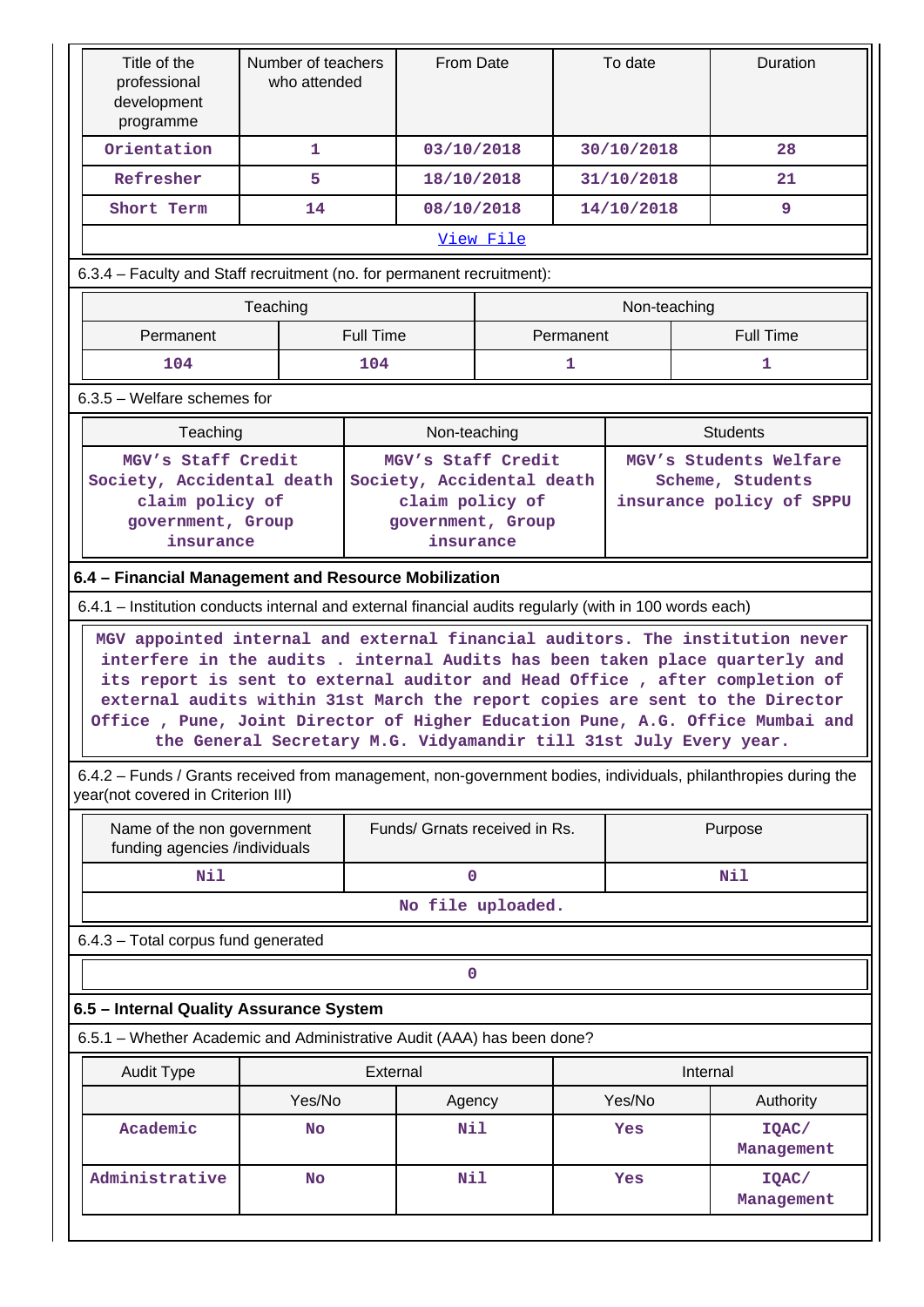|                                                                                                                                                                                                                    |                                                                                                                                                                                            | 6.5.2 - Activities and support from the Parent - Teacher Association (at least three) |                      |             |                           |  |  |  |
|--------------------------------------------------------------------------------------------------------------------------------------------------------------------------------------------------------------------|--------------------------------------------------------------------------------------------------------------------------------------------------------------------------------------------|---------------------------------------------------------------------------------------|----------------------|-------------|---------------------------|--|--|--|
| • Providing valuable suggestion for the development of the institution. •<br>Proving helpful to SWOT analysis of the college and the department. .<br>Communicate the views of the students strongly.              |                                                                                                                                                                                            |                                                                                       |                      |             |                           |  |  |  |
|                                                                                                                                                                                                                    |                                                                                                                                                                                            | 6.5.3 – Development programmes for support staff (at least three)                     |                      |             |                           |  |  |  |
| . Workshop on Learning Management System (LMS) Computer training is given<br>by the department of Computer Science. . To trained the support staff of<br>Account department to handle VriddhiSoftware effectively. |                                                                                                                                                                                            |                                                                                       |                      |             |                           |  |  |  |
| 6.5.4 – Post Accreditation initiative(s) (mention at least three)                                                                                                                                                  |                                                                                                                                                                                            |                                                                                       |                      |             |                           |  |  |  |
|                                                                                                                                                                                                                    | . Introduced new PG programmes in the subjects of Mathematics, Physics, Botany,<br>Psychology, History. . Introduced new Certificate and Diploma Courses .<br>Improvement if Research work |                                                                                       |                      |             |                           |  |  |  |
|                                                                                                                                                                                                                    | 6.5.5 - Internal Quality Assurance System Details                                                                                                                                          |                                                                                       |                      |             |                           |  |  |  |
|                                                                                                                                                                                                                    | a) Submission of Data for AISHE portal                                                                                                                                                     |                                                                                       |                      | Yes         |                           |  |  |  |
|                                                                                                                                                                                                                    | b) Participation in NIRF<br><b>No</b>                                                                                                                                                      |                                                                                       |                      |             |                           |  |  |  |
| c)ISO certification<br><b>No</b>                                                                                                                                                                                   |                                                                                                                                                                                            |                                                                                       |                      |             |                           |  |  |  |
| d)NBA or any other quality audit<br><b>No</b>                                                                                                                                                                      |                                                                                                                                                                                            |                                                                                       |                      |             |                           |  |  |  |
|                                                                                                                                                                                                                    |                                                                                                                                                                                            | 6.5.6 – Number of Quality Initiatives undertaken during the year                      |                      |             |                           |  |  |  |
| Year                                                                                                                                                                                                               | Name of quality<br>initiative by IQAC                                                                                                                                                      | Date of<br>conducting IQAC                                                            | <b>Duration From</b> | Duration To | Number of<br>participants |  |  |  |
| 2018                                                                                                                                                                                                               | Workshop on<br>Learning<br>Management<br>System                                                                                                                                            | 04/09/2018                                                                            | 15/10/2018           | 18/10/2018  | 55                        |  |  |  |
| 2018                                                                                                                                                                                                               | Skill<br>Development<br>Awareness<br>programme                                                                                                                                             | 04/04/2018                                                                            | 07/01/2019           | 28/02/2019  | 50                        |  |  |  |
| 2018                                                                                                                                                                                                               | Soft Skill<br>Development<br>program                                                                                                                                                       | 20/06/2018                                                                            | 30/08/2018           | 08/09/2019  | 100                       |  |  |  |
| 2018                                                                                                                                                                                                               | National<br>02/12/2018<br>27/12/2018<br>29/12/2018<br>56<br>Conference<br>In<br>Mathematics                                                                                                |                                                                                       |                      |             |                           |  |  |  |
| 2018                                                                                                                                                                                                               | State Level<br>Workshop by<br>Research<br>Centres                                                                                                                                          | 02/12/2018                                                                            | 04/01/2019           | 05/01/2019  | 40                        |  |  |  |
| 2018                                                                                                                                                                                                               | Placement<br>Camp                                                                                                                                                                          | 20/06/2018                                                                            | 03/03/2018           | 04/03/2018  | 374                       |  |  |  |
|                                                                                                                                                                                                                    |                                                                                                                                                                                            |                                                                                       | View File            |             |                           |  |  |  |
| <b>CRITERION VII – INSTITUTIONAL VALUES AND BEST PRACTICES</b>                                                                                                                                                     |                                                                                                                                                                                            |                                                                                       |                      |             |                           |  |  |  |
| 7.1 - Institutional Values and Social Responsibilities                                                                                                                                                             |                                                                                                                                                                                            |                                                                                       |                      |             |                           |  |  |  |

 7.1.1 – Gender Equity (Number of gender equity promotion programmes organized by the institution during the year)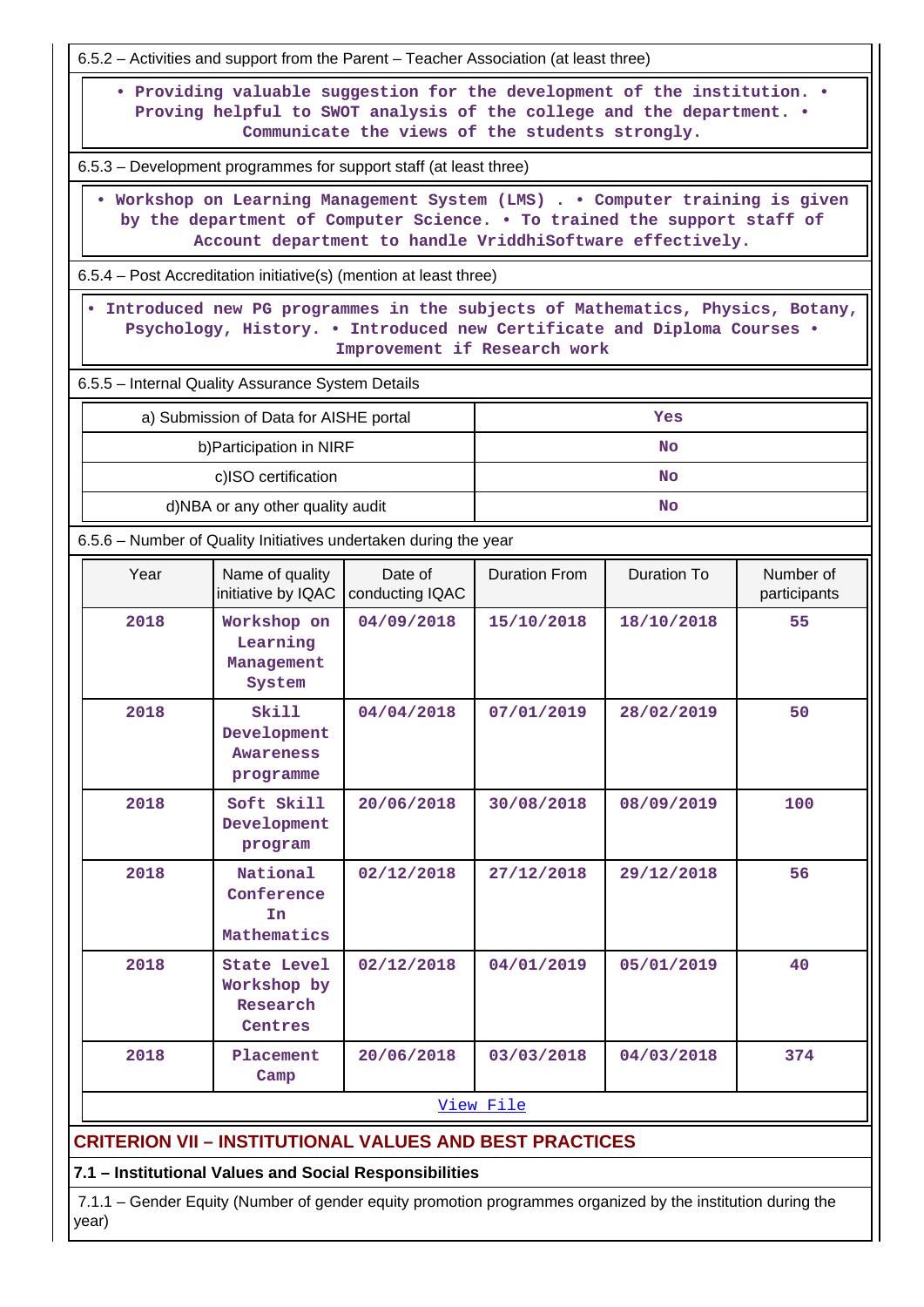| Title of the<br>programme                                                                    |                                                                                                                                                                                                                                            | Period from                                                                                       |            | Period To      |              |             | Number of Participants                                                     |                                                                                       |                                                     |  |
|----------------------------------------------------------------------------------------------|--------------------------------------------------------------------------------------------------------------------------------------------------------------------------------------------------------------------------------------------|---------------------------------------------------------------------------------------------------|------------|----------------|--------------|-------------|----------------------------------------------------------------------------|---------------------------------------------------------------------------------------|-----------------------------------------------------|--|
|                                                                                              |                                                                                                                                                                                                                                            |                                                                                                   |            |                |              |             | Female                                                                     |                                                                                       | Male                                                |  |
| Awareness for<br>sanitation and<br>cleanliness                                               |                                                                                                                                                                                                                                            | 03/12/2018                                                                                        |            | 03/12/2018     |              |             | 500                                                                        |                                                                                       | 0                                                   |  |
| Awareness for<br>use of sanitary<br>napkin (Lions<br>Club of<br>Supremo,<br>Malegaon)        |                                                                                                                                                                                                                                            | 30/01/2019                                                                                        |            | 30/01/2019     |              |             | 250                                                                        |                                                                                       | 0                                                   |  |
| International<br>Women's Day                                                                 |                                                                                                                                                                                                                                            | 08/03/2019                                                                                        |            | 08/03/2019     |              | 250         |                                                                            | $\mathbf{O}$                                                                          |                                                     |  |
| 7.1.2 - Environmental Consciousness and Sustainability/Alternate Energy initiatives such as: |                                                                                                                                                                                                                                            |                                                                                                   |            |                |              |             |                                                                            |                                                                                       |                                                     |  |
|                                                                                              |                                                                                                                                                                                                                                            |                                                                                                   |            |                |              |             |                                                                            | Percentage of power requirement of the University met by the renewable energy sources |                                                     |  |
|                                                                                              | . Tree plantation inside as well as out side the college campus . Promoting<br>awareness against wastage of water and electricity . Installation of Solar<br>panel . Maximize the utilization of power saving LED lights in college campus |                                                                                                   |            |                |              |             |                                                                            |                                                                                       |                                                     |  |
| 7.1.3 - Differently abled (Divyangjan) friendliness                                          |                                                                                                                                                                                                                                            |                                                                                                   |            |                |              |             |                                                                            |                                                                                       |                                                     |  |
|                                                                                              | Item facilities                                                                                                                                                                                                                            |                                                                                                   |            | Yes/No         |              |             |                                                                            | Number of beneficiaries                                                               |                                                     |  |
| Physical facilities                                                                          |                                                                                                                                                                                                                                            |                                                                                                   | <b>Yes</b> |                |              |             | 2                                                                          |                                                                                       |                                                     |  |
| Provision for lift                                                                           |                                                                                                                                                                                                                                            |                                                                                                   | <b>No</b>  |                |              |             | 0                                                                          |                                                                                       |                                                     |  |
| Ramp/Rails                                                                                   |                                                                                                                                                                                                                                            |                                                                                                   | Yes        |                |              |             |                                                                            | $\overline{\mathbf{2}}$                                                               |                                                     |  |
| <b>Braille</b><br>Software/facilities                                                        |                                                                                                                                                                                                                                            |                                                                                                   | No         |                |              |             | 0                                                                          |                                                                                       |                                                     |  |
| Rest Rooms                                                                                   |                                                                                                                                                                                                                                            | Yes                                                                                               |            |                | 2            |             |                                                                            |                                                                                       |                                                     |  |
|                                                                                              | Scribes for examination                                                                                                                                                                                                                    |                                                                                                   |            | Yes            |              |             |                                                                            | $\overline{2}$                                                                        |                                                     |  |
| Special skill development<br>for differently abled<br>students                               |                                                                                                                                                                                                                                            |                                                                                                   | <b>No</b>  |                |              | $\mathbf 0$ |                                                                            |                                                                                       |                                                     |  |
|                                                                                              | Any other similar<br>facility                                                                                                                                                                                                              |                                                                                                   |            | <b>No</b>      |              |             |                                                                            | $\mathbf 0$                                                                           |                                                     |  |
|                                                                                              | 7.1.4 - Inclusion and Situatedness                                                                                                                                                                                                         |                                                                                                   |            |                |              |             |                                                                            |                                                                                       |                                                     |  |
| Year                                                                                         | Number of<br>initiatives to<br>address<br>locational<br>advantages<br>and disadva<br>ntages                                                                                                                                                | Number of<br>initiatives<br>taken to<br>engage with<br>and<br>contribute to<br>local<br>community |            | Date           | Duration     |             | Name of<br><b>Issues</b><br>initiative<br>addressed                        |                                                                                       | Number of<br>participating<br>students<br>and staff |  |
| 2018                                                                                         | $\mathbf{1}$                                                                                                                                                                                                                               | 1                                                                                                 |            | 07/07/201<br>8 | 1            |             | Sibling P<br>75<br>lantation<br>Sibling<br>and prese<br>Planted<br>rvation |                                                                                       | 135                                                 |  |
| 2018                                                                                         | $\mathbf{1}$                                                                                                                                                                                                                               | $\mathbf{1}$                                                                                      |            | 04/08/201<br>8 | $\mathbf{1}$ |             | Cleanline<br>ss drive                                                      | Importanc<br>e of                                                                     | 105                                                 |  |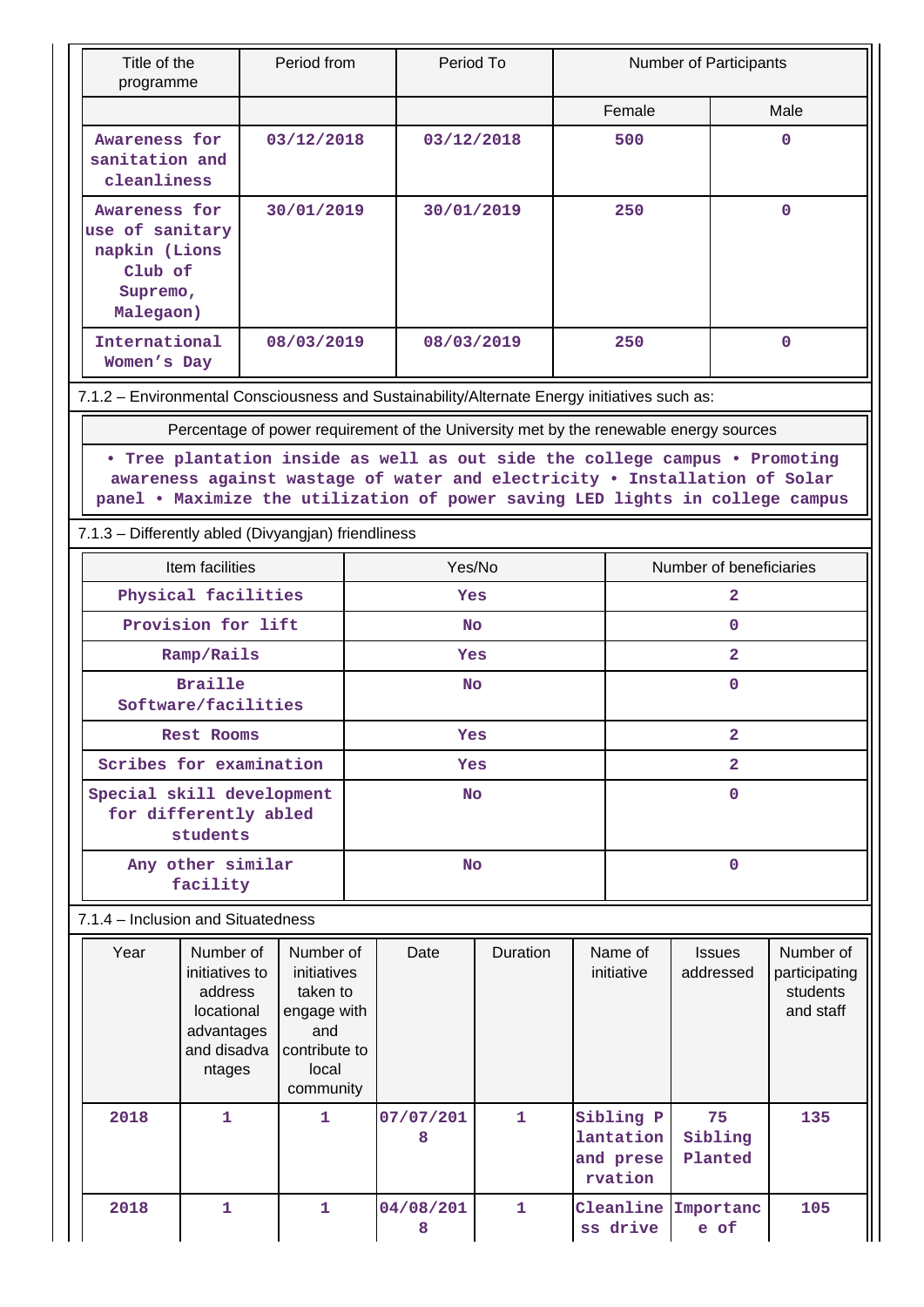|      |              |              |                |              | and<br><b>Vruksha</b><br>dindi'                       | hygiene<br>and sanit<br>ation                                                                |      |
|------|--------------|--------------|----------------|--------------|-------------------------------------------------------|----------------------------------------------------------------------------------------------|------|
| 2018 | $\mathbf{1}$ | $\mathbf{1}$ | 07/08/201<br>8 | $\mathbf{1}$ | 'Beti<br>Bachao,<br><b>Beti</b><br>Padhao             | Lecture                                                                                      | 270  |
| 2018 | $\mathbf{1}$ | $\mathbf{1}$ | 29/08/201<br>8 | $\mathbf{1}$ | corpus<br>raised<br>for"Keral<br>Flood<br>victims"    | Fund<br>raised of<br>Rs 6300/                                                                | 123  |
| 2018 | $\mathbf{1}$ | $\mathbf{1}$ | 23/09/201<br>8 | $\mathbf{1}$ | Collectio<br>n of<br>Ganesha<br>Idols                 | 5000<br>Idols<br>collected                                                                   | 80   |
| 2018 | $\mathbf{1}$ | $\mathbf{1}$ | 11/10/201<br>8 | 1            | ion of<br>missal,<br>Gover,<br>Rubela<br>Rally        | Immunisat Awarenesa<br>bout immu<br>nizations                                                | 1000 |
| 2018 | 1            | 1            | 31/10/201<br>8 | 1            | Ekta Daud<br>Rally                                    | Communal<br>Harmony                                                                          | 92   |
| 2018 | $\mathbf{1}$ | $\mathbf{1}$ | 14/11/201<br>8 | 1            | World<br>Diabetic<br>Day Rally                        | Awareness                                                                                    | 317  |
| 2018 | $\mathbf{1}$ | $\mathbf{1}$ | 26/12/201<br>8 | $\mathbf{1}$ | Winter<br>Camp                                        | Raod<br>Play, Cle<br>anliness,<br>de<br>addiction<br>Framer<br>Suicides<br>, Dowry<br>deaths | 128  |
| 2018 | $\mathbf{1}$ | $\mathbf{1}$ | 31/07/201<br>8 | $\mathbf{1}$ | ternship<br>Programme<br>at Wajirk<br>hede            | Summer In Awareness<br>for Clean<br>liness                                                   | 12   |
| 2018 | $\mathbf{1}$ | $\mathbf{1}$ | 04/09/201<br>8 | $\mathbf{1}$ | prerecrui Awareness<br>tment<br>training<br>programme | for Recru<br>itment of<br>Police<br>Training                                                 | 55   |
| 2018 | $\mathbf{1}$ | $\mathbf{1}$ | 16/09/201<br>8 | $\mathbf{1}$ | Mass<br>rally                                         | Awareness<br>Awareness for Clean<br>liness                                                   | 62   |
| 2018 | $\mathbf{1}$ | $\mathbf{1}$ | 17/09/201<br>8 | $\mathbf{1}$ | Lecture<br>on "What<br>can I do<br>clean my           | Awareness<br>for Clean<br>liness                                                             | 72   |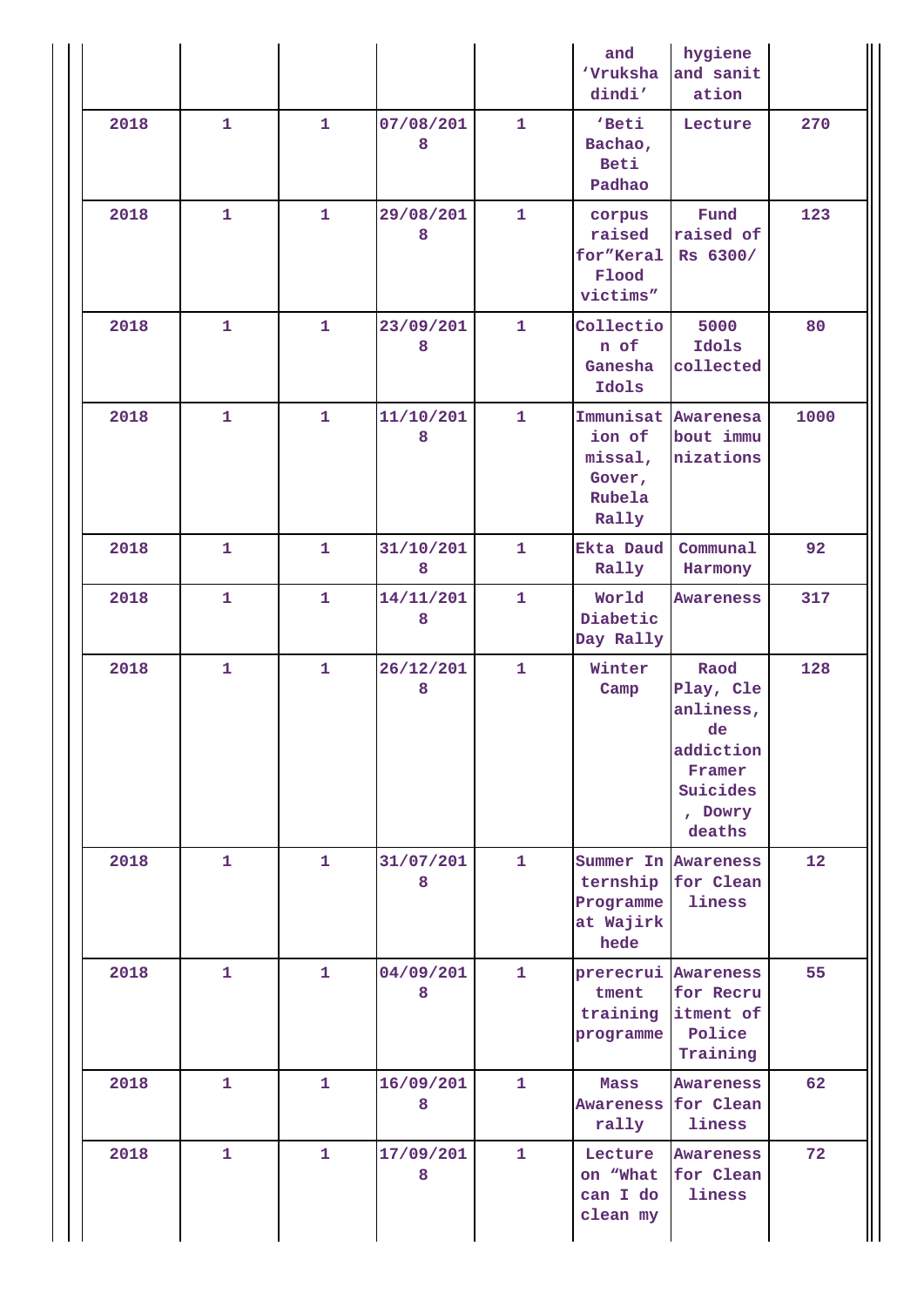|                                                                                                                                                                                                                                                                                                                                                                                                                                                                                                                                                                                        |              |              |                                                                                                   |              | city                                                                                   |                                         |    |
|----------------------------------------------------------------------------------------------------------------------------------------------------------------------------------------------------------------------------------------------------------------------------------------------------------------------------------------------------------------------------------------------------------------------------------------------------------------------------------------------------------------------------------------------------------------------------------------|--------------|--------------|---------------------------------------------------------------------------------------------------|--------------|----------------------------------------------------------------------------------------|-----------------------------------------|----|
| 2018                                                                                                                                                                                                                                                                                                                                                                                                                                                                                                                                                                                   | $\mathbf{1}$ | 1            | 18/09/201<br>8                                                                                    | $\mathbf{1}$ | <b>Nuked</b><br><b>Nataks</b>                                                          | <b>Awareness</b><br>for Clean<br>liness | 67 |
| 2018                                                                                                                                                                                                                                                                                                                                                                                                                                                                                                                                                                                   | $\mathbf{1}$ | 1            | 26/09/201<br>8                                                                                    | $\mathbf{1}$ | Open Defe Awareness<br>cation<br>Rally<br>(ODF):<br><b>Awareness</b><br>rally          | for Clean<br>liness                     | 68 |
| 2018                                                                                                                                                                                                                                                                                                                                                                                                                                                                                                                                                                                   | 1            | 1            | 28/09/201<br>8                                                                                    | $\mathbf{1}$ | Lecture<br>on "Swach for Clean<br>hata -The<br>Way<br>Ahead" on                        | <b>Awareness</b><br>liness              | 52 |
| 2018                                                                                                                                                                                                                                                                                                                                                                                                                                                                                                                                                                                   | $\mathbf{1}$ | $\mathbf{1}$ | 29/09/201<br>8                                                                                    | $\mathbf{1}$ | Mass<br>awareness<br>campaigns<br>-Better<br>sanitary<br>practices<br>in daily<br>life | <b>Awareness</b><br>for Clean<br>liness | 72 |
| 2018                                                                                                                                                                                                                                                                                                                                                                                                                                                                                                                                                                                   | $\mathbf{1}$ | 1            | 13/10/201<br>9                                                                                    | $\mathbf{1}$ | 'StartUP<br>India -Ma for empol<br>harashtra<br>Yatra'                                 | Awareness<br>yment                      | 79 |
|                                                                                                                                                                                                                                                                                                                                                                                                                                                                                                                                                                                        |              |              | 7.1.5 - Human Values and Professional Ethics Code of conduct (handbooks) for various stakeholders |              |                                                                                        |                                         |    |
| <b>Title</b>                                                                                                                                                                                                                                                                                                                                                                                                                                                                                                                                                                           |              |              | Date of publication                                                                               |              | Follow up(max 100 words)                                                               |                                         |    |
| A hand book containing<br>Code of Conduct for<br>15/06/2018<br>Code of Conduct is<br>Students<br>distributed among the<br>students. the students<br>have to follow the rules<br>and regulations of the<br>college. the college has<br>formed College discipline<br>committee to monitor the<br>miscreants. The students<br>have to follow the<br>discipline in the college<br>premises. The board of<br>Rules and Regulations is<br>displayed in college<br>premises. The college has<br>formed Anti Ragging as<br>well as women grievance<br>cell to safeguard<br>particularly female |              |              |                                                                                                   |              |                                                                                        |                                         |    |
|                                                                                                                                                                                                                                                                                                                                                                                                                                                                                                                                                                                        |              |              |                                                                                                   |              |                                                                                        | students                                |    |
|                                                                                                                                                                                                                                                                                                                                                                                                                                                                                                                                                                                        |              |              | 7.1.6 - Activities conducted for promotion of universal Values and Ethics                         |              |                                                                                        |                                         |    |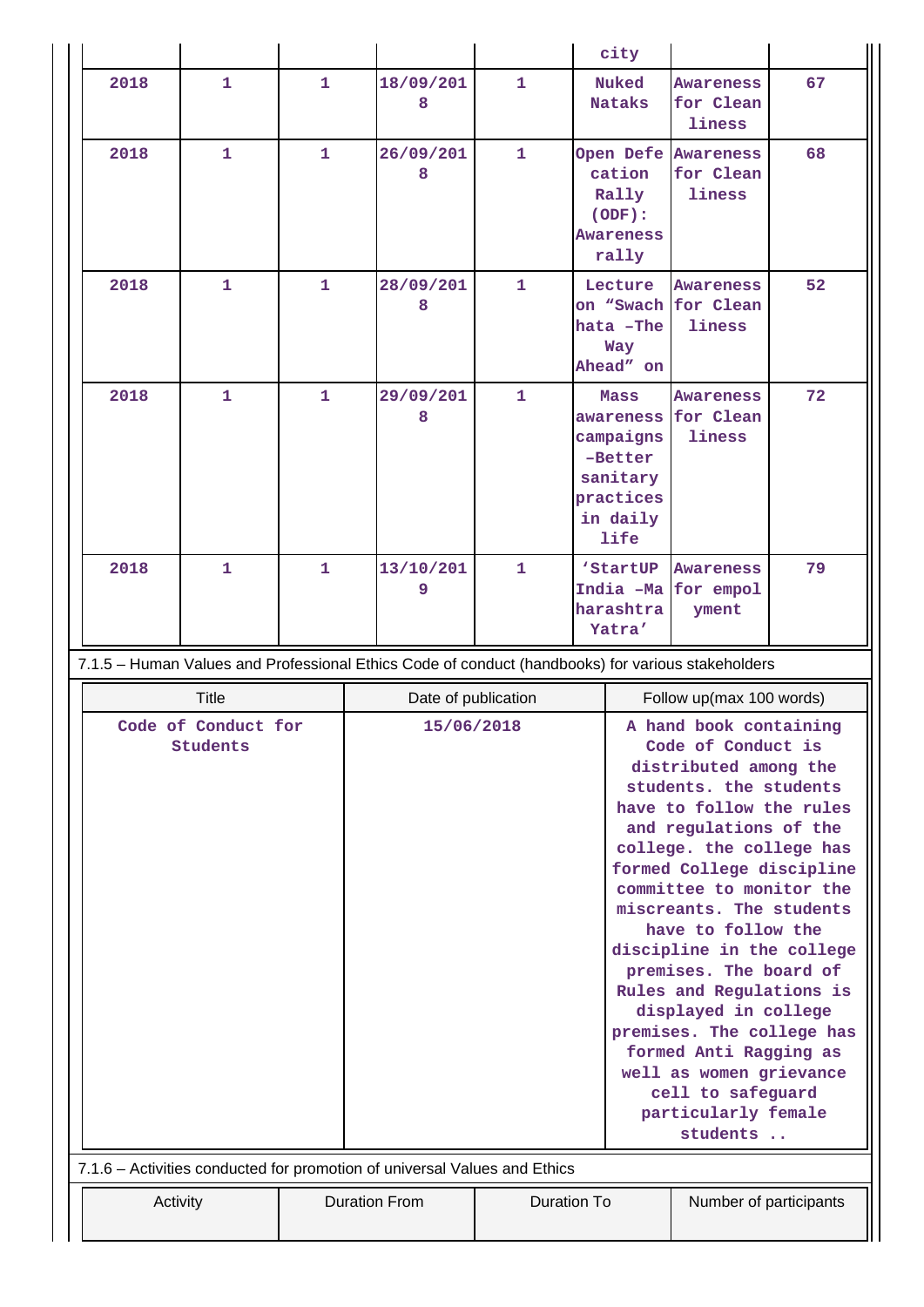| Celebration of<br>Independence Day | 15/08/2018 | 15/08/2018 | 600 |
|------------------------------------|------------|------------|-----|
| Celebration of<br>republic Day     | 26/01/2019 | 26/06/2019 | 600 |
| World Aids<br>Prevention Day       | 01/12/2018 | 01/12/2018 | 50  |

7.1.7 – Initiatives taken by the institution to make the campus eco-friendly (at least five)

 **• Tree plantation inside as well as out side the college campus • Promoting awareness against wastage of water and electricity • Installation of Solar panel • Maximize the utilization of power saving LED lights in college campus • Use of organic manures and fertilizers in the college garden Title : Mega Job Fair : A Golden Opportunity for Placement Goals : The objective of this practice is to vent out the floodgates of innumerable job opportunities to the students and to grab an appropriate job. Context : The College is encircle by many villages majority of the students belong to these villages. Malegaon itself belongs to the semi urban category where we find dense Muslim population which is direly in need of education and job opportunities. Taking this need of the village as well as native students into consideration the college plan a mega placement drive with the collaboration of Advay Aaba Mitra Mandal, and tried to put forth the golden job opportunity before the students. Practice and Evidence of Success: The students were prepared for the placement drive by providing them elaborative information time to time. It was brought to their notice that their document files should be prepared properly with all the necessary testimonials. In short the students were taught the art of documentation. 37 companies paid their visits to the college. 374 students of different faculties faced the interviews taken by the companies' authority in the mega job fair. 61 students were short listed Problems Encountered and Resources Required: • Lack of confidence and general awareness about importance of job opportunities lurked in the vicinity resulted into the inability of many aspirants to grab jobs. • Unavailability of variegated companies at the native**

**place**

### **7.2 – Best Practices**

7.2.1 – Describe at least two institutional best practices

 **Title: State Level Debating Competition Goal: To know what the young generation thinks on the current important issues and development. To develop the social and national awareness among the students by imparting values viz. justice, quality, brotherhood, cooperation and hard work. To provide the opportunity to the students for developing their important aspects of personality like leadership qualities, competitive spirit, rational thinking and educational skills. The Context: Karmveer Bhausaheb Hiray StateLevel Intercollegiate Debating Competition started long back in 1969. The main objective of the competition is to build students life ethically through the inspirational memories of the institution founder Late Karmveer Bhausaheb Hiray. To encourage the students from rural and tribal areas not only the classroom learning but also for making their career by responding to the current issues and developing intellectual faculties. The competition also helps to create a congenial atmosphere to develop the healthy competitive spirit and provide the platform to the students to express their thoughtful views with courage and confidence. The Practice: The Debating Competition is a distinguished event of the college in many respects. The topic selected for the debate is based on the current issues such as social, economical, educational, political, or any other global issue. The competition is held in five languages viz. Marathi, English, Urdu, Hindi and Ahirani (regional language). It is proud to be stated that ours is the only college in the state organizing the competition in five languages on**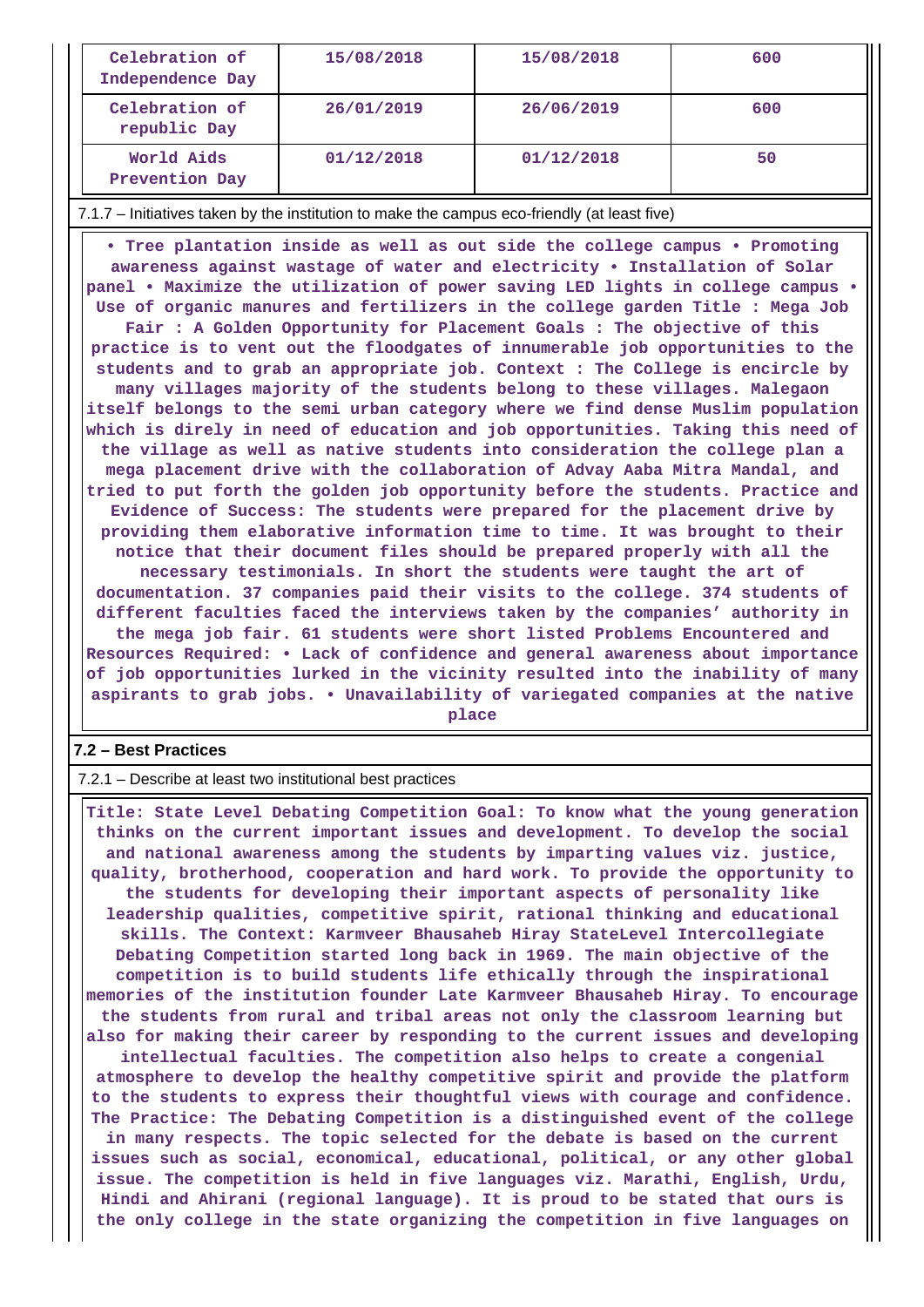**the same topic on the same dais and at the same time. The competition is organized once in a year and students from all the university affiliated colleges of Maharashtra State are eligible for the participation. Four teams, a team for each language, are invited from each college. A team consists of a pair of contestants speaking for and against the theme. The competition is held for two days and five eminent scholars in the concerned area of knowledge are invited as the judges for accurate and impartial evaluation. Evidence of Success: The debating competition has now entered consistently in the 47th year of its organization. Its success is to be counted in the ever increasing response and popularity. The topic selected for the debate is current, challenging and motivating. The students from all parts of the state participate in this bonanza with great enthusiasm and preparation. This year 164 participants appeared from throughout the state in the debate competition. Their short statistics is as English (30), Urdu (32), Hindi (32), Marathi (40) and Ahirani (regional language 30). The Rolling Trophy for the winning team and the several individual prizes for the winners are given by the auspicious hands of eminent personalities of the national and international recognition and expert in the concerned area of knowledge. The opportunity to hear the different speakers either contestant or the guest of honour, expressing their views at the same time in different languages is the academic feast which enjoyed by the students as well as the interested citizens of the vicinity. The striking point of the competition is that it has a long and rich history of eminent personality whose graceful presence for the inauguration ceremony or prize distribution ceremony has made the event of the time unforgettable. Problems Encountered: For organizing such type of a practice the college did not have any problem so far, neither in organization nor in financial matter. \_**

**\_\_\_\_\_\_\_\_\_\_\_\_\_\_\_\_\_\_\_\_\_\_\_\_\_\_ Title : Mega Job Fair : A Golden Opportunity for Placement Goals : The objective of this practice is to vent out the floodgates of innumerable job opportunities to the students and to grab an appropriate job. Context : For the last four years the best practice of Coaching Classes For Competitive Examination is specially framed for the welfare of students struck the idea of the practice,Mega Job Fair ,hence,it was decided to observe the mega job fair as the best practice to offer the opportunity of jobs to deserving student The college is encircled by many villages majority of the students belong to these villages. Malegaon itself belongs to the semi urban category where we find dense Muslim population which is direly in need of education and job opportunities. Taking this need of the village as well as native students into consideration the college plan a mega placement drive with the collaboration of Advay Aaba Mitra Mandal, and tried to put forth the golden job opportunity before the students. Practice and Evidence of Success: The students were prepared for the placement drive by providing them elaborate information time to time. It was brought to their notice that their document files should be prepared properly with all the necessary testimonials. In short the students were taught the art of documentation the opportunity kept open for the student belonging to outside colleges also . 37 companies paid their visits to the college. 374 students of different faculties faced the interviews taken by these companies' authority in the mega job fair .The net gain of this practice is that 61 students were short listed ! Problems Encountered and Resources Required: • Lack of confidence and general awareness about importance of job opportunities lurked in the vicinity resulted into the inability of many aspirants to grab jobs. • Unavailability of variegated companies at the native place**

**\_\_\_\_\_\_\_\_\_\_\_\_\_\_\_\_\_\_\_\_\_\_\_\_\_\_\_\_\_\_\_\_\_\_\_\_\_\_\_\_\_\_\_\_\_\_\_\_\_\_\_\_\_\_\_\_\_\_\_\_\_\_\_\_\_\_\_\_\_\_\_\_\_\_\_\_\_\_\_**

 Upload details of two best practices successfully implemented by the institution as per NAAC format in your institution website, provide the link

<http://msgcollege.org/>